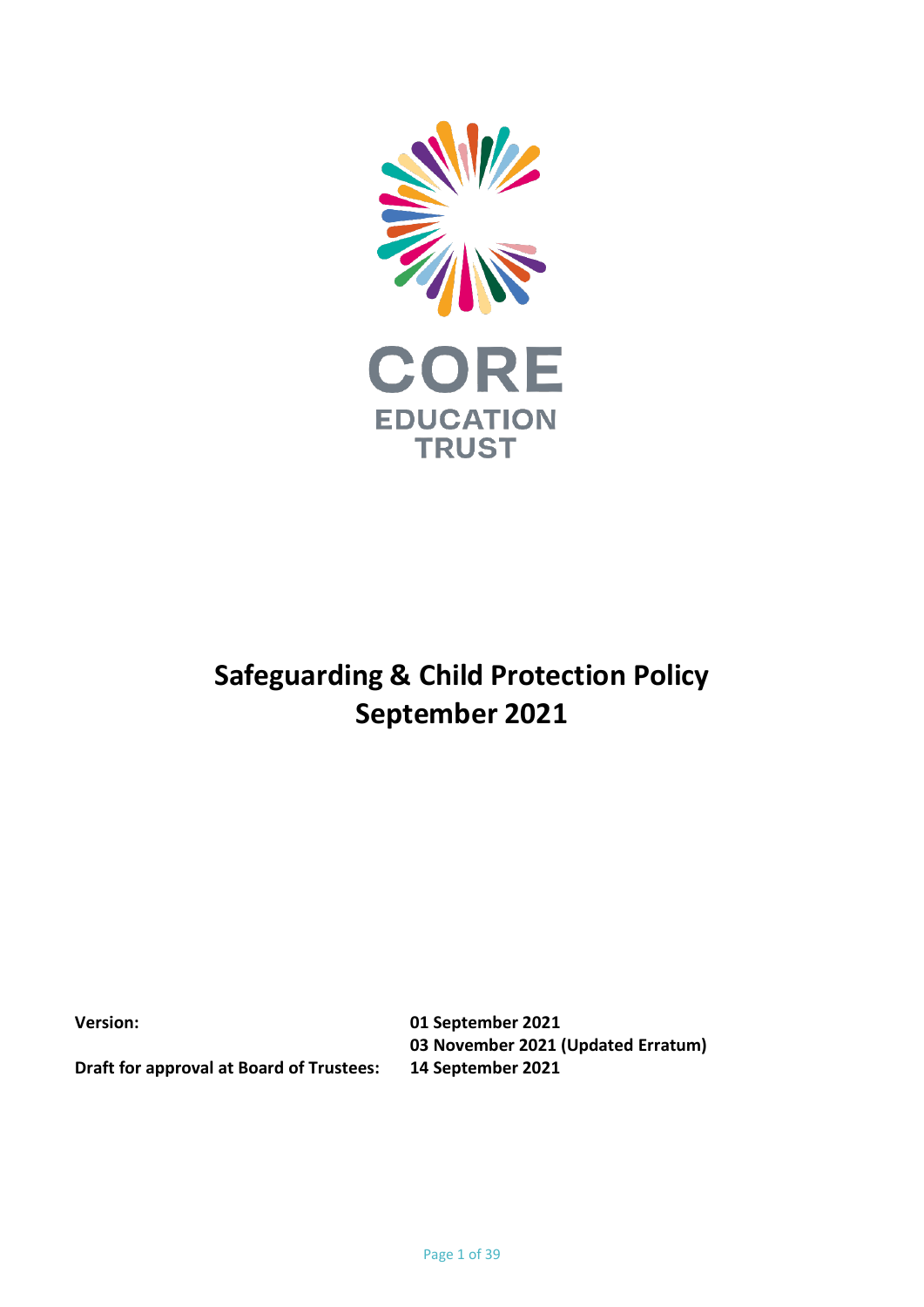# **For the contact list of Agencies' Senior Safeguarding Lead[s](https://lscpbirmingham.org.uk/images/Resolution_and_Escalation_Protocol_July_2015.pdf)**

## [https://westmidlands.procedures.org.uk/assets/clients/6/Birmingham%20downloads/Senior\\_Safeguard](https://westmidlands.procedures.org.uk/assets/clients/6/Birmingham%20downloads/Senior_Safeguarding_Leads_August%202021.pdf) [ing\\_Leads\\_August%202021.pdf](https://westmidlands.procedures.org.uk/assets/clients/6/Birmingham%20downloads/Senior_Safeguarding_Leads_August%202021.pdf)

# **Safeguarding & Child Protection Policy for Schools, Education Settings & Education Services**

|              | <b>Section</b>                                                                             | Page |
|--------------|--------------------------------------------------------------------------------------------|------|
|              |                                                                                            |      |
|              | <b>Part 1: Safeguarding Policy</b>                                                         |      |
| $\mathbf{1}$ | Introduction                                                                               | 5    |
| 2            | Overall aims                                                                               | 7    |
| 3            | <b>Guiding principles</b>                                                                  | 8    |
| 4            | Expectations                                                                               | 8    |
| 5            | Designated Safeguarding Lead (DSL)                                                         | 9    |
| 6            | Contextual safeguarding                                                                    | 9    |
| 7            | <b>Mental health</b>                                                                       | 10   |
| 8            | Designated Teacher for Looked After and Previously Looked After Children                   | 11   |
| 9            | Governing body                                                                             | 12   |
| 10           | Safer recruitment and selection                                                            | 13   |
|              | 10.1 Induction                                                                             | 13   |
|              | 10.2 Staff support                                                                         | 13   |
| 11           | Use of reasonable force                                                                    | 14   |
| 12           | The school's role in the prevention of abuse                                               | 14   |
| 13           | What we will do if we are concerned - Early Help response                                  | 15   |
| 14           | Safeguarding pupils/students who are vulnerable to radicalisation                          | 16   |
|              | 14.1 Risk reduction                                                                        | 17   |
|              | 14.2 Channel                                                                               | 17   |
| 15           | Safeguarding pupils/students who are vulnerable to exploitation, trafficking, or so-called | 18   |
|              | 'honour-based' violence (including female genital mutilation and forced marriage)          |      |
| 16           | Children who go Missing from Education                                                     | 18   |
| 17           | Peer on peer abuse including sexual violence and harassment                                | 19   |
| 18           | Criminal exploitation                                                                      | 20   |
|              |                                                                                            |      |
|              | <b>Part 2: Key Procedures</b>                                                              |      |
|              | Chart: Responding to concerns about a child                                                | 21   |
| 19           | Involving parents/carers                                                                   | 22   |
| 20           | Multi-agency work                                                                          | 22   |
| 21           | Our role in supporting children                                                            | 22   |
| 22           | Responding to an allegation about a member of staff                                        | 23   |
| 23           | Children with additional needs                                                             | 23   |
| 24           | Children in specific circumstances - private fostering                                     | 24   |
| 25           | Links to additional information about safeguarding issues and forms of abuse               | 24   |
|              |                                                                                            |      |
|              | Part 3 Quality Assurance, Learning from Cases and Continuous Improvement                   |      |
|              | <b>Quality Assurance</b>                                                                   |      |
|              | <b>Learning from Cases and Continuous Improvement</b>                                      |      |
|              |                                                                                            |      |
|              | <b>Appendices</b>                                                                          |      |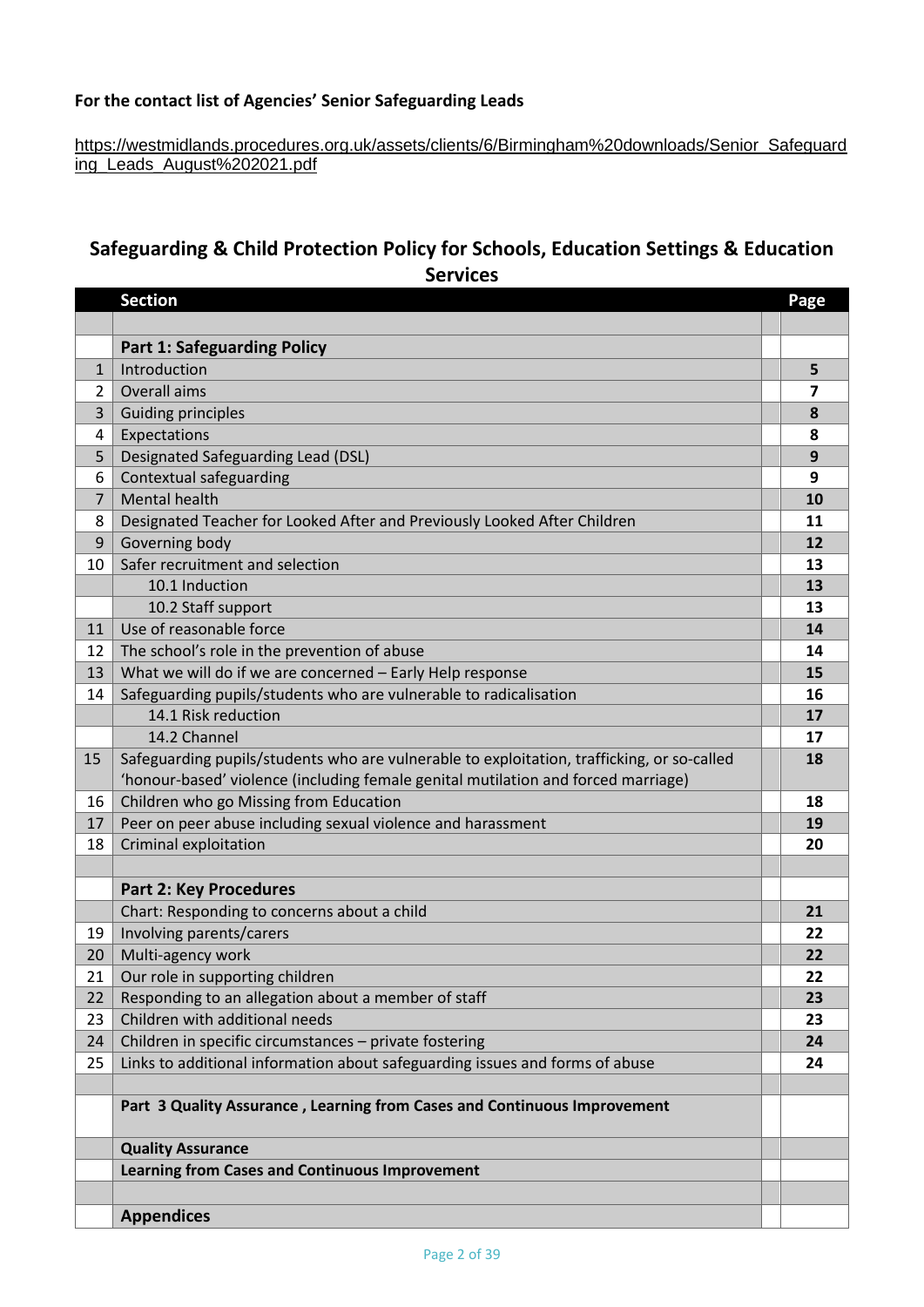|                | <b>Section</b>                                                               | Page |
|----------------|------------------------------------------------------------------------------|------|
|                | Appendix 1: Definitions and indicators of abuse                              | 28   |
| 1              | <b>Neglect</b>                                                               | 28   |
| $\overline{2}$ | Physical abuse                                                               | 28   |
| 3              | Sexual abuse                                                                 | 29   |
| 4              | Sexual exploitation                                                          | 29   |
| 5              | <b>Emotional abuse</b>                                                       | 30   |
| 6              | Responses from parents                                                       | 30   |
| 7              | Disabled children                                                            | 31   |
|                | Appendix 2: Dealing with a disclosure of abuse                               | 32   |
|                | Appendix 3: Allegations about a member of staff, governor or volunteer       | 33   |
|                | Appendix 4: Indicators of vulnerability to radicalisation                    | 34   |
|                | Appendix 5: Preventing violent extremism - roles and responsibilities (SPOC) | 36   |
|                | Appendix 6: COVID-19 and safeguarding                                        | 37   |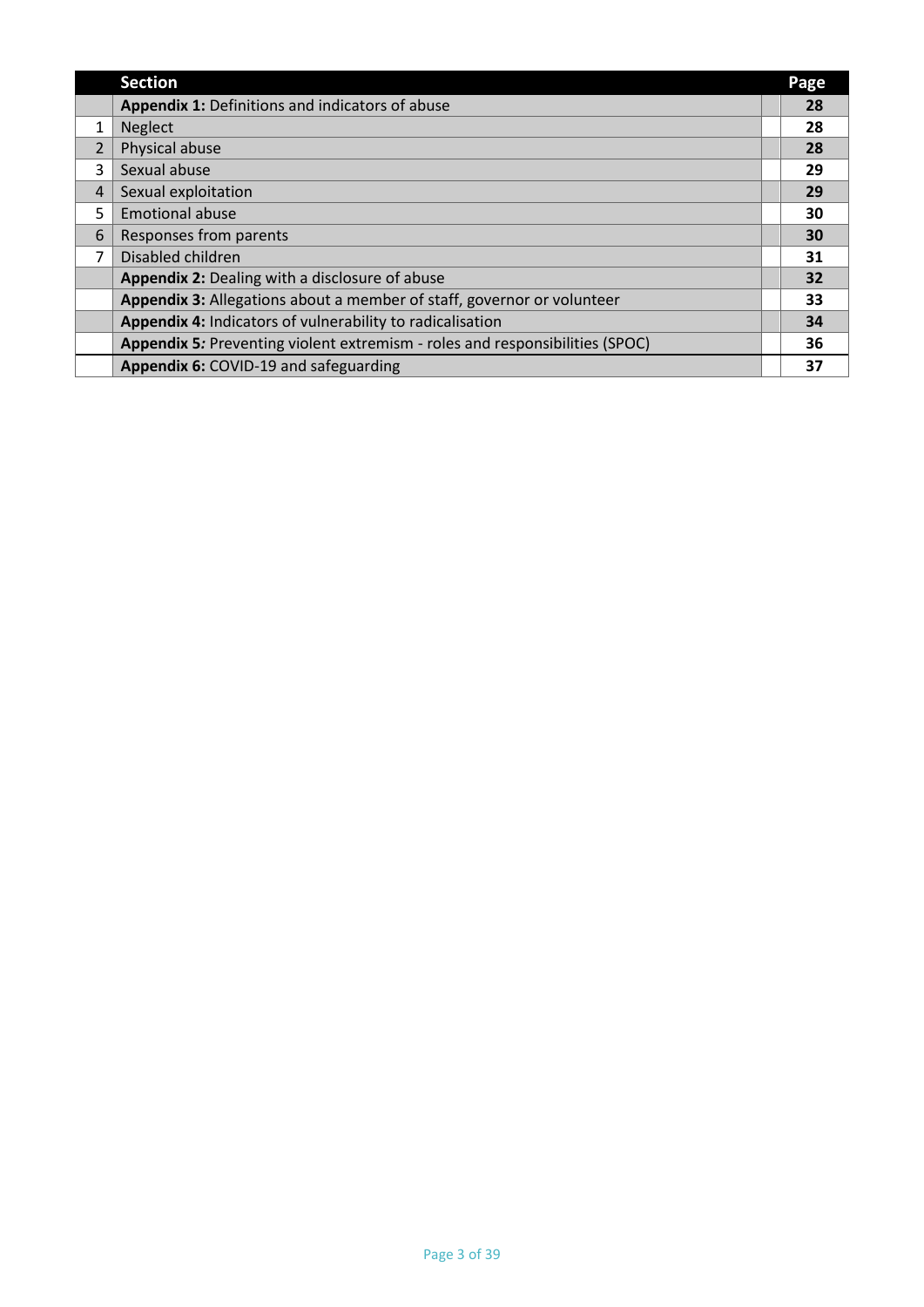| This means that our school is committed to<br><b>Part One: Safeguarding Policy</b>                                                                                                                                                                                                                                                                                                                                                                                                                                                                                                                                                                                                                                                                                                                                                                                                                                                                                                                                                                                                                                                                                                                                                        |                                                                                                                                                                                                                                                                                                                                                                                                                                                                                                                                                                                                                                                                                                                                                                                                                                                                                                                                                                                                                                                                                                                                                                                                                                                                                                                                                                                                                                                                                                                                                                                                                                      |  |
|-------------------------------------------------------------------------------------------------------------------------------------------------------------------------------------------------------------------------------------------------------------------------------------------------------------------------------------------------------------------------------------------------------------------------------------------------------------------------------------------------------------------------------------------------------------------------------------------------------------------------------------------------------------------------------------------------------------------------------------------------------------------------------------------------------------------------------------------------------------------------------------------------------------------------------------------------------------------------------------------------------------------------------------------------------------------------------------------------------------------------------------------------------------------------------------------------------------------------------------------|--------------------------------------------------------------------------------------------------------------------------------------------------------------------------------------------------------------------------------------------------------------------------------------------------------------------------------------------------------------------------------------------------------------------------------------------------------------------------------------------------------------------------------------------------------------------------------------------------------------------------------------------------------------------------------------------------------------------------------------------------------------------------------------------------------------------------------------------------------------------------------------------------------------------------------------------------------------------------------------------------------------------------------------------------------------------------------------------------------------------------------------------------------------------------------------------------------------------------------------------------------------------------------------------------------------------------------------------------------------------------------------------------------------------------------------------------------------------------------------------------------------------------------------------------------------------------------------------------------------------------------------|--|
| Introduction<br>1.0                                                                                                                                                                                                                                                                                                                                                                                                                                                                                                                                                                                                                                                                                                                                                                                                                                                                                                                                                                                                                                                                                                                                                                                                                       | safeguarding and promoting the welfare of<br>all its pupils. We believe that:                                                                                                                                                                                                                                                                                                                                                                                                                                                                                                                                                                                                                                                                                                                                                                                                                                                                                                                                                                                                                                                                                                                                                                                                                                                                                                                                                                                                                                                                                                                                                        |  |
| Safeguarding and promoting the welfare of children is defined<br>as<br>protecting children from maltreatment<br>$\bullet$<br>preventing impairment of children's mental and physical<br>$\bullet$<br>health or development<br>ensuring that children are growing up in circumstances<br>$\bullet$<br>consistent with the provision of safe and effective care<br>taking action to enable all children to have the best<br>$\bullet$<br>outcomes<br>Children includes everyone under the age of 18.<br>Please note that this policy refers to Keeping Children Safe<br>2021.<br>All staff in school issues with KCSiE 2021, Part 1 and Annex A.<br>It is compulsory for all staff to read and understand these<br>documents as part of their annual training and induction as<br>new staff to the school.<br>KCSiE 2021 Part One<br>Safeguarding information for all staff<br>$\bullet$<br>What school and college staff should know and do<br>$\bullet$<br>A child centred and coordinated approach to safeguarding<br>$\bullet$<br>Regular staff briefings, newsletters and updates will be given<br>to all staff linked to KCSiE 2021 and to update with any<br>contextual information liked to the school community and<br>local area. | Our young people have the right to be<br>$\bullet$<br>protected from harm, abuse and<br>neglect<br>Our young people have the right to<br>$\bullet$<br>experience their optimum mental and<br>physical health<br>Every child has the right to an<br>$\bullet$<br>education and young people need to be<br>safe and to feel safe in school<br>Young people need support that<br>$\bullet$<br>matches their individual needs,<br>including those who may have<br>experienced abuse<br>Our young people have the right to<br>$\bullet$<br>express their views, feelings and wishes<br>and voice their own values and beliefs<br>Our young people should be<br>$\bullet$<br>encouraged to respect each other's<br>values and support each other<br>Our young people have the right to be<br>$\bullet$<br>supported to meet their emotional,<br>social and mental health needs as well<br>as their educational needs. Our school<br>will ensure clear systems and processes<br>are in place to enable identification of<br>these needs. Including consideration of<br>when mental health needs may become<br>a safeguarding need.<br>Our school will contribute to the<br>prevention of abuse, risk/involvement<br>in serious violent crime, victimisation,<br>bullying (including homophobic,<br>biphobic, transphobic and cyber<br>bullying), exploitation, extreme<br>behaviours, discriminatory views and<br>risk-taking behaviours<br>All staff and visitors have an important role<br>to play in safeguarding our pupils and<br>protecting them from abuse and<br>considering when mental health may<br>become a safeguarding issue. |  |
| Our school will fulfil its local and national responsibilities as laid<br>out in the following documents:                                                                                                                                                                                                                                                                                                                                                                                                                                                                                                                                                                                                                                                                                                                                                                                                                                                                                                                                                                                                                                                                                                                                 | In our school the following people will take<br>the lead in these areas:                                                                                                                                                                                                                                                                                                                                                                                                                                                                                                                                                                                                                                                                                                                                                                                                                                                                                                                                                                                                                                                                                                                                                                                                                                                                                                                                                                                                                                                                                                                                                             |  |
| <b>Working Together to Safeguard Children (DfE)</b>                                                                                                                                                                                                                                                                                                                                                                                                                                                                                                                                                                                                                                                                                                                                                                                                                                                                                                                                                                                                                                                                                                                                                                                       | Our Data Protection officer is:<br><b>Samantha Rabone</b>                                                                                                                                                                                                                                                                                                                                                                                                                                                                                                                                                                                                                                                                                                                                                                                                                                                                                                                                                                                                                                                                                                                                                                                                                                                                                                                                                                                                                                                                                                                                                                            |  |
| <b>Keeping Children Safe in Education</b>                                                                                                                                                                                                                                                                                                                                                                                                                                                                                                                                                                                                                                                                                                                                                                                                                                                                                                                                                                                                                                                                                                                                                                                                 |                                                                                                                                                                                                                                                                                                                                                                                                                                                                                                                                                                                                                                                                                                                                                                                                                                                                                                                                                                                                                                                                                                                                                                                                                                                                                                                                                                                                                                                                                                                                                                                                                                      |  |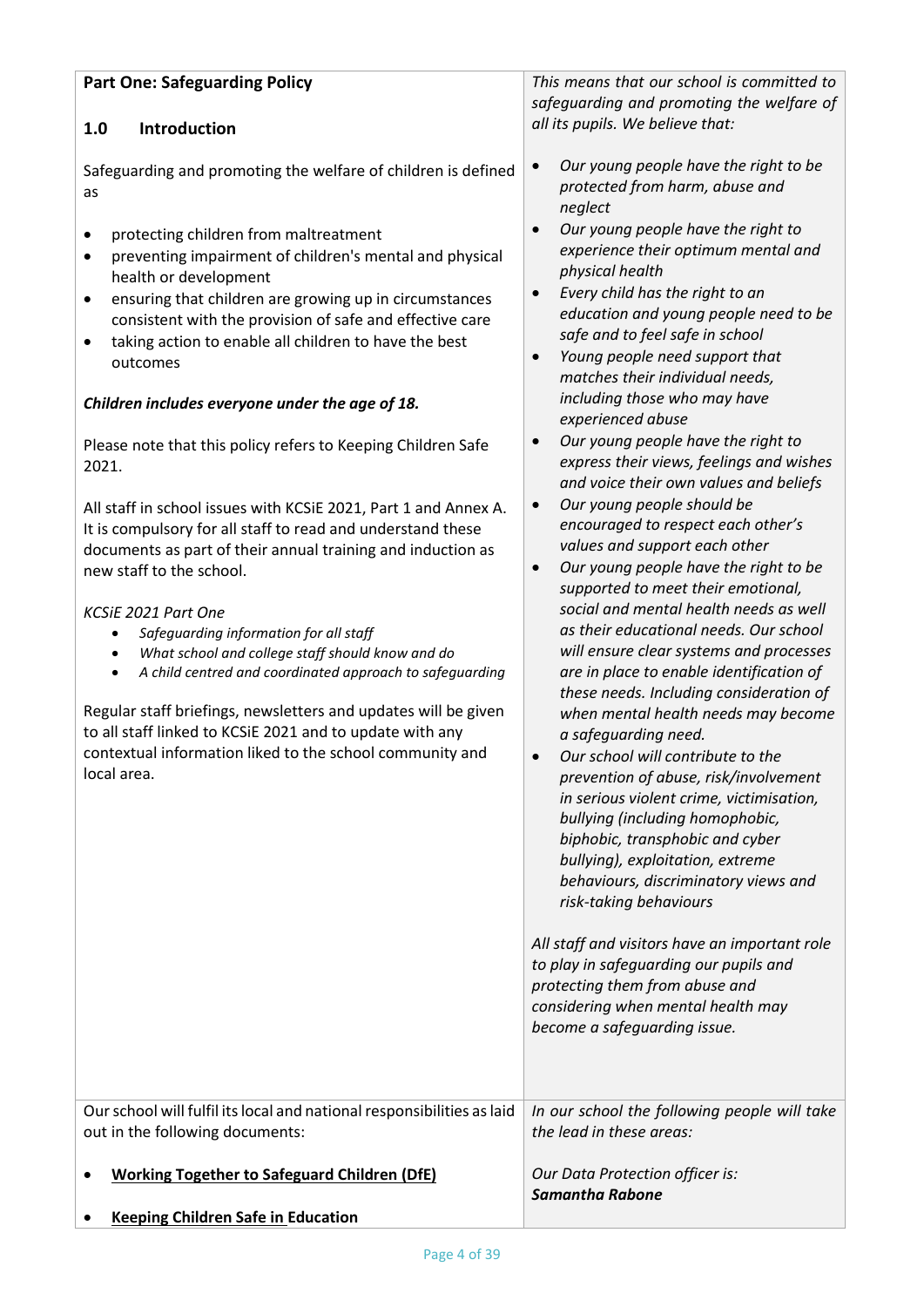| ٠ | <b>West Midlands Safeguarding Children Procedures</b>                                                             |                                                     |
|---|-------------------------------------------------------------------------------------------------------------------|-----------------------------------------------------|
|   | The Education Act 2002 S175                                                                                       | Our lead for Mental Health is:<br><b>Katie Hinz</b> |
| ٠ | <b>General Data Protection Legislation (2018)</b>                                                                 | Our safeguarding trustee is:<br><b>Geremy Sagoe</b> |
|   | <b>Mental Health &amp; Behaviour in Schools</b><br><b>Birmingham Criminal Exploitation &amp; Gang Affiliation</b> | Our Safeguarding governor is:<br><b>Lisa Taylor</b> |
|   | <b>Practice Guidance (2018)</b>                                                                                   | Our Operation Encompass Key Adult is:               |
| ٠ | Birmingham Safeguarding Children Partnership threshold<br>guidance Right Help Right Time                          | <b>Katie Hinz</b>                                   |
|   | <b>Multi-agency Statutory Guidance on Female Genital</b><br><b>Mutilation</b>                                     |                                                     |
|   | <b>Protecting Children from Radicalisation: The Prevent</b><br>Duty, 2015                                         |                                                     |
|   | <b>Relationships Education, Relationships and Sex Education</b><br>(RSE) and Health Education                     |                                                     |
|   | <b>Birmingham RSE Primary Offer</b>                                                                               |                                                     |
| ٠ | Sharing nudes and semi-nudes: advice for education<br>settings working with children and young people             |                                                     |
|   | <b>Voyeurism Offences Act 2019</b>                                                                                |                                                     |
|   | <b>DfE statutory guidance on Children Missing Education</b>                                                       |                                                     |
|   |                                                                                                                   |                                                     |
|   |                                                                                                                   |                                                     |
|   |                                                                                                                   |                                                     |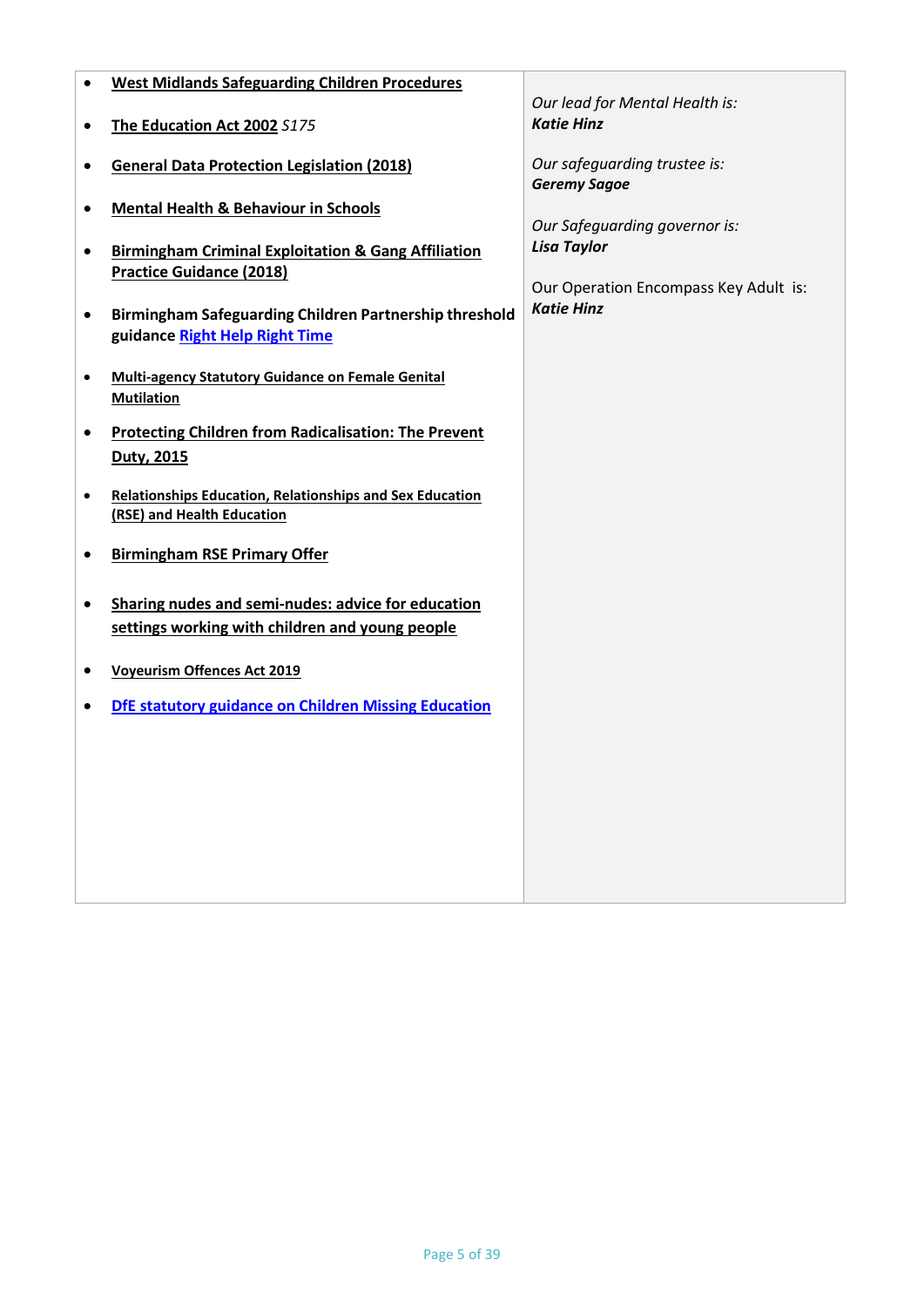| 2.0<br><b>Overall aims</b>                                                                                                                                                                                                                                                                                                                                                                                                                                                                                                                                                                                                                                                                                                                                                                                                                                                                                                                                                                                                                                                                                                                                                                                                                                                                                                                                                                                                                                                                                                                                                                                                                                                                                                                                                                                                                                                                                               | This means that in our school we will:                                                                                                                                                                                                                                                                                                                                                                                                                                                                                                                                                                                                                                                                                                                                                                                  |
|--------------------------------------------------------------------------------------------------------------------------------------------------------------------------------------------------------------------------------------------------------------------------------------------------------------------------------------------------------------------------------------------------------------------------------------------------------------------------------------------------------------------------------------------------------------------------------------------------------------------------------------------------------------------------------------------------------------------------------------------------------------------------------------------------------------------------------------------------------------------------------------------------------------------------------------------------------------------------------------------------------------------------------------------------------------------------------------------------------------------------------------------------------------------------------------------------------------------------------------------------------------------------------------------------------------------------------------------------------------------------------------------------------------------------------------------------------------------------------------------------------------------------------------------------------------------------------------------------------------------------------------------------------------------------------------------------------------------------------------------------------------------------------------------------------------------------------------------------------------------------------------------------------------------------|-------------------------------------------------------------------------------------------------------------------------------------------------------------------------------------------------------------------------------------------------------------------------------------------------------------------------------------------------------------------------------------------------------------------------------------------------------------------------------------------------------------------------------------------------------------------------------------------------------------------------------------------------------------------------------------------------------------------------------------------------------------------------------------------------------------------------|
| This policy will contribute to the protection and safeguarding<br>of our pupils and promote their welfare by:<br>Adopting a Whole school and college approach to<br>$\bullet$<br>safeguarding<br>Safeguarding and Child Protection underpins all school<br>$\bullet$<br>policies and procedures, this is the responsibility of the<br>schools senior leadership team in all areas of school life.<br>Clarifying standards of behaviour for staff and pupils<br>٠<br>Contributing to the establishment of a safe, resilient and<br>٠<br>robust ethos in the school, built on mutual respect and<br>shared values of Ready, Respectful Safe. CORE Values<br>form our school's environment for all students and staff:<br>Collaboration, Opportunity, Respect and Excellence.<br>Introducing appropriate work within the curriculum<br>٠<br>Encouraging pupils and parents to participate in their<br>٠<br>child's education and linking with the school staff with<br>any concerns.<br>Alerting staff to the signs and indicators that all may not<br>٠<br>be well, all staff to record concerns on the school's<br>safeguarding system, CPOMS.<br>Developing staff awareness of the causes of abuse<br>٠<br>Developing staff awareness of the risks and vulnerabilities<br>$\bullet$<br>their pupils face, contextual safeguarding linked to the<br>local community and the issues faced by our families.<br>Addressing concerns at the earliest possible stage<br>٠<br>Reducing the potential risks pupils face of being exposed<br>$\bullet$<br>to multiple harms including violence, extremism,<br>exploitation, discrimination or victimisation<br>Recognising risk and supporting online safety for pupils,<br>including in the home, within the classroom and also<br>social time. Staff will be trained at least annually and for<br>all new staff at induction as to the risks to pupils when<br>they are online. | Identify and protect all pupils especially<br>$\bullet$<br>those identified as vulnerable.<br>Identify individual needs as early as<br>$\bullet$<br>possible; gain the voice and lived<br>experience of vulnerable pupils and<br>design plans to address those needs.<br>Work in partnership with pupils families<br>$\bullet$<br>and other agencies.<br>Our policy extends to any establishment our<br>school commissions to deliver education to<br>our pupils on our behalf including<br>alternative provision settings.<br>Our Local Governing Body will ensure that<br>any commissioned agency will reflect the<br>values, philosophy and standards of our<br>school. Confirmation should be sought from<br>the school that appropriate risk<br>assessments are completed and ongoing<br>monitoring is undertaken. |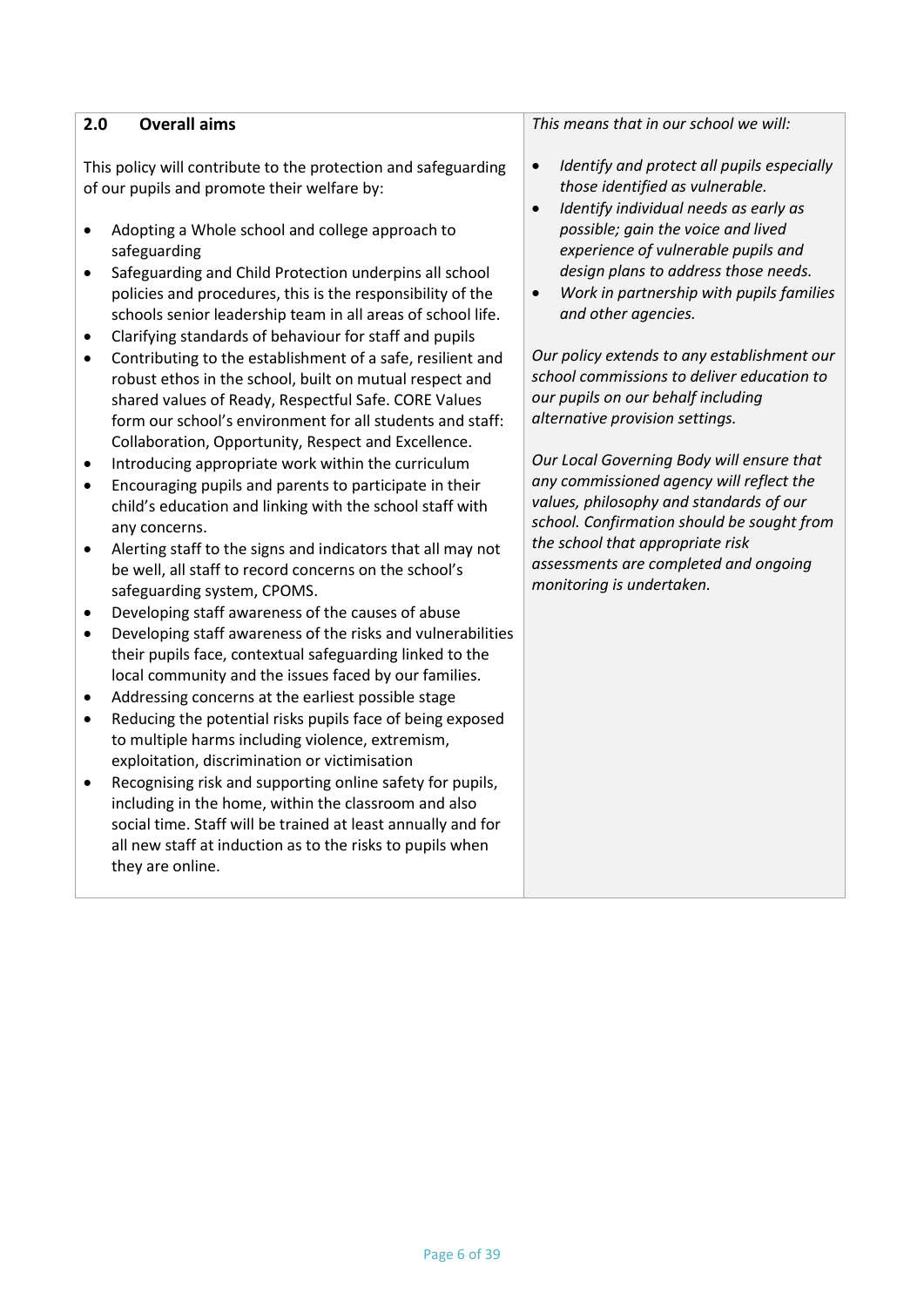| 3.0 | <b>Guiding Principles</b><br>These are the seven guiding principles of safeguarding, as stated by<br>Birmingham Safeguarding Children Partnership (found in Right Help<br>Right Time);                                                                                                                                                                                                                                         | This means that in our school all staff will be<br>aware of the guidance issued by Birmingham<br>Safeguarding Children Partnership Right Help<br>Right Time, and procedures for <b>Early Help</b> .                                                                                                                                                                                                                                                                                                                                                                                                                                                                                                                                                                                                    |
|-----|--------------------------------------------------------------------------------------------------------------------------------------------------------------------------------------------------------------------------------------------------------------------------------------------------------------------------------------------------------------------------------------------------------------------------------|--------------------------------------------------------------------------------------------------------------------------------------------------------------------------------------------------------------------------------------------------------------------------------------------------------------------------------------------------------------------------------------------------------------------------------------------------------------------------------------------------------------------------------------------------------------------------------------------------------------------------------------------------------------------------------------------------------------------------------------------------------------------------------------------------------|
| ٠   | Have conversations and listen to children and their families<br>as early as possible<br>Understand the child's lived experience<br>Work collaboratively to improve children's life experience<br>Be open, honest and transparent with families in our<br>approach<br><b>Empower</b> families by working with them<br>Work in a way that builds on families' strengths<br>Build resilience in families to overcome difficulties | All staff will be enabled to listen and<br>understand the lived experience of children<br>and young people by facilitating solution<br>focused conversations appropriate to the<br>young person's preferred communication<br>style.<br>It also means that where early help is<br>appropriate, the designated safeguarding<br>lead/deputy will liaise with other agencies<br>and completing an inter-agency assessment<br>as appropriate. If required to, all staff will<br>support other agencies and professionals in<br>an early help assessment, in some cases<br>acting as the lead practitioner.<br>Early help cases will be kept under constant<br>review, and if the child's situation does not<br>improve/ is getting worse, consideration<br>will be given to a referral to children's social |
|     |                                                                                                                                                                                                                                                                                                                                                                                                                                | care for assessment for statutory services.                                                                                                                                                                                                                                                                                                                                                                                                                                                                                                                                                                                                                                                                                                                                                            |

| 4.0 | <b>Expectations</b>                                                                                                                                                                                                                                                                                                                                                                                                                                                                                                              | This means that in our school:                                                                                                                                                                                                                                                                                          |
|-----|----------------------------------------------------------------------------------------------------------------------------------------------------------------------------------------------------------------------------------------------------------------------------------------------------------------------------------------------------------------------------------------------------------------------------------------------------------------------------------------------------------------------------------|-------------------------------------------------------------------------------------------------------------------------------------------------------------------------------------------------------------------------------------------------------------------------------------------------------------------------|
|     | All staff and visitors will:<br>Be familiar with this Safeguarding & Child Protection Policy<br>Understand their role in relation to safeguarding<br>Be alert to signs and indicators of possible abuse (See<br>Appendix 1 for current definitions and indicators)<br>Record concerns in CPOMS (written or verbal for visitors to                                                                                                                                                                                                | All staff will receive annual safeguarding<br>training and update briefings as<br>appropriate.<br>Key staff will undertake more specialist<br>safequarding training as agreed by the<br>governing body.                                                                                                                 |
|     | school) which is read daily by the Lead DSL and Deputy<br>DSL's.<br>Deal with disclosures of abuse from children in line with<br>the guidance in Appendix 2, informing the DSL immediately<br>and providing a written account as soon as possible on<br>CPOMS (written or verbal for visitors to school).<br>Be involved, where appropriate, in the implementation of<br>individual school-focused interventions, Early Help<br>Assessments and Our Family Plans, Child in Need Plans and<br>inter-agency Child Protection Plans | In recognition of the impact of COVID-19,<br>additional disclosure training will be<br>undertaken by all staff.<br>Our Local Governing Body and all teaching<br>staff will be subjected to an enhanced DBS<br>check and 'Section 128' check.<br>We will follow Safer Recruitment processes<br>and checks for all staff. |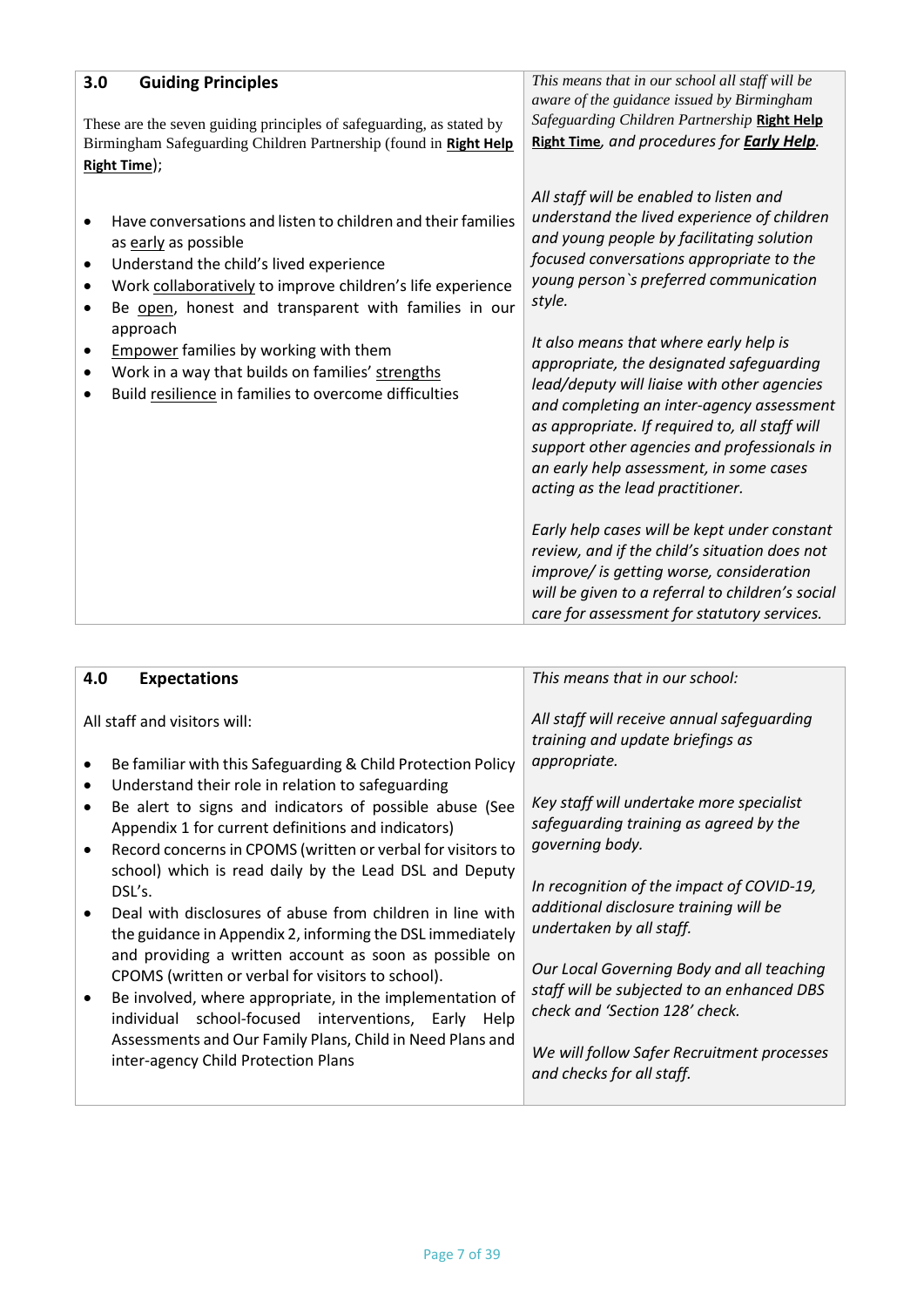| 5.0 | The Designated Safeguarding Lead (DSL)                                                                                                                                                                                                                                                                                                                                                                                                                                                                                                                                                                                                                                                                            | This means the DSL team in our school will                                                                                                                                                                                                                                                                                                                                                                                                                                                                                                                                     |
|-----|-------------------------------------------------------------------------------------------------------------------------------------------------------------------------------------------------------------------------------------------------------------------------------------------------------------------------------------------------------------------------------------------------------------------------------------------------------------------------------------------------------------------------------------------------------------------------------------------------------------------------------------------------------------------------------------------------------------------|--------------------------------------------------------------------------------------------------------------------------------------------------------------------------------------------------------------------------------------------------------------------------------------------------------------------------------------------------------------------------------------------------------------------------------------------------------------------------------------------------------------------------------------------------------------------------------|
|     | The DSL will be a member of the Senior Leadership Team.<br>Whilst the activities of the DSL can be delegated to<br>appropriately trained deputies, the ultimate<br>lead<br>responsibility for safeguarding and child protection<br>remains with the DSL. This responsibility should not be<br>delegated.<br>DSLs should help promote educational outcomes by<br>working closely with teachers about children's welfare,<br>safeguarding and child protection concerns.<br>Governing bodies and proprietors should ensure that the<br>DSL role is explicit in the post-holder's job description and<br>appropriate time is made available to the DSL and deputy<br>DSL(s) to allow them to undertake their duties. | be:<br>Lead: Katie Hinz<br>Deputies: Luke Francis<br><b>Other DSLs: Elizabeth Cross, Max Tully, Ellie</b><br><b>Egerton, James Caswell,</b><br>Any steps taken to support a child/ young<br>person who has a safeguarding<br>vulnerability must be reported to the lead<br>DSL.<br>Staff will be informed of relevant details<br>only when the DSL feels their having<br>knowledge of a situation will improve their<br>ability to support an individual child and/or<br>family. A written record will be made of<br>what information has been shared, with<br>whom, and when. |
| ٠   | Safeguarding and child protection information will be dealt<br>with in a confidential manner.<br>The DSL will ensure that the school is clear on parental                                                                                                                                                                                                                                                                                                                                                                                                                                                                                                                                                         | Because we use CPOMS and store our<br>records electronically we do not hold paper<br>files.                                                                                                                                                                                                                                                                                                                                                                                                                                                                                    |
|     | responsibility for children on roll, and report all identified<br>private fostering arrangements to the local authority.<br>Safeguarding records will be stored securely in a central<br>place separate from academic records. Individual files will<br>be kept for each pupil; the school will not keep family files.                                                                                                                                                                                                                                                                                                                                                                                            | We will not disclose to a parent any<br>information held on a young person if this<br>would put the child at risk of significant<br>harm                                                                                                                                                                                                                                                                                                                                                                                                                                       |
|     | Files will be kept for at least the period during which the<br>pupil is attending the school, and beyond that in line with<br>current data legislation and guidance.                                                                                                                                                                                                                                                                                                                                                                                                                                                                                                                                              | We will record where and to whom the<br>records have been passed and the date.                                                                                                                                                                                                                                                                                                                                                                                                                                                                                                 |
|     | If a pupil moves from our school, child protection and<br>safeguarding records will be forwarded on to the DSL at the<br>new school, with due regard to their confidential nature<br>and in line with current government guidance on the<br>transfer of such records. Direct contact between the two<br>schools may be necessary, especially on transfer from<br>primary to secondary schools.                                                                                                                                                                                                                                                                                                                    | This will allow the new setting to continue<br>supporting victims of abuse and have that<br>support in place for when the young person<br>arrives.                                                                                                                                                                                                                                                                                                                                                                                                                             |
|     | All in-year applications and transfers will also be reported<br>to the local authority.                                                                                                                                                                                                                                                                                                                                                                                                                                                                                                                                                                                                                           |                                                                                                                                                                                                                                                                                                                                                                                                                                                                                                                                                                                |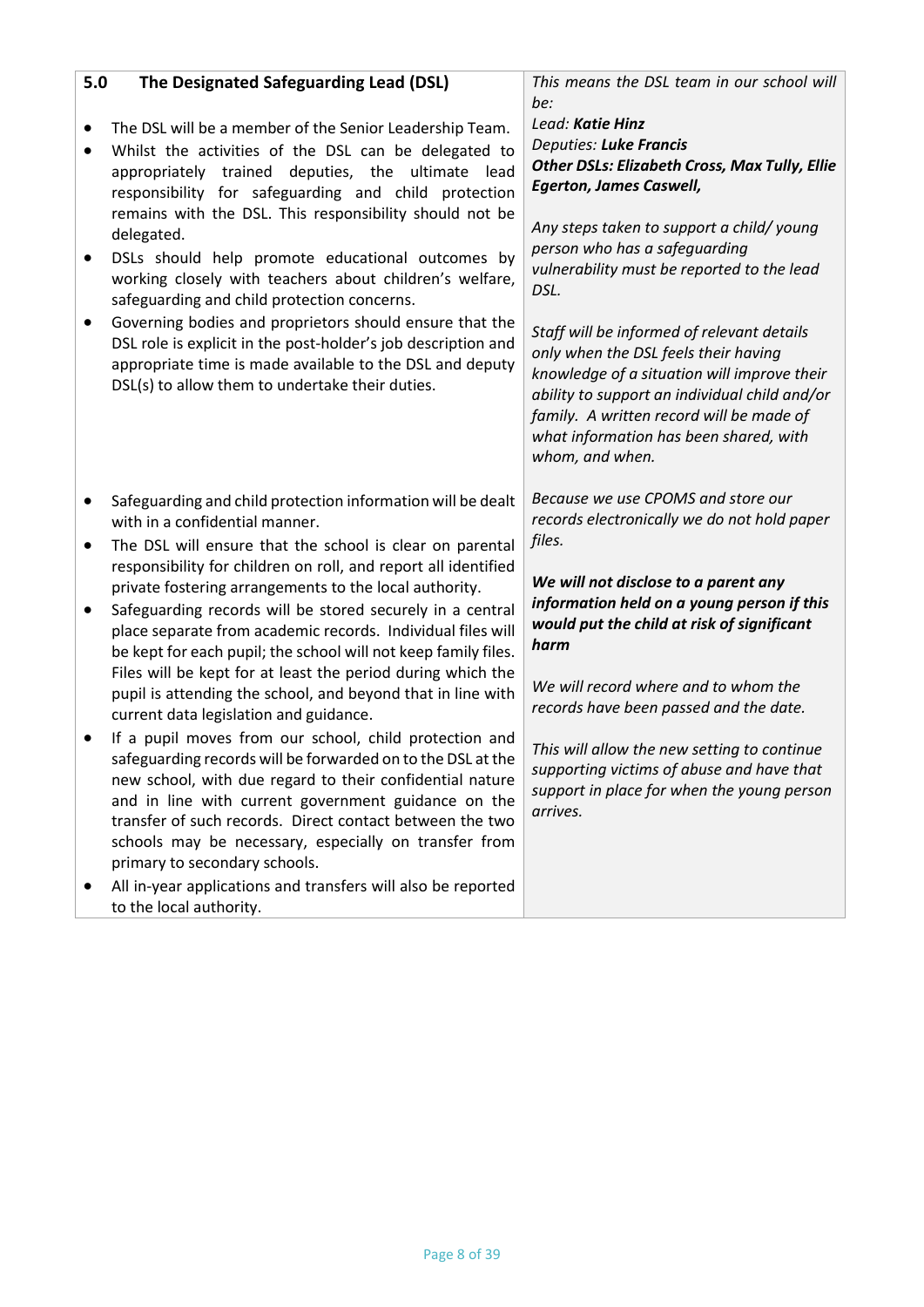| <b>Contextual Safeguarding</b>                                                                                                                                                                                                                                                                                                                                                                                                                                                | DSLs will consider contextual safeguarding                                                                                                                                                                 |
|-------------------------------------------------------------------------------------------------------------------------------------------------------------------------------------------------------------------------------------------------------------------------------------------------------------------------------------------------------------------------------------------------------------------------------------------------------------------------------|------------------------------------------------------------------------------------------------------------------------------------------------------------------------------------------------------------|
| 6.0                                                                                                                                                                                                                                                                                                                                                                                                                                                                           | and give due regard to the effectiveness of                                                                                                                                                                |
| Contextual safeguarding is about the impact of the<br>public/social context on young people's<br>lives,<br>and<br>consequently their safety. It seeks to identify and respond to<br>harm and abuse posed to young people outside their home,<br>either from adults or other young people. As an approach it<br>looks at how interventions can change the processes and<br>environments, to make them safer for all young people, as<br>opposed to focussing on an individual. | the school safeguarding system within the<br>wider system. This will be evidenced in:<br>Informal and formal assessments of<br>need/ risk for the child<br>Case discussions in DSL supervision<br>sessions |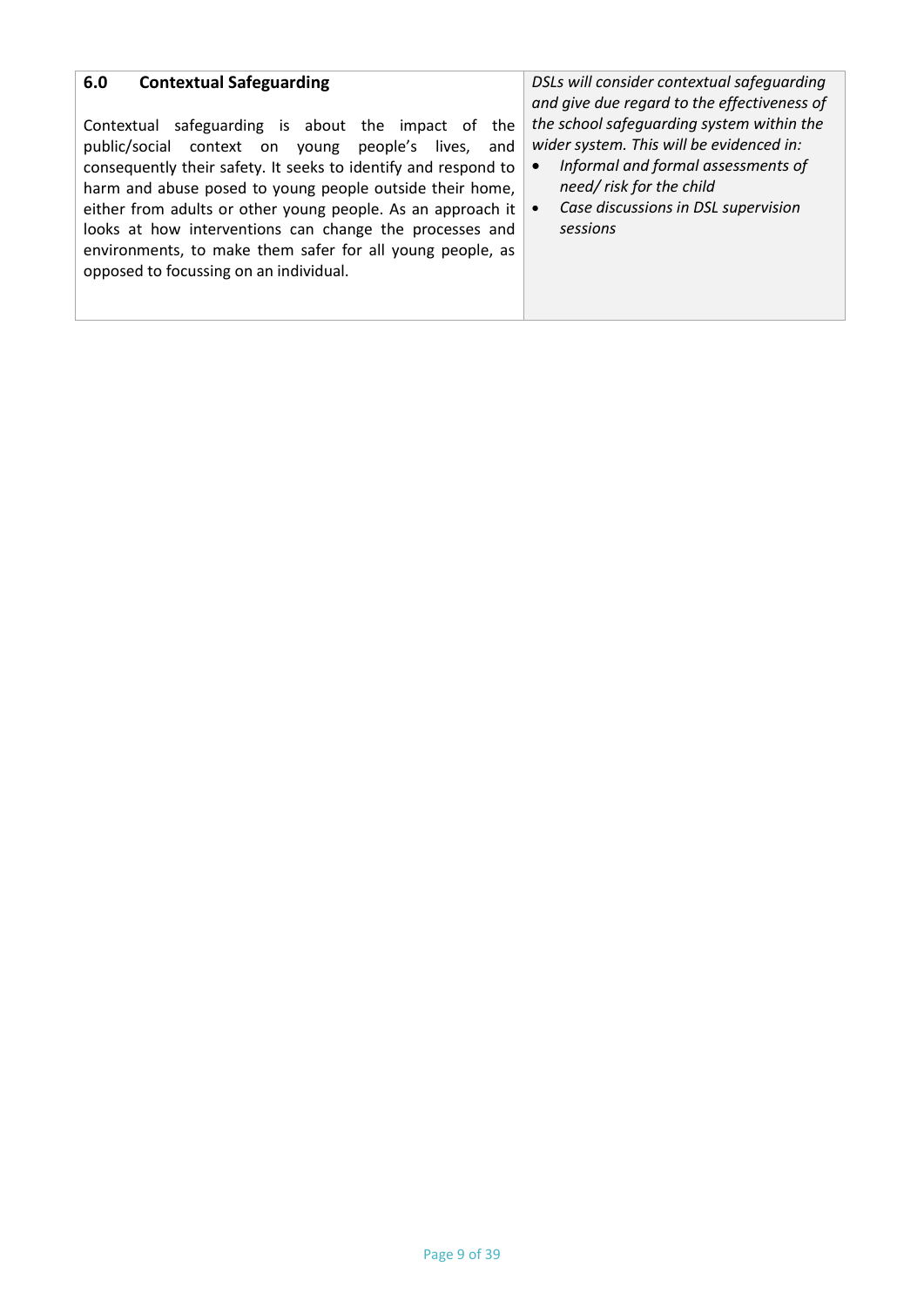#### **7.0 Mental Health**

KCSiE requires all staff to be aware that mental health problems can, in some cases, be an indicator that a child has suffered or is at risk of suffering abuse, neglect or exploitation.

#### **Mental health support**

Additional information has been added to help schools prevent and tackle bullying and support pupils whose mental health problems manifest themselves in behaviour.

"Department for Education (DfE) (2017) Preventing bullying[.https://www.gov.uk/government/publications/preventing](https://www.gov.uk/government/publications/preventing-and-tackling-bullying)[and-tackling-bullying](https://www.gov.uk/government/publications/preventing-and-tackling-bullying)

Department for Education (DfE) (2018) Mental health and behaviour in schools [https://www.gov.uk/government/publications/mental](https://www.gov.uk/government/publications/mental-health-and-behaviour-in-schools--2)[health-and-behaviour-in-schools--2](https://www.gov.uk/government/publications/mental-health-and-behaviour-in-schools--2)"

Schools and colleges may choose to appoint a senior mental health lead, though this is not mandatory. The senior mental health lead should be supported by the senior leadership team and could be the pastoral lead, special educational needs coordinator (SENCO) or DSL.

*In our school this means that:*

- *All staff will be alert to signs of mental ill-health and be aware that mental health problems can, in some cases, be an indicator that a child has suffered or is at risk of suffering abuse, neglect or exploitation*
- *All staff will take immediate action and speak to a DSL if they have a mental health concern about a child that is also a safeguarding concern*
- *We take seriously our organisational and professional role in supporting and promoting mental health and wellbeing of children/young people through*
- *Prevention: creating a safe and calm environment where mental health problems are less likely, improving the mental health and wellbeing of the whole school population, and equipping pupils to be resilient so that they can manage the normal stress of life effectively. This will include teaching pupils about mental wellbeing through the curriculum and reinforcing this teaching through school activities and ethos;*
- *Identification: recognising emerging issues as early and accurately as possible;*
- *Early support: helping pupils to access evidence based early support and interventions; and*
- *Access to specialist support: working effectively with external agencies to provide swift access or referrals to specialist support and treatment*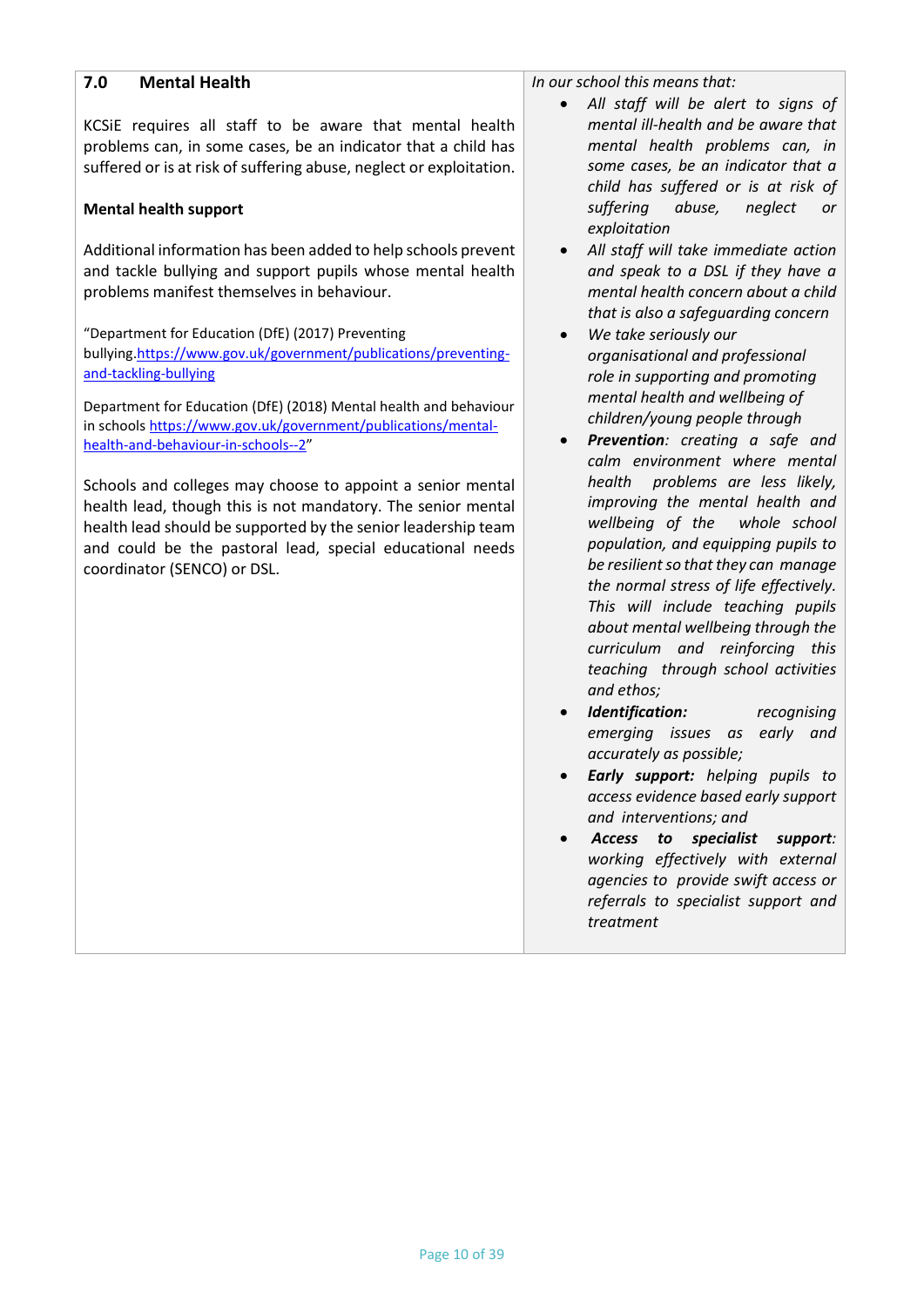# **8.0 The Designated Teacher for Looked After and Previously Looked After Children**

- The governing body must appoint a designated teacher (in non-maintained schools and colleges an appropriately trained teacher should take the lead) and should work with local authorities to promote the educational achievement of registered pupils who are looked after.
- Designated teachers will have responsibility for promoting the educational achievement of young people who have left care through adoption, special guardianship or child arrangement orders or who were adopted from state care outside England and Wales.
- Birmingham Children's Trust has ongoing responsibilities to the young people who cease to be looked after and become care leavers. That includes keeping in touch with them, preparing an assessment of their needs and appointing a personal adviser who develops a pathway plan with the young person. This plan describes how Birmingham Children's Trust will support the care leaver to participate in education or training.

# **Promoting the educational outcomes of children with a social worker**

- Children with a social worker may face barriers to education because of complex circumstances
- Effective support for children with a social worker needs education settings and local authorities to work together. All agencies can play a crucial role in establishing a culture where every child is able to make progress.
- Education settings and local authorities will have different responsibilities but establishing shared priorities can help to drive change for children.

*In our school the Designated Teacher is: Name: Katie Hinz Supporting the Designated Teacher is a Delegated Designated Teacher: Name: Luke Francis*

*Our Designated Teacher will:*

- *Work with the Virtual School to provide the most appropriate support utilising the pupil premium plus to ensure they meet the needs identified in the child's personal education plan.*
- *Work with the Virtual School headteacher to promote the educational achievement of previously looked after children.*
- *In non-maintained schools and colleges, an appropriately trained teacher should take the lead.*

*Our school will work with partners to effectively identify the needs of children with a social worker and ensure they can access interventions that make a difference to their education*

*DSLs will keep the details of the Birmingham Children's Trust Personal Advisor appointed to guide and support the care leaver and will liaise with them as necessary regarding any issues of concern affecting the care leaver.*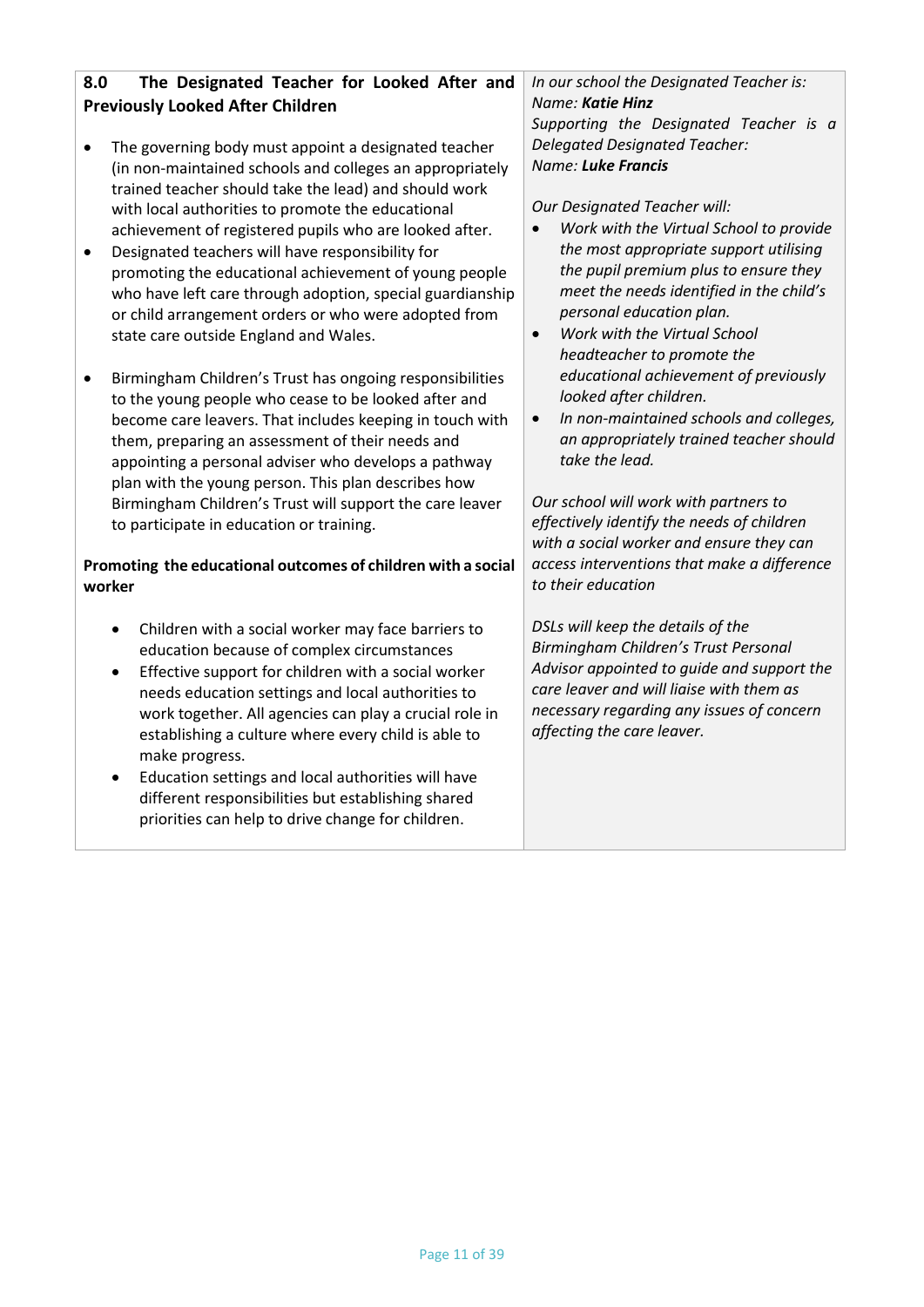| 9.0                                                                                                                        | The Governing Body                                                                                                                                                                                                                                                                       | In our school this means that:                                                                                                                                                                                                                                                   |
|----------------------------------------------------------------------------------------------------------------------------|------------------------------------------------------------------------------------------------------------------------------------------------------------------------------------------------------------------------------------------------------------------------------------------|----------------------------------------------------------------------------------------------------------------------------------------------------------------------------------------------------------------------------------------------------------------------------------|
| Governing bodies and proprietors should ensure that there are<br>appropriate policies and procedures in place in order for |                                                                                                                                                                                                                                                                                          | All governors must read part 2 of 'KCSiE'                                                                                                                                                                                                                                        |
| appropriate action to be taken in a timely manner to safeguard<br>and promote children's welfare:                          |                                                                                                                                                                                                                                                                                          | Our nominated trustee for safeguarding<br>and child protection is:<br>Name: Geremy Sagoe                                                                                                                                                                                         |
| $\bullet$                                                                                                                  | The school operates "Safer Recruitment" procedures and<br>ensures that appropriate checks are carried out on all new<br>staff and relevant volunteers (including members of the<br>governing body)                                                                                       | Our nominated governor for safeguarding<br>and child protection is:<br>Name: Lisa Taylor                                                                                                                                                                                         |
| ٠                                                                                                                          | The Headteacher and all other staff who work with young<br>people undertake safeguarding training on an annual basis<br>with additional updates as necessary within a two-year<br>framework and a training record maintained                                                             | This trustee and governor will receive<br>safeguarding training relevant to the<br>governance role and this will be updated<br>every two years.                                                                                                                                  |
| ٠<br>٠                                                                                                                     | Temporary staff and volunteers are made aware of the<br>school's arrangements for safeguarding & child protection<br>and their responsibilities<br>The school remedies any deficiencies or weaknesses<br>brought to its attention without delay                                          | The governing body will review all<br>policies/procedures that relate to<br>safeguarding and child protection annually.                                                                                                                                                          |
| $\bullet$                                                                                                                  | The governing body has a written policy and procedures<br>for dealing with allegations of abuse against members of<br>staff, visitors, volunteers or governors that complies with<br>all BSCP procedures                                                                                 | A member of the governing body (usually<br>the Chair) is nominated to be responsible<br>for liaising with Birmingham Children's<br>Trust in the event of allegations of abuse                                                                                                    |
|                                                                                                                            | The Nominated Governor is responsible for liaising with<br>the Headteacher and DSL over all matters regarding<br>safeguarding and child protection issues. The governor<br>role is strategic rather than operational - they will not be<br>involved in concerns about individual pupils. | being made against the Headteacher.<br>The Nominated Governor will liaise with the<br>Headteacher and the DSL to produce a<br>report at least annually for governors and<br>ensure the annual Section 175 safeguarding<br>self-assessment is completed and submitted<br>on time. |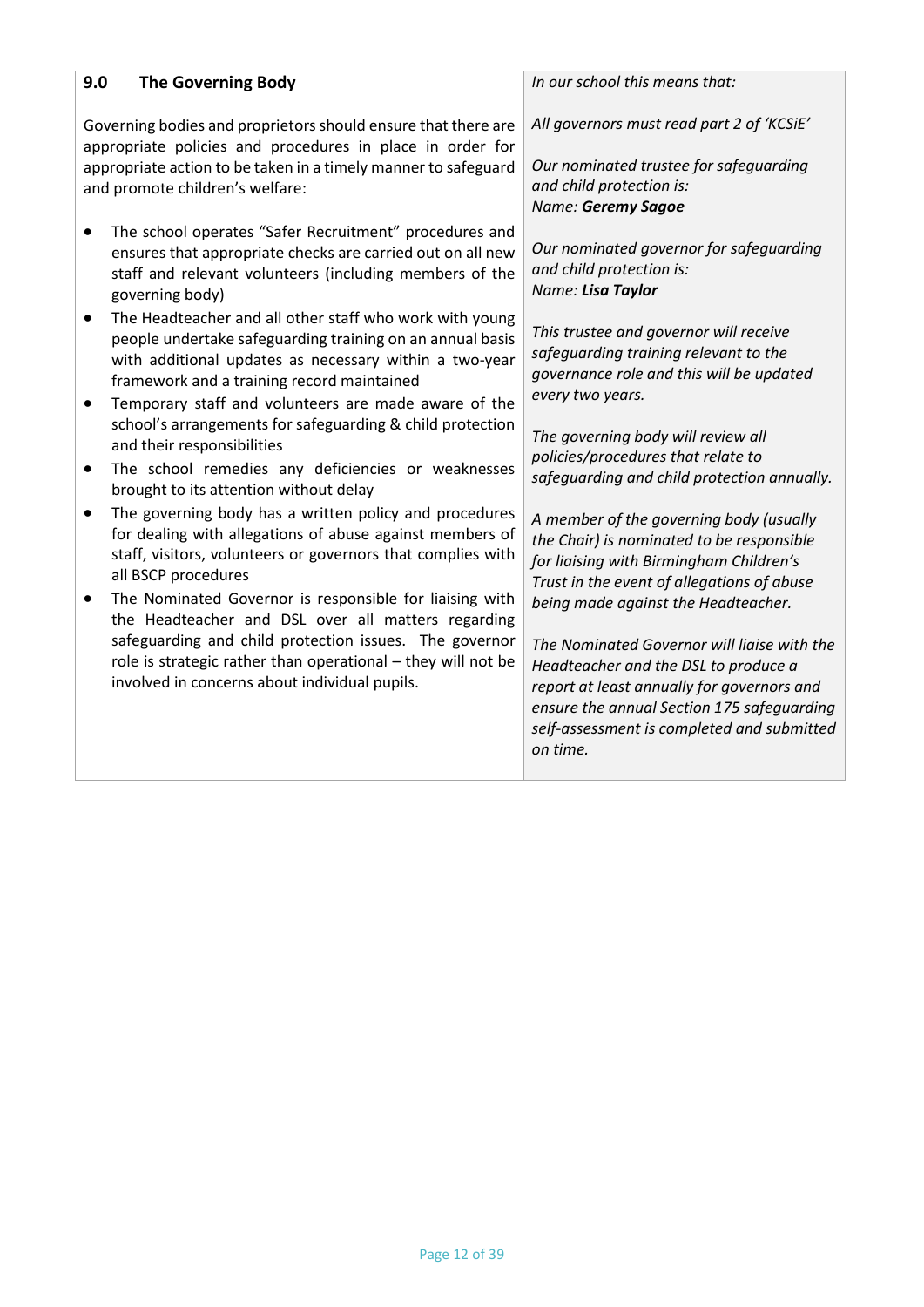| Safer recruitment and selection<br>10.0                                                                                                                                                                                                                                                                                                                                                                                                                                                                                                                                                      | This means that in our school:                                                                                                                                                                                                                                                                                                                                                                                                                                                                             |
|----------------------------------------------------------------------------------------------------------------------------------------------------------------------------------------------------------------------------------------------------------------------------------------------------------------------------------------------------------------------------------------------------------------------------------------------------------------------------------------------------------------------------------------------------------------------------------------------|------------------------------------------------------------------------------------------------------------------------------------------------------------------------------------------------------------------------------------------------------------------------------------------------------------------------------------------------------------------------------------------------------------------------------------------------------------------------------------------------------------|
| The school should follow part 3 of 'Keeping children safe in<br>education' (KCSiE) and pay full regard to 'Safer Recruitment'<br>requirements including but not limited to:<br>verifying candidates' identity and academic or<br>vocational qualifications<br>obtaining professional and character references<br>$\bullet$<br>checking previous employment history and ensuring<br>٠<br>that a candidate has the health and physical capacity<br>for the job,<br>UK Right to Work<br>$\bullet$<br>clear enhanced DBS check<br>٠                                                              | The following school staff have undertaken<br>Safer Recruitment training:<br>1 Jamie Barton<br>2. Samantha Rabone<br>3. Elizabeth Cross<br>4. Max Tully<br>5. Rekha Dhinsa<br>6. Katie Hinz<br>7. Rav Lally<br>8. Mike Nott                                                                                                                                                                                                                                                                                |
| any further checks as appropriate to gain all the<br>$\bullet$<br>relevant information to enable checks on suitability to<br>work with children.<br>Evidence of these checks must be recorded on the Single                                                                                                                                                                                                                                                                                                                                                                                  | The following members executive team will<br>support the board of trustees and<br>governing body in recruitment, and have<br>therefore been trained:                                                                                                                                                                                                                                                                                                                                                       |
| Central Record.                                                                                                                                                                                                                                                                                                                                                                                                                                                                                                                                                                              | 'to be updated'                                                                                                                                                                                                                                                                                                                                                                                                                                                                                            |
| All recruitment materials will include reference to the school's<br>commitment to safeguarding and promoting the wellbeing of<br>pupils.                                                                                                                                                                                                                                                                                                                                                                                                                                                     | One of these will be involved in all staff<br>recruitment processes and sit on the<br>recruitment panel.                                                                                                                                                                                                                                                                                                                                                                                                   |
| <b>Induction</b><br>10.1                                                                                                                                                                                                                                                                                                                                                                                                                                                                                                                                                                     | Our staff induction process will cover:                                                                                                                                                                                                                                                                                                                                                                                                                                                                    |
| All staff, especially staff who have been redeployed in response<br>to COVID-19, must be aware of systems within their setting<br>which support safeguarding, and these should be explained to<br>them as part of staff induction.<br>10.2<br><b>Staff support</b>                                                                                                                                                                                                                                                                                                                           | The Safeguarding & Child Protection<br>$\bullet$<br>policy<br>The Behaviour Policy<br>$\bullet$<br>The Staff Code of Conduct<br>$\bullet$<br>The safeguarding response to children<br>$\bullet$<br>who go missing from education<br>The role of the DSL (including the                                                                                                                                                                                                                                     |
| Regular safeguarding supervision will be offered to<br>the Lead DSL within school<br>Usually offered half termly, safeguarding supervision<br>$\bullet$<br>may need to be offered more frequently and<br>extended to other members of staff as deemed<br>appropriate by the school.<br>DSLs will be supported to access training as<br>$\bullet$<br>appropriate including training in behaviour and<br>mental health.<br>All DSLs will have access to the monthly Designated<br>$\bullet$<br>Safeguarding Lead case-consultation sessions<br>organised by BCC's Education Safeguarding team. | identity of the DSL and any deputies)<br>Copies of policies and a copy of part one of<br>KSCIE is provided to staff at induction.<br>We recognise the importance of practice<br>oversight and multiple perspectives in<br>safeguarding and child protection work. We<br>will support staff by providing opportunities<br>for reflective practice including opportunity<br>to talk through all aspects of safeguarding<br>work within education with the DSL and to<br>seek further support as appropriate. |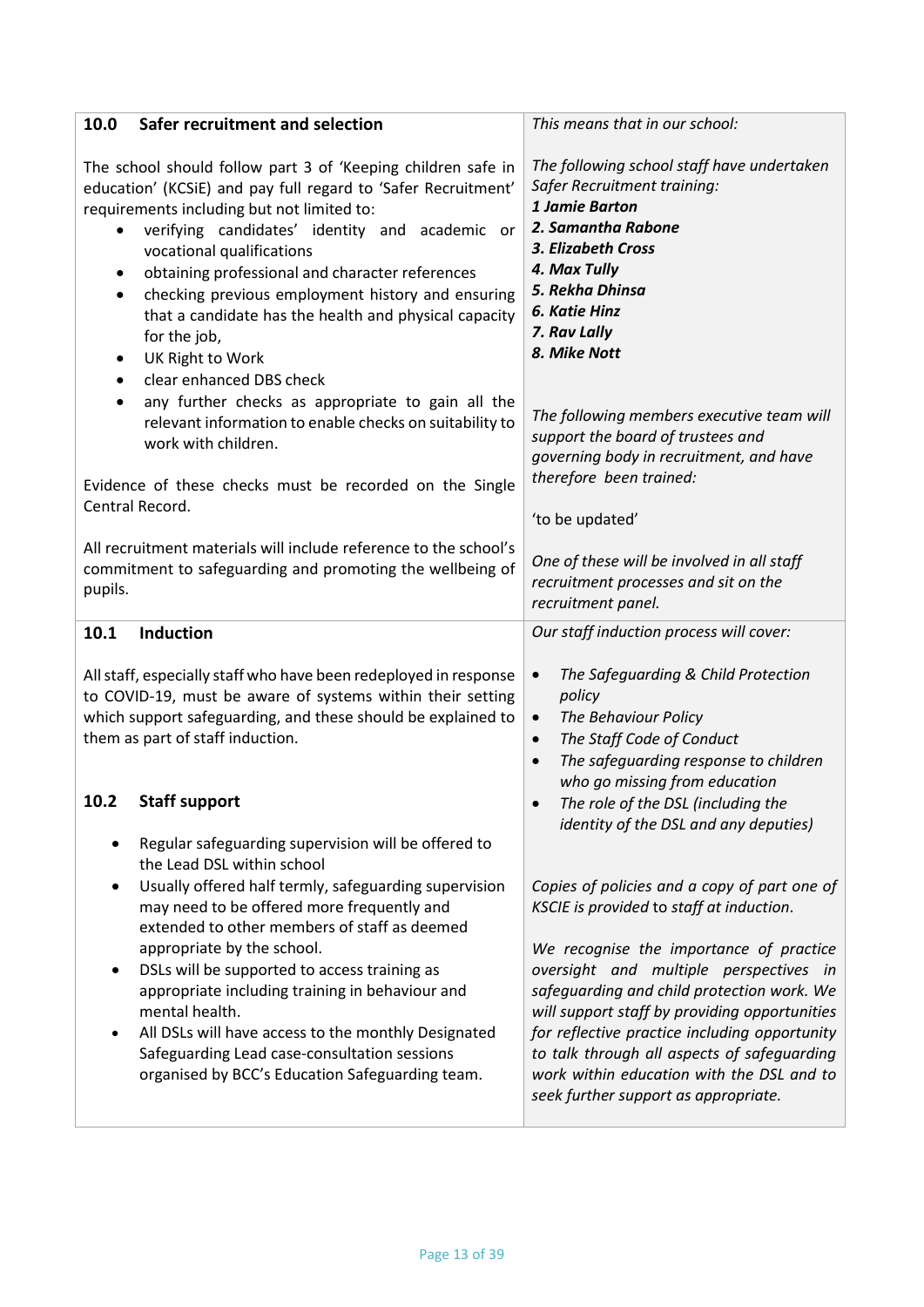| The use of reasonable force<br>11.0                                                                                                                                                                                                                                                                       | This means in our school:                                                                                                                                                                                                   |
|-----------------------------------------------------------------------------------------------------------------------------------------------------------------------------------------------------------------------------------------------------------------------------------------------------------|-----------------------------------------------------------------------------------------------------------------------------------------------------------------------------------------------------------------------------|
| There are circumstances when it is appropriate for staff in<br>school to use reasonable force to safeguard children and young<br>people.                                                                                                                                                                  | positive and<br>planning<br>proactive<br>Bv<br>behaviour support, the occurrence of<br>challenging behaviour and the need to use<br>reasonable force will reduce.                                                           |
| The term 'reasonable force' covers the broad range of actions<br>used by staff that involves a degree of physical contact to<br>control or restrain young people.                                                                                                                                         | We will write individual behaviour plans for<br>our more vulnerable young people and<br>agree them with parents and carers.                                                                                                 |
| This can range from guiding a young person to safety by the<br>arm, to more extreme circumstances such as breaking up a<br>fight or where a young person needs to be restrained to<br>prevent violence or injury.                                                                                         | We will not have a 'no contact' policy as this<br>could leave our staff unable to fully support<br>and protect their pupils and students.                                                                                   |
| 'Reasonable' in these circumstances means 'using no more<br>force than is needed'. The use of force may involve either<br>passive physical contact, such as standing between pupils or<br>blocking a pupil's path, or active physical contact such as<br>leading a pupil by the arm out of the classroom. | When using reasonable force in response to<br>risks presented by incidents involving young<br>people including any with SEN or disabilities,<br>or with medical conditions, our staff will<br>consider the risks carefully. |
| Government advice for 'Use of Reasonable Force in Schools' is<br>available here.                                                                                                                                                                                                                          |                                                                                                                                                                                                                             |

| The school's role in the prevention of abuse<br>12.0                                                                                                                                                                                                                                 | This means that in our school:                                                                                                                                                                                                                                              |
|--------------------------------------------------------------------------------------------------------------------------------------------------------------------------------------------------------------------------------------------------------------------------------------|-----------------------------------------------------------------------------------------------------------------------------------------------------------------------------------------------------------------------------------------------------------------------------|
| This Safeguarding & Child Protection Policy cannot be<br>separated from the general ethos of the school, which should<br>ensure that pupils:<br>are treated with respect and dignity<br>are taught to treat each other with respect<br>feel safe<br>have a voice and are listened to | All staff will be made aware of our school's<br>unauthorised absence and children missing<br>from education procedures.<br>We will provide opportunities for pupils to<br>develop skills, concepts, attitudes and<br>knowledge that promote their safety and<br>well-being. |
| Safeguarding issues, including online safety, peer on peer<br>abuse, sexual harassment and extra familial harm (multiple<br>harms) will be addressed through the curriculum in an age-<br>appropriate way.                                                                           | All our policies which address issues of<br>power and potential harm will be inter-<br>linked to ensure a whole school approach.<br>We recognise the particular vulnerability of<br>children who have a social worker.                                                      |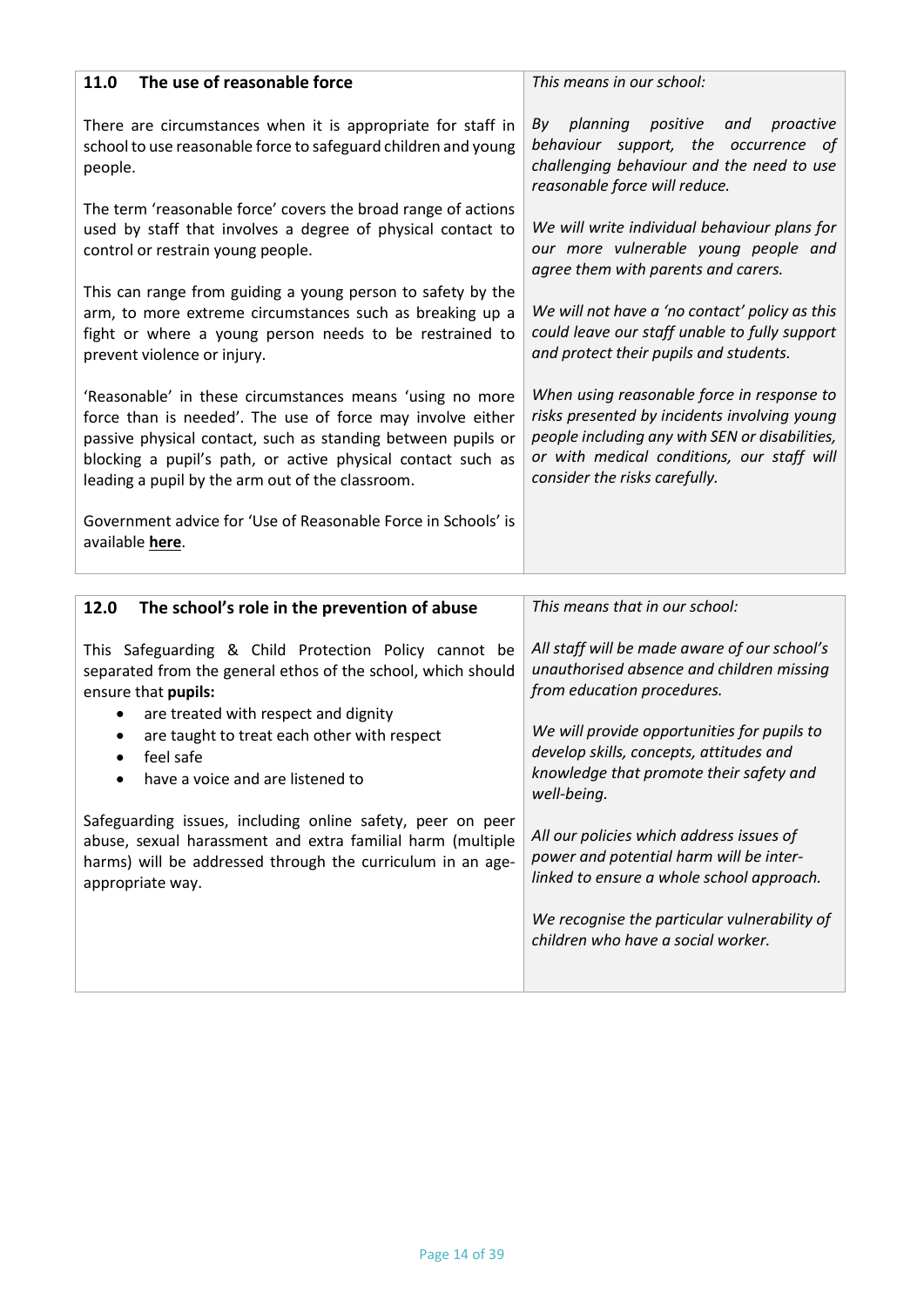| What we will do when we are concerned - Early<br>13.0<br>Help response                                                                                                                                                                | This means that in our school we will:<br>implement Right Help Right Time                                                                                                                                                  |
|---------------------------------------------------------------------------------------------------------------------------------------------------------------------------------------------------------------------------------------|----------------------------------------------------------------------------------------------------------------------------------------------------------------------------------------------------------------------------|
| Where unmet needs have been identified for a pupil utilising<br>the Right Help Right Time (RHRT) model but there is no<br>evidence of a significant risk, the DSL will oversee the delivery<br>of an appropriate Early Help response. | All staff will notice and listen to children and<br>young people, sharing their concerns with<br>the DSL in writing.                                                                                                       |
| The child/young person's voice must remain paramount within<br>a solution focused practice framework.                                                                                                                                 | Safeguarding leads will assess, plan, do and<br>review plans.                                                                                                                                                              |
| The primary assessment document is the Early Help<br><b>Assessment (EHA).</b>                                                                                                                                                         | Senior leaders will analyse safeguarding<br>data and practice to inform strategic<br>planning and staff CDP.                                                                                                               |
| If a Think Family or social care response is needed to meet an<br>unmet safeguarding need, the DSL will initiate a Request for<br>Support, seeking advice from Children's Advice and Support<br>Service (CASS) as required.           | The DSL will generally lead on liaising with<br>other agencies and setting up the Our Family<br>Plan. This multi-agency plan will then be<br>reviewed regularly, and progress updated<br>towards the goals until the unmet |
| The DSL will then oversee the agreed intervention from school<br>as part of the multi-agency safeguarding response and ongoing                                                                                                        | safeguarding needs have been addressed.                                                                                                                                                                                    |
| school-focused support.                                                                                                                                                                                                               | In our school although any member of staff<br>can refer a situation to CASS, it is expected<br>that the majority are passed through the DSL<br>team.                                                                       |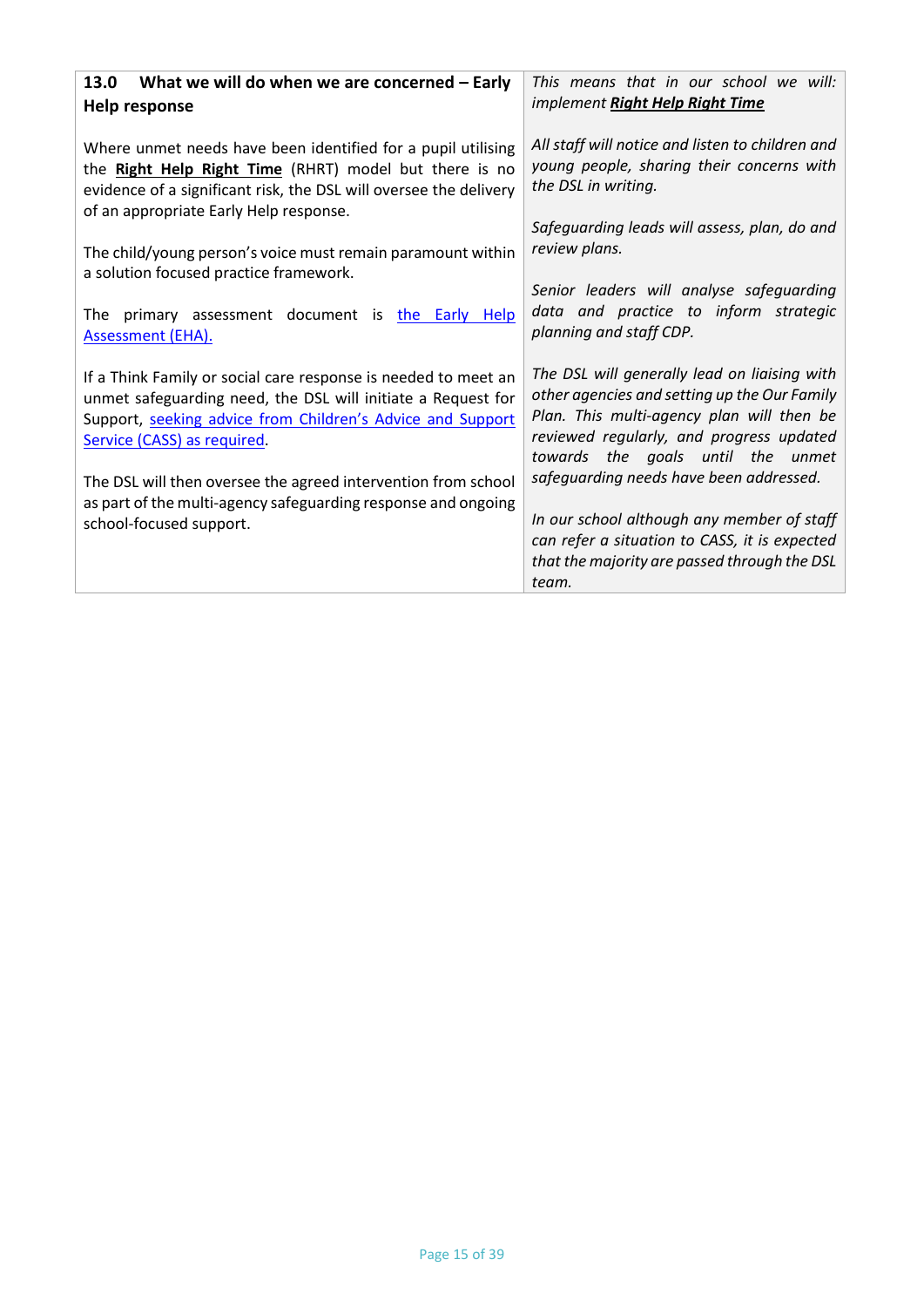| Safeguarding students who are vulnerable to<br>14.0<br>radicalisation                                                                                                                                                                                                                                                                                                                        | This means that in our school:                                                                                                                                                                                                                                                                                                  |  |
|----------------------------------------------------------------------------------------------------------------------------------------------------------------------------------------------------------------------------------------------------------------------------------------------------------------------------------------------------------------------------------------------|---------------------------------------------------------------------------------------------------------------------------------------------------------------------------------------------------------------------------------------------------------------------------------------------------------------------------------|--|
| From $1st$ July 2015, all schools are subject to the Prevent Duty<br>and must have 'due regard to the need to prevent people<br>being drawn into terrorism' (section 26, Counter Terrorism<br>and Security Act 2015).                                                                                                                                                                        | We value freedom of speech and the<br>expression of beliefs and ideology<br>as<br>fundamental rights<br>underpinning<br>our<br>society's values.                                                                                                                                                                                |  |
| The current threat from terrorism in the United Kingdom may<br>include the exploitation of vulnerable people, to involve them<br>in terrorism or in activity in support of terrorism. The<br>normalisation of extreme views may also make children and<br>young people vulnerable to future manipulation and<br>exploitation.<br>Definitions of radicalisation, terrorism and extremism, and | Pupils and teachers have the right to speak<br>freely and voice their opinions. However,<br>freedom comes with responsibility and free<br>speech that is designed to manipulate the<br>vulnerable or that leads to violence and<br>harm of others goes against the moral<br>principles in which freedom of speech is<br>valued. |  |
| indicators of vulnerability to radicalisation are in Appendix 4.                                                                                                                                                                                                                                                                                                                             | Free speech is not an unqualified privilege; it<br>is subject to laws and policies governing<br>equality, human rights, community safety<br>and community cohesion.                                                                                                                                                             |  |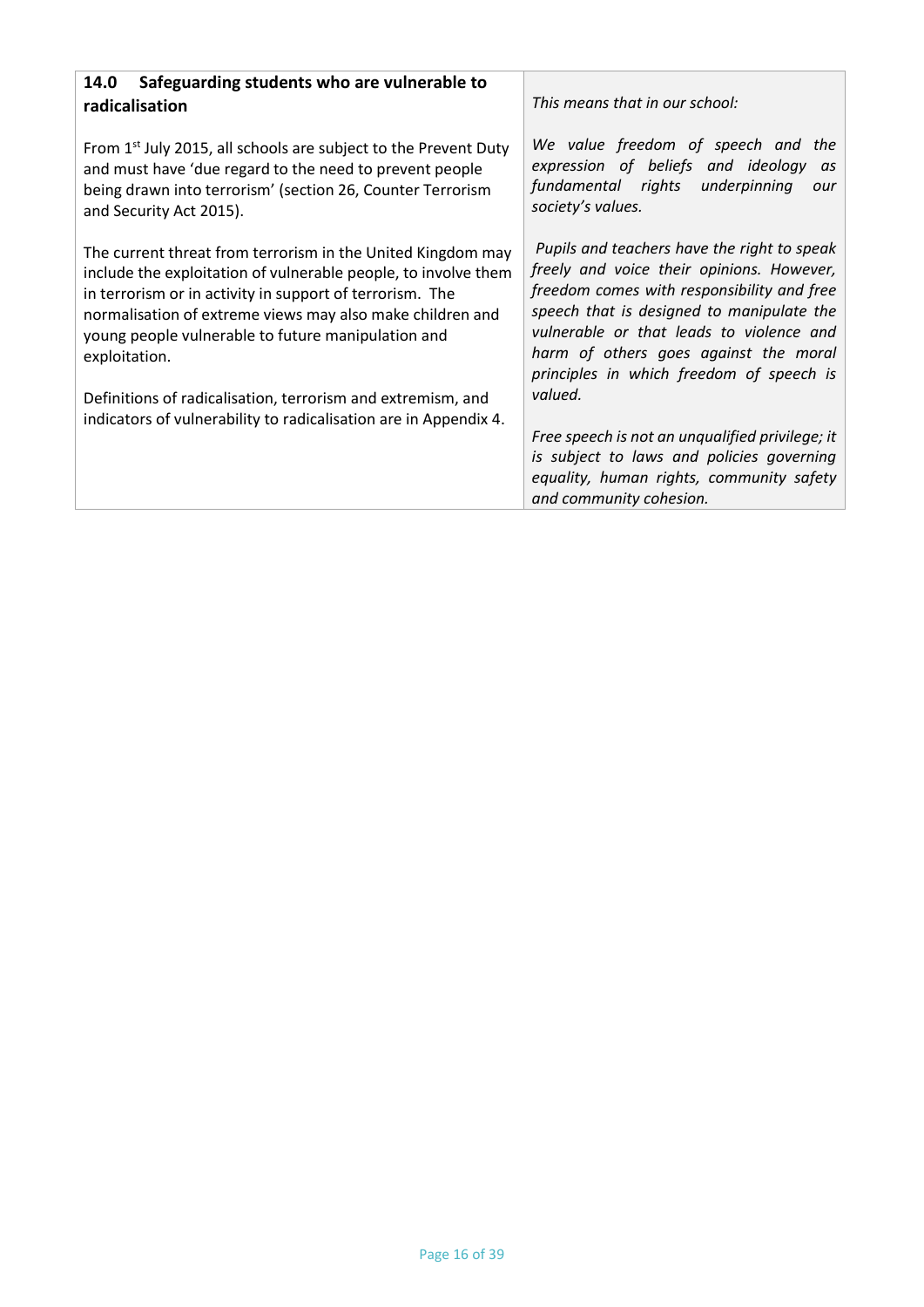## **14.1 Risk reduction**

The school governors, Headteacher and the DSL will assess the level of risk within the school and put actions in place to reduce that risk. Risk assessment may include consideration of the school's RE curriculum, SEND policy, assembly policy, the use of school premises by external agencies, integration of pupils by gender and SEN, anti-bullying policy and other issues specific to the school's profile, community and philosophy. To this end, open source due diligence checks will be undertaken on all external speakers invited to our school. An example of this can be found **[here](https://www.birmingham.gov.uk/downloads/download/773/the_prevent_duty)**:

The setting is required to identify a Prevent Single Point of Contact (SPOC) who will be the lead within the organisation for safeguarding in relation to protecting individuals from radicalisation and involvement in terrorism: this will normally be the DSL. The responsibilities of the SPOC are described in Appendix 5

The school will monitor online activity within the school to ensure that inappropriate sites are not accessed by pupils or staff.

The school has a duty to cooperate with the Channel programme in the carrying out of its functions, and with the Police in providing information about an individual who is referred to Channel (Section 38, Counter Terrorism and Security Act 2015).

## **14.2 Channel**

Channel is a multi-agency approach to provide support to individuals who are at risk of being drawn into terrorist related activity. It is led by the West Midlands Police Counter-Terrorism Unit, and it aims to:

- Establish an effective multi-agency referral and intervention process to identify vulnerable individuals;
- Safeguard individuals who might be vulnerable to being radicalised, so that they are not at risk of being drawn into terrorist-related activity; and
- Provide early intervention to protect and divert people away from the risks they face and reduce vulnerability.

Further guidance about duties relating to the risk of radicalisation is available in the Advice for Schools on **[The](https://www.gov.uk/government/publications/protecting-children-from-radicalisation-the-prevent-duty)  [Prevent Duty](https://www.gov.uk/government/publications/protecting-children-from-radicalisation-the-prevent-duty)**.

*We are clear that exploitation and radicalisation must be viewed as a safeguarding concern and that protecting children from the risk of radicalisation from any group (including, but not restricted to, those linked to Islamist ideology, or to Far Right/Neo-Nazi/White Supremacist, Domestic Terrorism, Irish Nationalist and Loyalist paramilitary groups, and extremist Animal Rights movements) is part of our school's safeguarding duty.*

#### *The SPOC for our school is: Name: Katie Hinz*

*All staff within our school will be alert to changes in a young person's behaviour or attitude which could indicate that they are in need of help or protection.*

*We will use specialist online monitoring software, which in this school is called Link2ICT, Policy Central.*

*Our school will make referrals to Channel if we are concerned that an individual might be vulnerable to radicalisation.*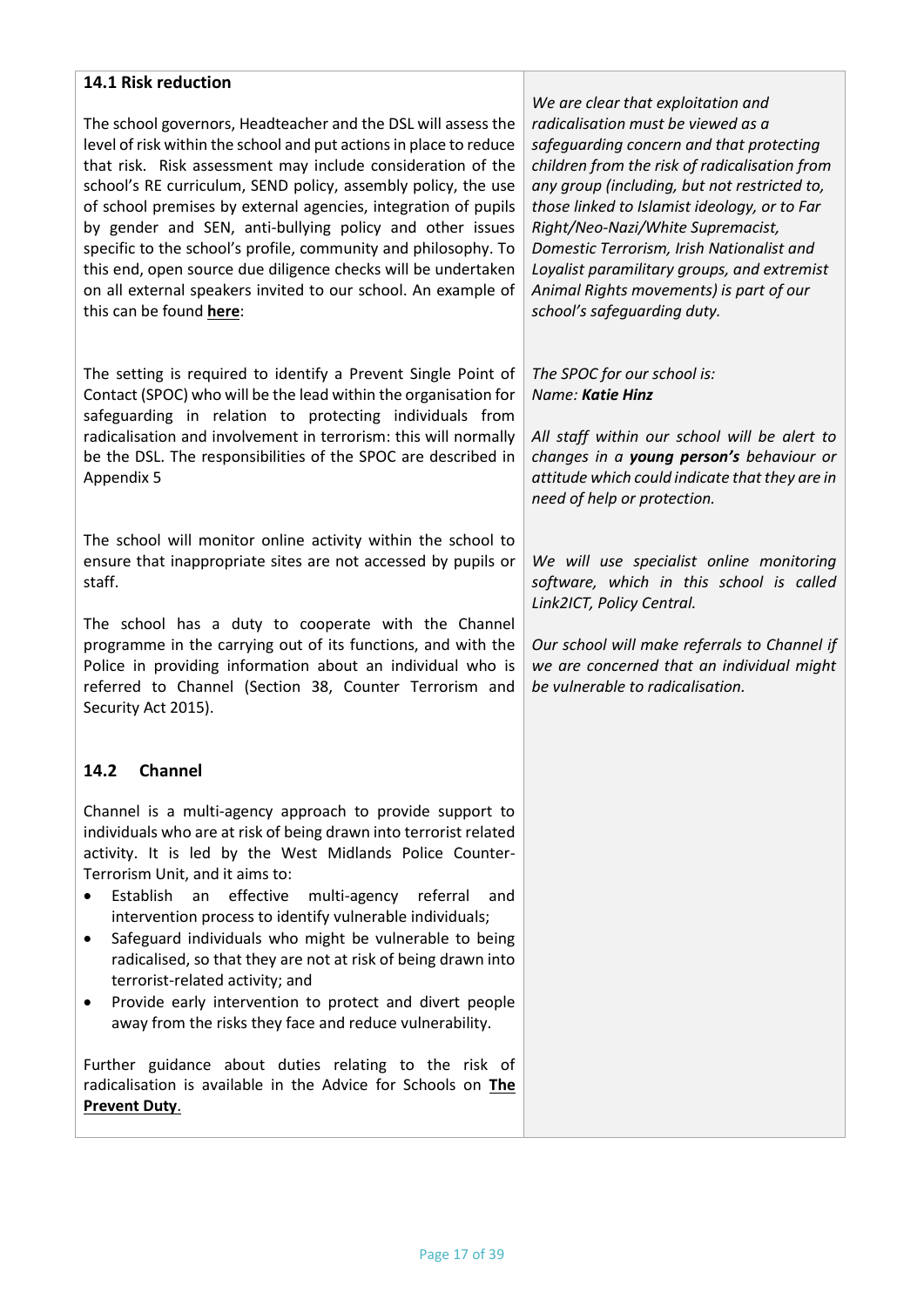| Pupils/students who are vulnerable to<br>15.0<br>exploitation, trafficking, or so-called 'honour-based'                                                                                                             | This means that in our school we ensure:                                                                                                                                                       |
|---------------------------------------------------------------------------------------------------------------------------------------------------------------------------------------------------------------------|------------------------------------------------------------------------------------------------------------------------------------------------------------------------------------------------|
| abuse (including female genital mutilation and forced<br>marriage)                                                                                                                                                  | Our staff are supported to talk to families<br>and local communities about sensitive<br>concerns in relation to their children and to                                                          |
| With effect from October 2015, all schools are subject to a<br>mandatory reporting requirement in respect of female genital                                                                                         | find ways to address them together<br>wherever possible.                                                                                                                                       |
| mutilation (FGM). When a teacher suspects or discovers that<br>an act of FGM is going to be or has been carried out on a girl<br>aged 18 or under, that teacher has a statutory duty to report it<br>to the Police. | All staff are up to date on the latest advice<br>guidance provided to assist in<br>and<br>addressing specific vulnerabilities and forms<br>of exploitation around;                             |
| Failure to report such cases will result in disciplinary action.                                                                                                                                                    | Forced marriage<br><b>FGM</b><br>$\bullet$                                                                                                                                                     |
| The teacher will also discuss the situation with the DSL who will<br>consult Birmingham Children's Trust before a decision is made<br>as to whether the mandatory reporting duty applies.                           | Honour based abuse<br><b>Trafficking</b><br>Criminal exploitation and<br>gang<br>affiliation                                                                                                   |
|                                                                                                                                                                                                                     | Our staff will be supported to recognise<br>warning signs and symptoms in relation to<br>each specific issue, and include such issues,<br>in an age appropriate way, in their lesson<br>plans. |

I

| 16.0<br><b>Children missing education</b>                                                                                                                                                                                                                                                  | This means that in our school we will:                                                                               |
|--------------------------------------------------------------------------------------------------------------------------------------------------------------------------------------------------------------------------------------------------------------------------------------------|----------------------------------------------------------------------------------------------------------------------|
| A child going missing and/or patterns of unauthorised<br>absence, particularly repeatedly, can act as a vital warning sign<br>of a range of safeguarding risks, including abuse and neglect,                                                                                               | Hold two or more emergency contact<br>numbers for each pupil.                                                        |
| which may include sexual abuse or exploitation; child criminal<br>exploitation; mental health problems; substance abuse and<br>other issues. Early intervention is necessary to identify the                                                                                               | Ensure all our attendance work liaises closely<br>with the DSL.                                                      |
| existence of any underlying safeguarding risks and to help<br>prevent the risk of them going missing in future.                                                                                                                                                                            | Adapt our attendance monitoring on an<br>individual basis to ensure the safety of each<br>young person at our school |
| Work around attendance and children missing from education<br>will be coordinated with safeguarding interventions.                                                                                                                                                                         | Demonstrate that we have taken reasonable<br>enquiries to ascertain the whereabouts of                               |
| The school must notify the local authority of any pupil who has<br>been absent without the school's permission for a continuous                                                                                                                                                            | pupils that would be considered 'missing'.                                                                           |
| period of 5 days or more after making reasonable enquiries                                                                                                                                                                                                                                 | Work closely with the CME Team, School<br><b>Admissions</b><br>Service, Education<br>Legal                           |
| The school (regardless of designation) must also notify the<br>local authority of any pupil/student who is to be deleted from<br>the admission register under any of the prescribed regulations<br>outlined in the Education (Pupil Registration) (England)<br>Regulations 2016 amendments | Intervention Team, Elective Home Education<br>Team and Birmingham Children's Trust.                                  |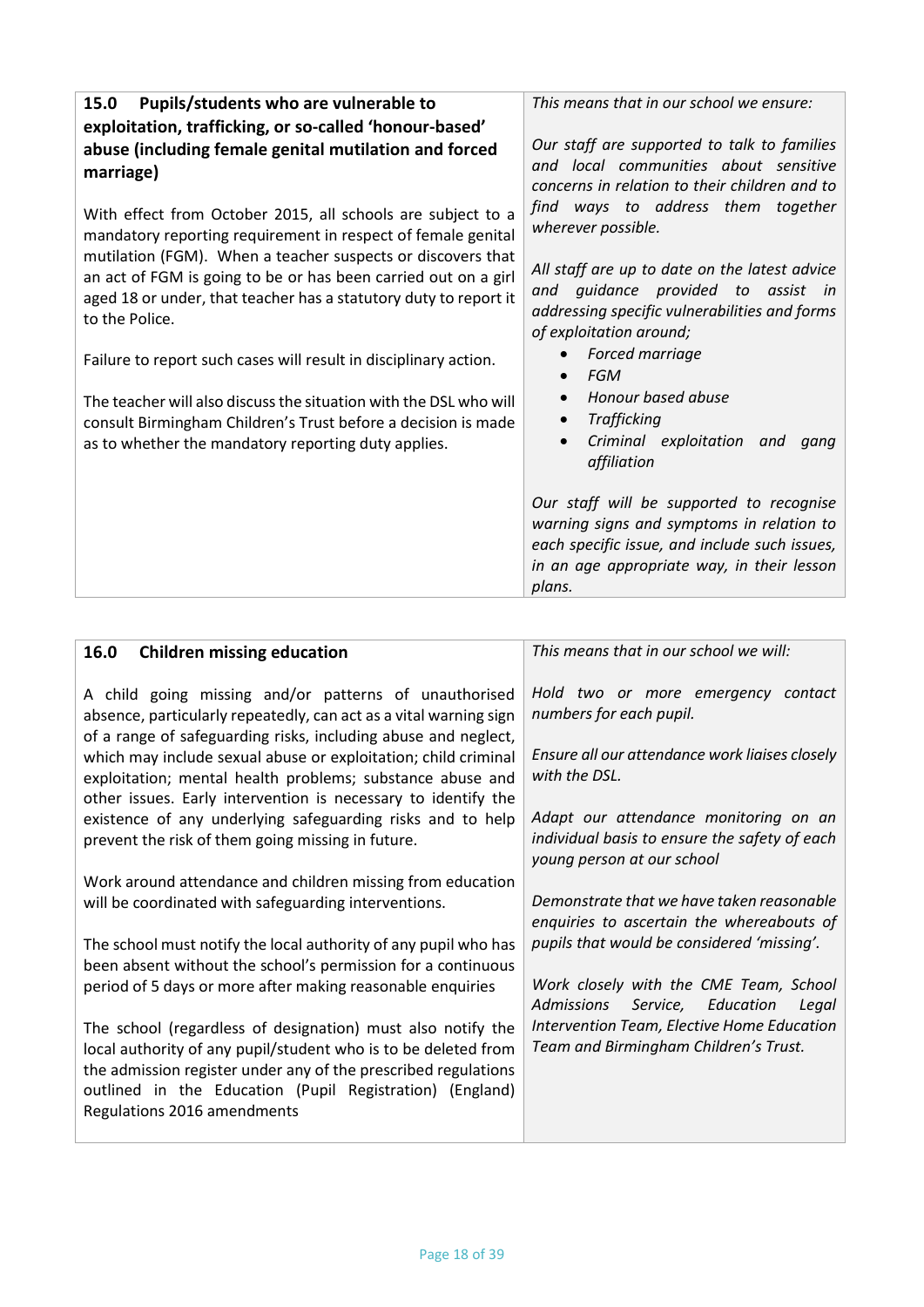| Peer on peer/child on child abuse<br>17.0                                                                                                                                                                                                                                                                                                                                          | This means that in our school:                                                                                                                                                                                                                                                                                                                                    |  |
|------------------------------------------------------------------------------------------------------------------------------------------------------------------------------------------------------------------------------------------------------------------------------------------------------------------------------------------------------------------------------------|-------------------------------------------------------------------------------------------------------------------------------------------------------------------------------------------------------------------------------------------------------------------------------------------------------------------------------------------------------------------|--|
| The KCSIE Guidance now requires that additional information<br>about peer-on-peer abuse should be included in schools' and<br>colleges' child protection policies, including: para; 144-<br>bulletpoint 6 "a statement which makes clear there should be<br>a zero-tolerance approach to abuse,"                                                                                   | All staff will receive training on peer on<br>peer abuse.<br>We will adopt the 'whole school approach'<br>to tackling sexism.                                                                                                                                                                                                                                     |  |
| It is important that schools and colleges can recognise that<br>children are capable of abusing their peers, and that this<br>abuse can include bullying, physical abuse, sharing nudes and<br>semi-nudes, initiation/hazing, upskirting, sexual violence and<br>harassment.                                                                                                       | We fully understand that even if there are no<br>reports of peer on peer abuse in school it<br>may be happening. As such all our staff and<br>young people are supported to:<br>be alert to peer on peer abuse<br>$\bullet$<br>(including sexual harassment);                                                                                                     |  |
| The school's values, ethos and behaviour policies provide the<br>platform for staff and students to clearly recognise that abuse<br>is abuse and it should never be tolerated or diminished in<br>significance. It should be recognised that there is a gendered<br>nature to peer on peer abuse i.e. that it is more likely that<br>girls will be victims and boys' perpetrators. | understand how the school views<br>and responds to peer on peer abuse<br>stay safe and be confident that<br>$\bullet$<br>reports of such abuse will be taken<br>seriously.                                                                                                                                                                                        |  |
| Schools should recognise the impact of sexual violence and the<br>fact young people can, and sometimes do, abuse their peers in<br>this way. When referring to sexual violence this policy is<br>referring to sexual offences under the Sexual Offences Act<br>2003 as described below:                                                                                            | We will not tolerate instances of peer on<br>peer abuse and will not pass it off as<br>"banter", or "part of growing up".<br>We will recognise that "child on child abuse"<br>can occur between and across different age                                                                                                                                          |  |
| Rape: A person (A) commits an offence of rape if: there is<br>٠<br>intentional penetration of the vagina, anus or mouth of<br>another person (B) with his penis, (B) does not consent to<br>the penetration and (A) does not reasonably believe that<br>(B) consents.                                                                                                              | ranges.<br>We will follow both national and local<br>guidance and policies to support any young<br>people subject to peer on peer abuse.                                                                                                                                                                                                                          |  |
| Assault by penetration: A person (A) commits an offence<br>if: s/he intentionally penetrates the vagina, anus or mouth                                                                                                                                                                                                                                                             | We will follow the guidance on managing<br>reports of child-on-child sexual violence and<br>sexual harassment in schools.                                                                                                                                                                                                                                         |  |
| of another person (B) with a part of her/his body or<br>anything else, the penetration is sexual, (B) does not<br>consent to the penetration and (A) does not reasonably<br>believe that (B) consents.                                                                                                                                                                             | We will utilise the <b>Children who pose a Risk</b><br>to Children School Safety Plan produced by<br>the local authority.                                                                                                                                                                                                                                         |  |
| Sexual assault: A person (A) commits an offence of sexual<br>assault if: s/he intentionally touches another person (B),<br>the touching is sexual, (B) does not consent to the touching<br>and (A) does not reasonably believe that (B) consents.                                                                                                                                  | In assessing and responding to harmful<br>sexualised behaviour, we will follow the<br>local good practice guidance<br>https://westmidlands.procedures.org.uk/pk<br>oso/regional-safeguarding-<br>guidance/children-who-abuse-others-<br>including-peer-on-peer-abuse-harmful-<br>sexual-behaviour to enable provision of<br>effective support to any young person |  |
|                                                                                                                                                                                                                                                                                                                                                                                    | affected by this type of abuse.                                                                                                                                                                                                                                                                                                                                   |  |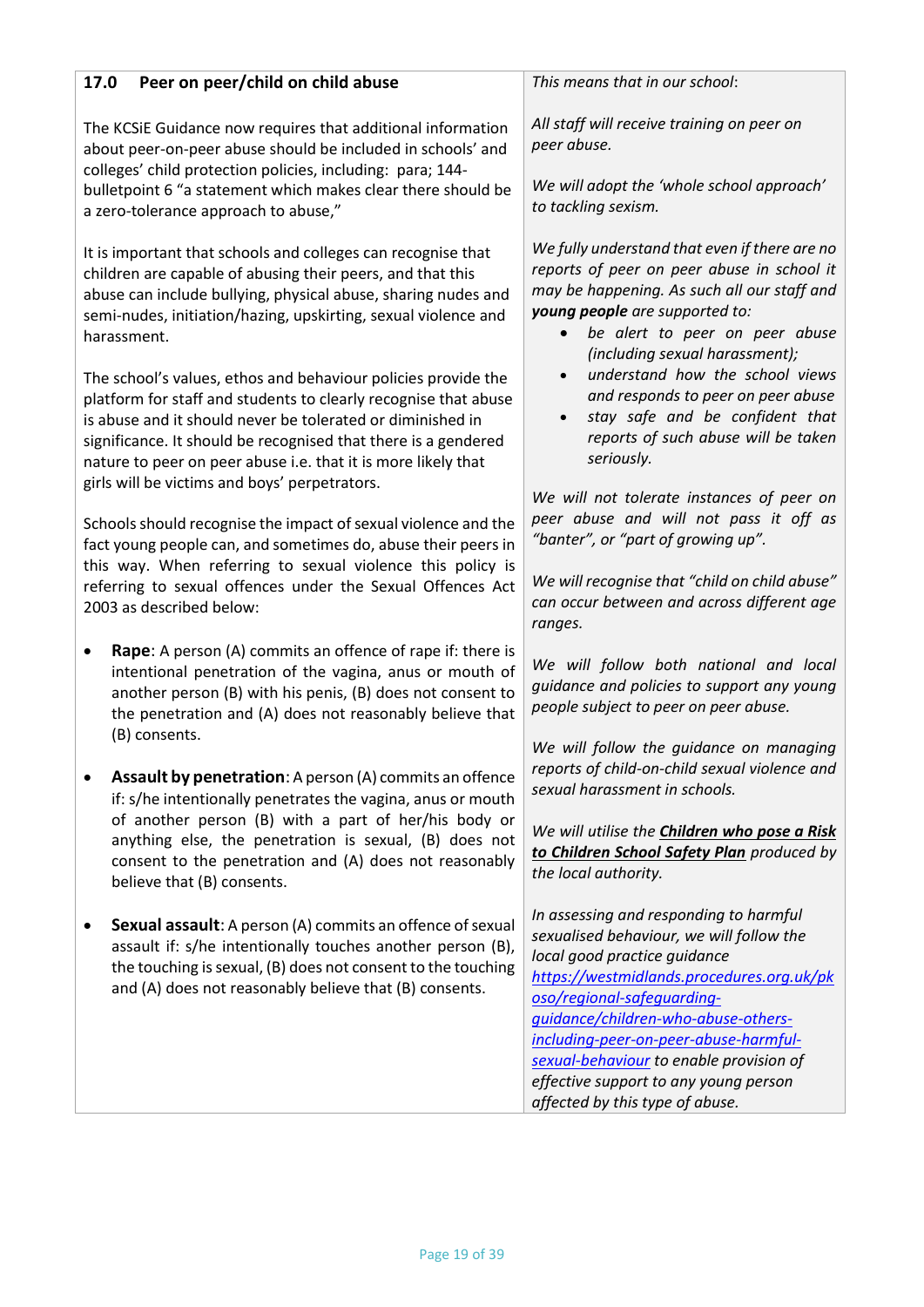| <b>Criminal exploitation</b><br>18.0                                                                                                                                                                        | This means that in our school we will:                                                                                                                                                                                                                                                                                                                                                                          |
|-------------------------------------------------------------------------------------------------------------------------------------------------------------------------------------------------------------|-----------------------------------------------------------------------------------------------------------------------------------------------------------------------------------------------------------------------------------------------------------------------------------------------------------------------------------------------------------------------------------------------------------------|
| Both CSE and CCE are forms of abuse and both occur where an<br>individual or group takes advantage of an imbalance in power<br>to coerce, manipulate or deceive a child into sexual or criminal<br>activity | Notice and listen to young people showing<br>signs of being drawn in to anti-social or<br>criminal behaviour,<br>use the risk assessment screening tool to<br>support our referrals to CASS for any children<br>in our school we are concerned about.<br>Be aware of and work with the Police and<br>local organisations to disrupt as much as<br>possible criminal exploitation<br>activity within our school. |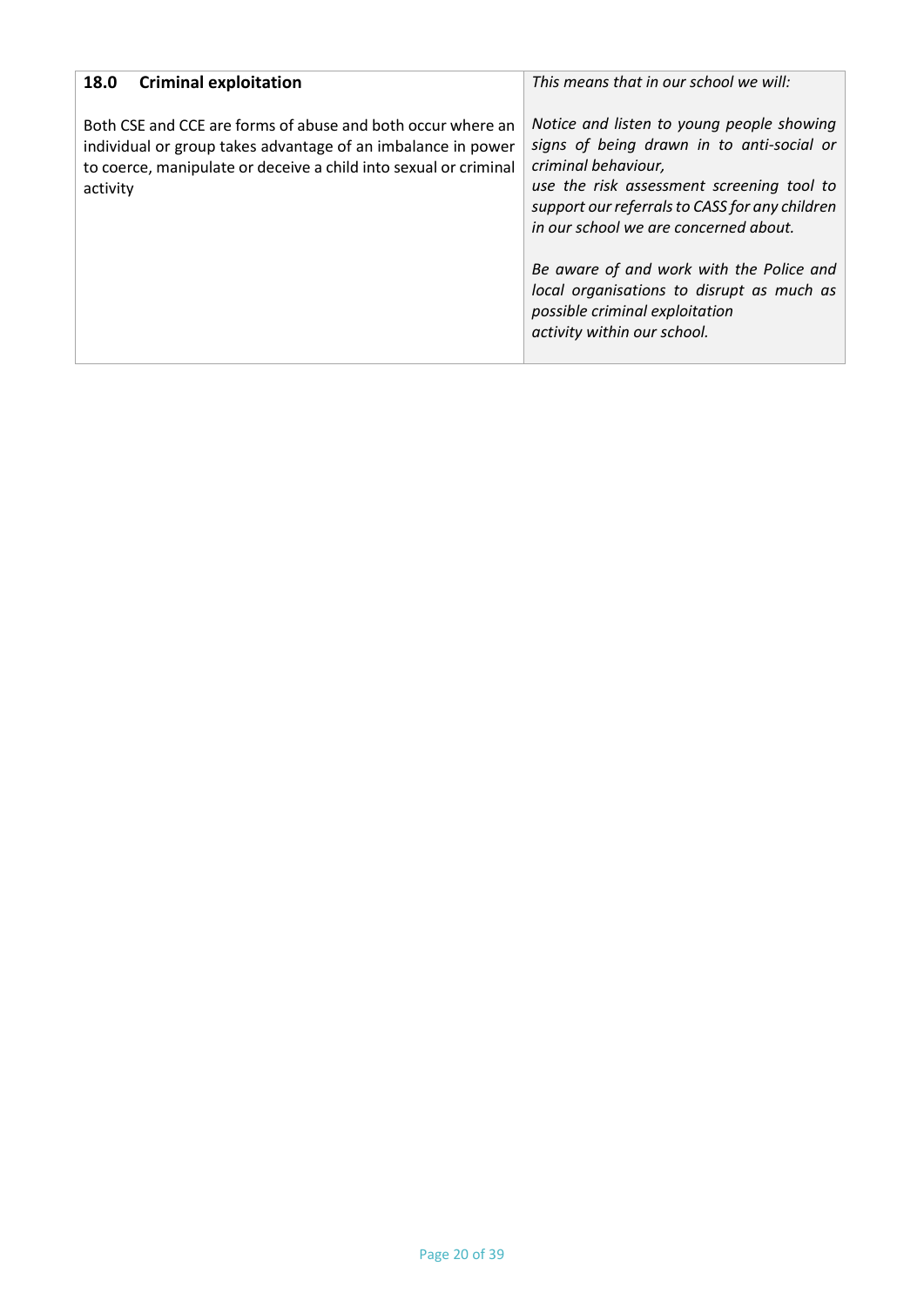## **Responding to concerns about a child**

In our school **Jewellery Quarter Academy**

Our DSL(s) are **Katie Hinz, Elizabeth Cross, Max Tully, Luke Francis, Ellie Egerton, James Caswell,** 

Our safeguarding governor is **Lisa Taylor**

# **CONCERN ABOUT A CHILD:**

Speak to Designated Safeguarding Lead (DSL) or Deputy DSL if urgent.

Record on electronic recording system

**CPOMS** as soon as possible. Use Notice of Concern Form if you do not have access to CPOMS (e.g. Cleaner, Visitor, site staff).

# **DSL(s) review concerns and decide next steps**

# **referring to Right Help Right Time (RHRT)**

- Consider discussing concerns with parent / carers and seek consent where appropriate.
- Consider completing Early Help Assessment (EHA).

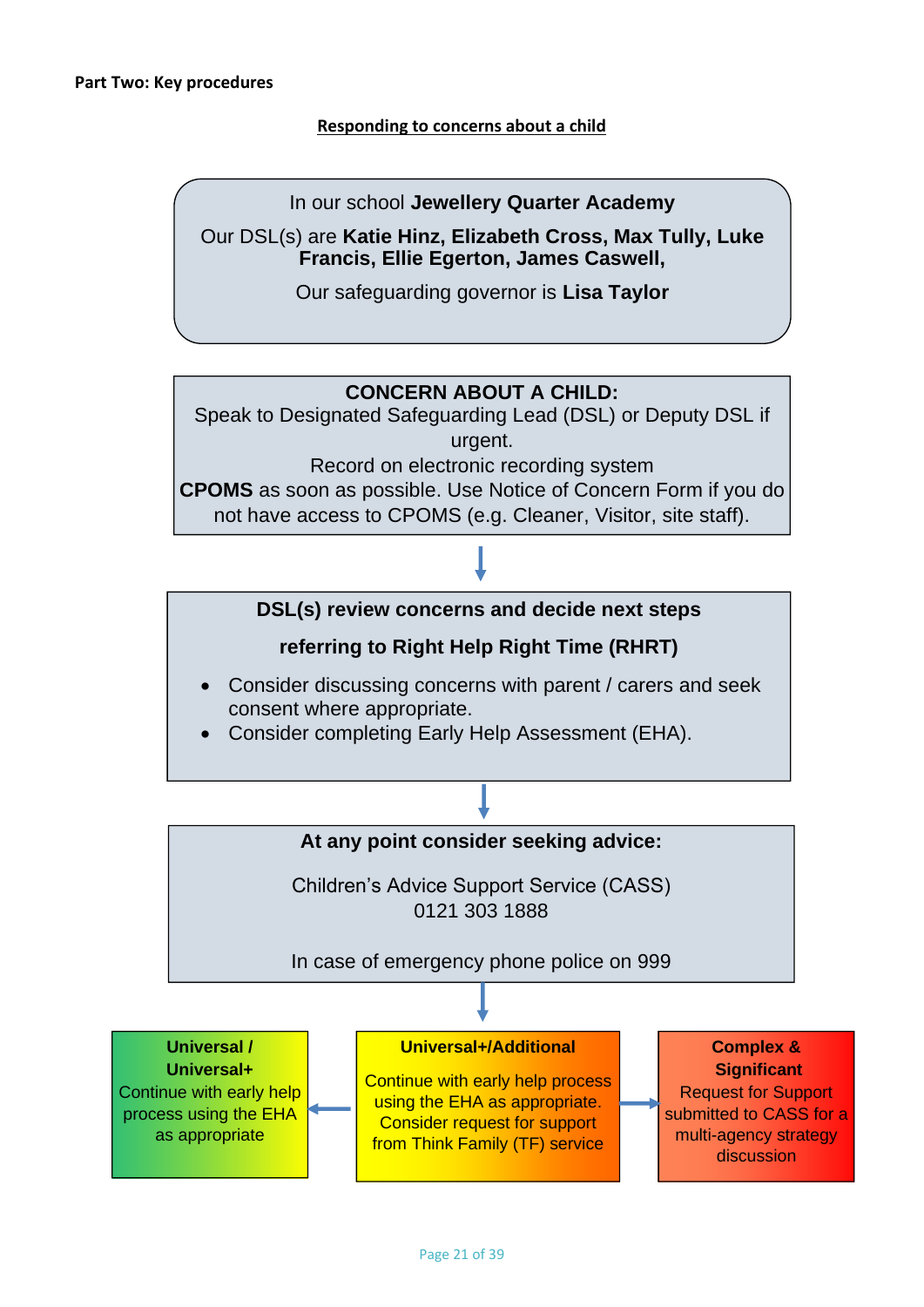#### **19.0 Involving parents/carers**

19.1 In general, we will discuss any safeguarding or child protection concerns with parents/carers before approaching other schools or agencies and will seek their consent to making a referral to another agency. Appropriate staff will approach parents/carers after consultation with the DSL.

However, there may be occasions when the school will contact another school or agency before informing parents/carers because it considers that contacting them may increase the risk of significant harm to the child.

19.2 Parents/carers will be informed about our Safeguarding & Child Protection Policy through the school's website.

#### **20.0 Multi-agency work**

- 20.1 We work in partnership with other agencies in line with **[Right Help Right Time](http://www.lscpbirmingham.org.uk/index.php/delivering-effective-support)** to promote the best interests of our young people and keep them as a top priority in all decisions and actions that affect them. Our school will, where necessary, liaise with these agencies to implement or contribute to an Early Help Assessment and Our Family Plan and make requests for support from Birmingham Children's Trust. These requests will be made by the DSL to the Children's Advice and Support Service (CASS) - 0121 303 1888. Where the young person already has a safeguarding social worker or family support worker, concerns around escalation of risks must be reported immediately to the social/ family support worker, or in their absence, to their team manager.
- 20.2 When invited, the DSL will participate in a MASH strategy meeting, usually by conference phone, adding school-held data and intelligence to the discussion so that the best interests of the young person are met.
- 20.3 We will co-operate with any child protection enquiries conducted by Birmingham Children's Trust: the school will ensure representation at appropriate inter-agency meetings such as Our Family Plan, Children in Need, Initial and Review Child Protection Conferences, and Core Group meetings.
- 20.4 We will provide reports as required for these meetings. If the school is unable to attend, a written report will be sent and shared with Birmingham Children's Trust at least 24 hours prior to the meeting.
- 20.5 Where a pupil is subject to an inter-agency Child Protection Plan or a multi-agency risk assessment conference (MARAC) meeting, the school will contribute to the preparation, implementation and review of the plan as appropriate.

#### **21.0 Our role in supporting children**

- 21.1 Our school staff will offer appropriate support to individual pupils who have experienced abuse, who have abused others (peer on peer abuse) or who act as Young Carers in their home situation. Our school's contribution to the Local Domestic Abuse Prevention Strategy 2018-2023 will be through the adoption and implementation of Operation Encompass.
- 21.2 An Our Family Plan will be devised, implemented and reviewed regularly for these children. This Plan will detail areas of support, who will be involved, and the child's wishes and feelings. A copy of the Plan will be kept in the child's safeguarding record.
- 21.3 Children and young people who abuse others will be responded to in a way that meets their needs as well as protecting others within the school community through a multi-agency risk assessment. Within our school we will ensure that the needs of children and young people who abuse others will be considered separately from the needs of their victims.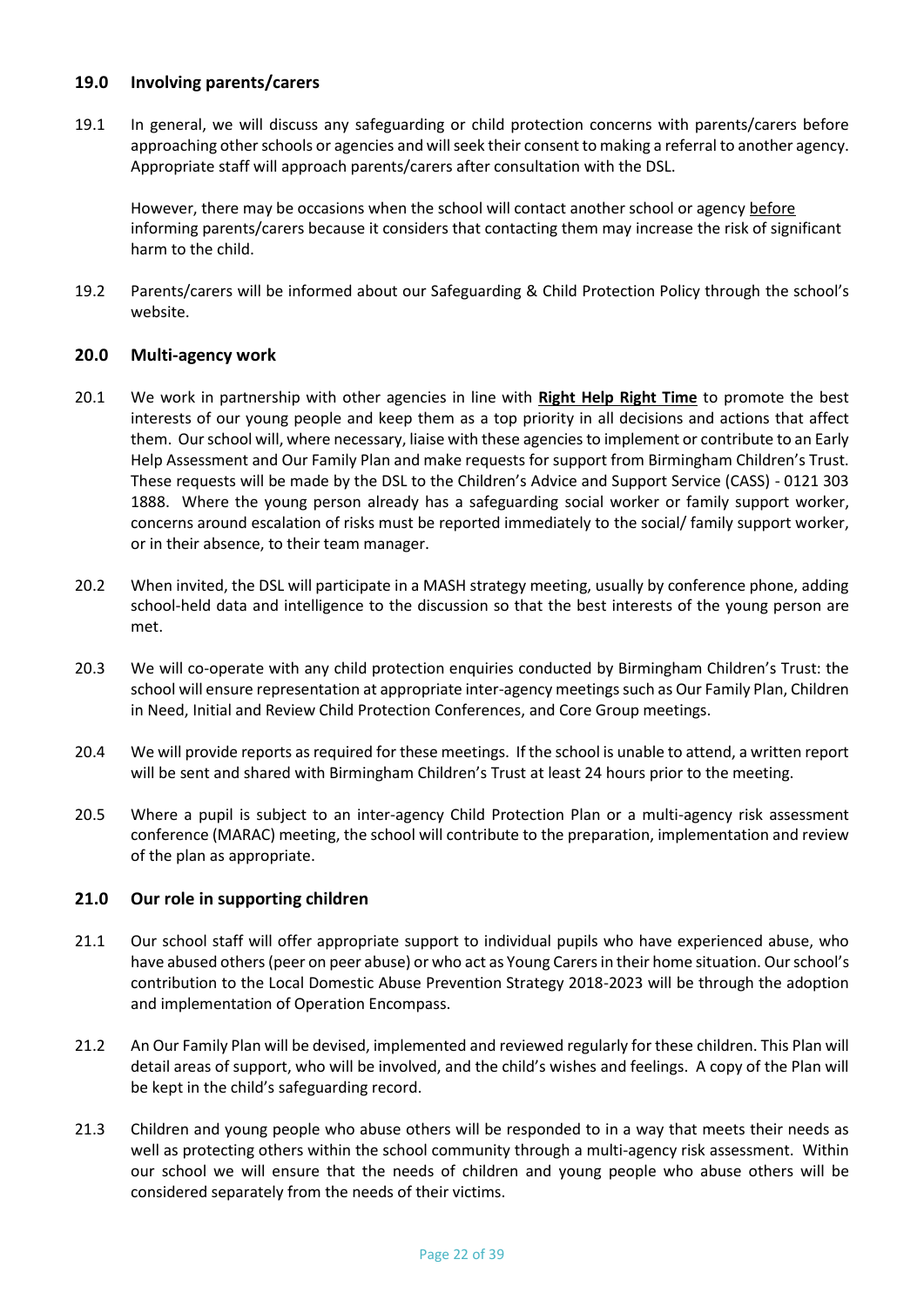21.4 We will ensure the school works in partnership with parents/carers and other agencies as appropriate.

## **22.0 Responding to an allegation about a member of staff**

See also Birmingham Safeguarding Children Partnership procedures on **[allegations against staff and](http://westmidlands.procedures.org.uk/ykpzy/statutory-child-protection-procedures/allegations-against-staff-or-volunteers)  [volunteers](http://westmidlands.procedures.org.uk/ykpzy/statutory-child-protection-procedures/allegations-against-staff-or-volunteers)**.

- 22.1 This procedure must be used in any case in which it is alleged that a member of staff, **Governor or Trustee** visiting professional or volunteer has:
	- Behaved in a way that has harmed a young person or may have harmed a young person.
	- Possibly committed a criminal offence against or related to a young person or
	- Behaved in a way that indicates s/he may not be suitable to work with young people
	- Behaved towards a child or children in a way that indicated s/he may pose a risk of harm to children.
	- The new provision as set out in part 4 of KCSiE should apply to anyone working in the school who has behaved, or may have behaved, **in a way that indicates they may not be suitable to work with children**.
- 22.2 Although it is an uncomfortable thought, it needs to be acknowledged that there is the potential for staff in school to abuse **pupils** In our school we also recognise that concerns may be apparent before an allegation is made.
- 22.3 All staff working within our organisation must report any potential safeguarding concerns about an individual's behaviour towards children and young people immediately.
	- 22.3.1 Allegations or concerns about staff, colleagues and visitors( recognising that schools hold the responsibility to fully explore concerns about supply staff) must be reported directly to the Headteacher who will liaise with the Birmingham Children's Trust Designated Officer (LADO) Team who will decide on any action required. (Where a Head Teacher is also the sole proprietor of an independent school it is mandatory to report to the LADO).
	- 22.3.2 If the concern relates to the Headteacher it must be reported immediately to the Chair of the Governing Body, who will liaise with the Designated Officer in Birmingham Children's Trust (LADO) and they will decide on any action required.
	- 22.3.3 If the safeguarding concern relates to the proprietor of the setting then the concern must be made directly to the Birmingham Children's Trust Designated Officer (LADO) Team who will decide on any action required.

#### **23.0 Children with additional needs**

- 23.1 Our school recognises that all pupils have a right to be safe. Some pupils may be more vulnerable to abuse, for example those with a disability or special educational need, those living with domestic violence or drug/alcohol abusing parents, etc.
- 23.2 When the school is considering excluding, either for a fixed term or permanently, a vulnerable pupil or one who is the subject of a Child Protection Plan, or where there is an existing child protection file, we will conduct an holistic multi-agency risk-assessment prior to making the decision to exclude. In the event of a one-off serious incident resulting in an immediate decision to exclude, the risk assessment should be completed prior to convening a meeting of the governing body.

#### **24.0 Children in specific circumstances**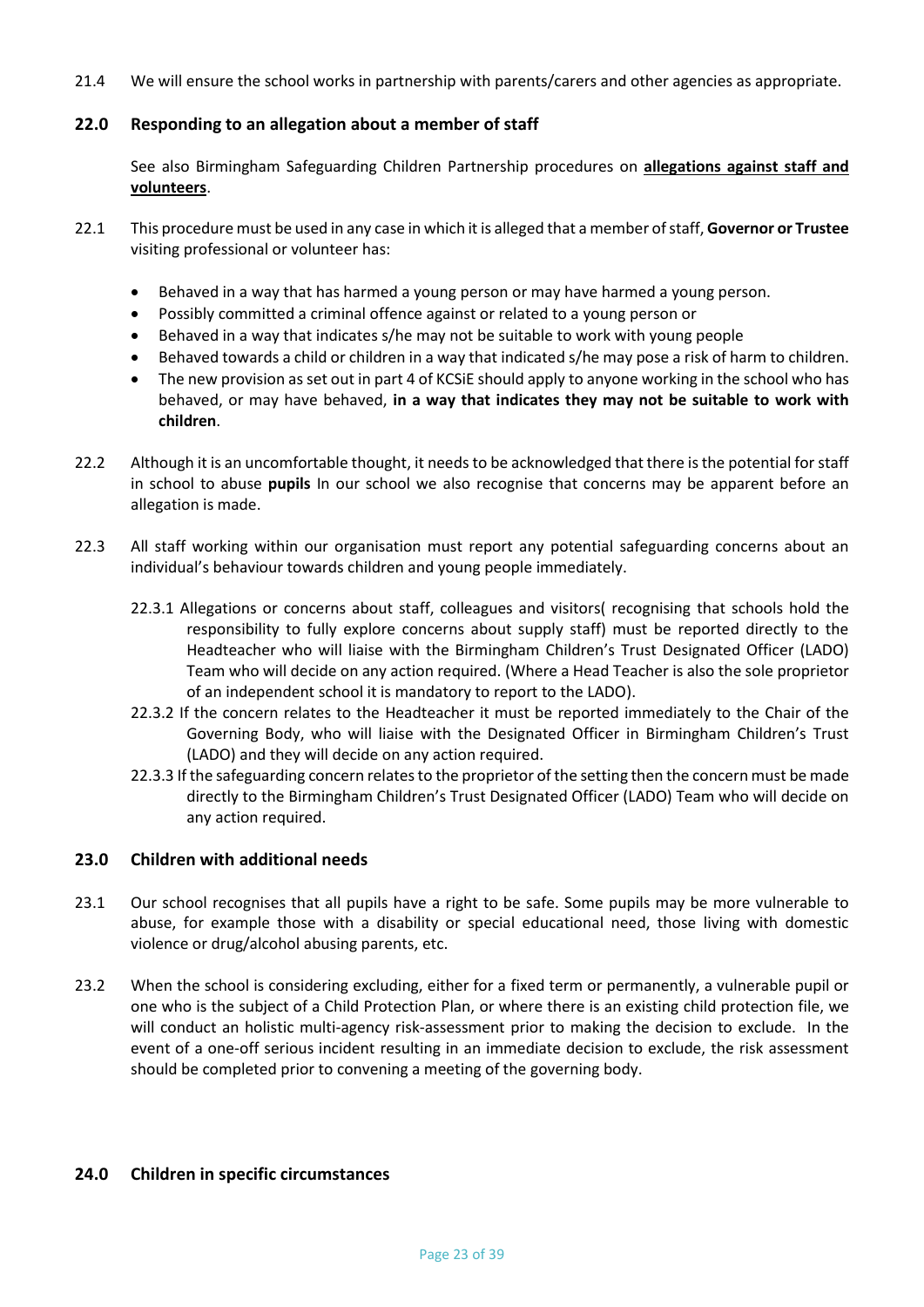## 24.1 Private Fostering

- 24.1.1 Many adults find themselves looking after someone else's child without realising that they may be involved in private fostering. A private fostering arrangement is one that is made privately (that is to say without the involvement of Birmingham Children's Trust) for the care of a child under the age of 16 (under 18, if disabled) by someone other than a parent or immediate relative. If the arrangement is to last, or has lasted, for 28 days or more, it is categorised as private fostering.
- 24.1.2 The Children Act 1989 defines an immediate relative as a grandparent, brother, sister, uncle or aunt (whether of full blood or half blood or by marriage or civil partnership), or a step parent.
- 24.1.3 People become involved in private fostering for all kinds of reasons. Examples of private fostering include:
	- Children/young people who need alternative care because of parental illness;
	- Children/young people whose parents cannot care for them because their work or study involves long or antisocial hours;
	- Children/young people sent from abroad to stay with another family, usually to improve their educational opportunities;
	- Unaccompanied asylum seeking and refugee children/young people;
	- Teenagers who stay with friends (or other non-relatives) because they have fallen out with their parents;
	- Children/young people staying with families while attending a school away from their home area.
- 24.1.4 There is a mandatory duty on the school to inform Birmingham Children's Trust of a private fostering arrangement - this is done by contacting CASS (0121 303 1888). The Trust then has a duty to check that the child/young person is being properly cared for and that the arrangement is satisfactory.

## **25.0 Links to additional information about safeguarding issues and forms of abuse**

- 25.1 Staff who work directly with children/young people, and their leadership team should refer to this information
- 25.2 Guidance on children in specific circumstances found in Annex A of KCSiE (latest Version) and additional resources as listed below:

| <b>Issue</b>    | Guidance                                                                                                                                                           | <b>Source</b>                 |
|-----------------|--------------------------------------------------------------------------------------------------------------------------------------------------------------------|-------------------------------|
| Abuse           | http://westmidlands.procedures.org.uk/pkphz/regional-                                                                                                              | West Midlands                 |
|                 | safeguarding-guidance/abuse-linked-to-faith-or-belief                                                                                                              | Safeguarding                  |
|                 |                                                                                                                                                                    | Children                      |
|                 | http://westmidlands.procedures.org.uk/pkost/regional-                                                                                                              | <b>Procedures</b>             |
|                 | safeguarding-guidance/domestic-violence-and-abuse                                                                                                                  |                               |
|                 | http://westmidlands.procedures.org.uk/pkphl/regional-<br>safeguarding-guidance/neglect<br>Children who abuse others   West Midlands Safeguarding Children<br>Group |                               |
| <b>Bullying</b> | http://westmidlands.procedures.org.uk/pkphh/regional-<br>safeguarding-guidance/bullying#                                                                           | West Midlands<br>Safeguarding |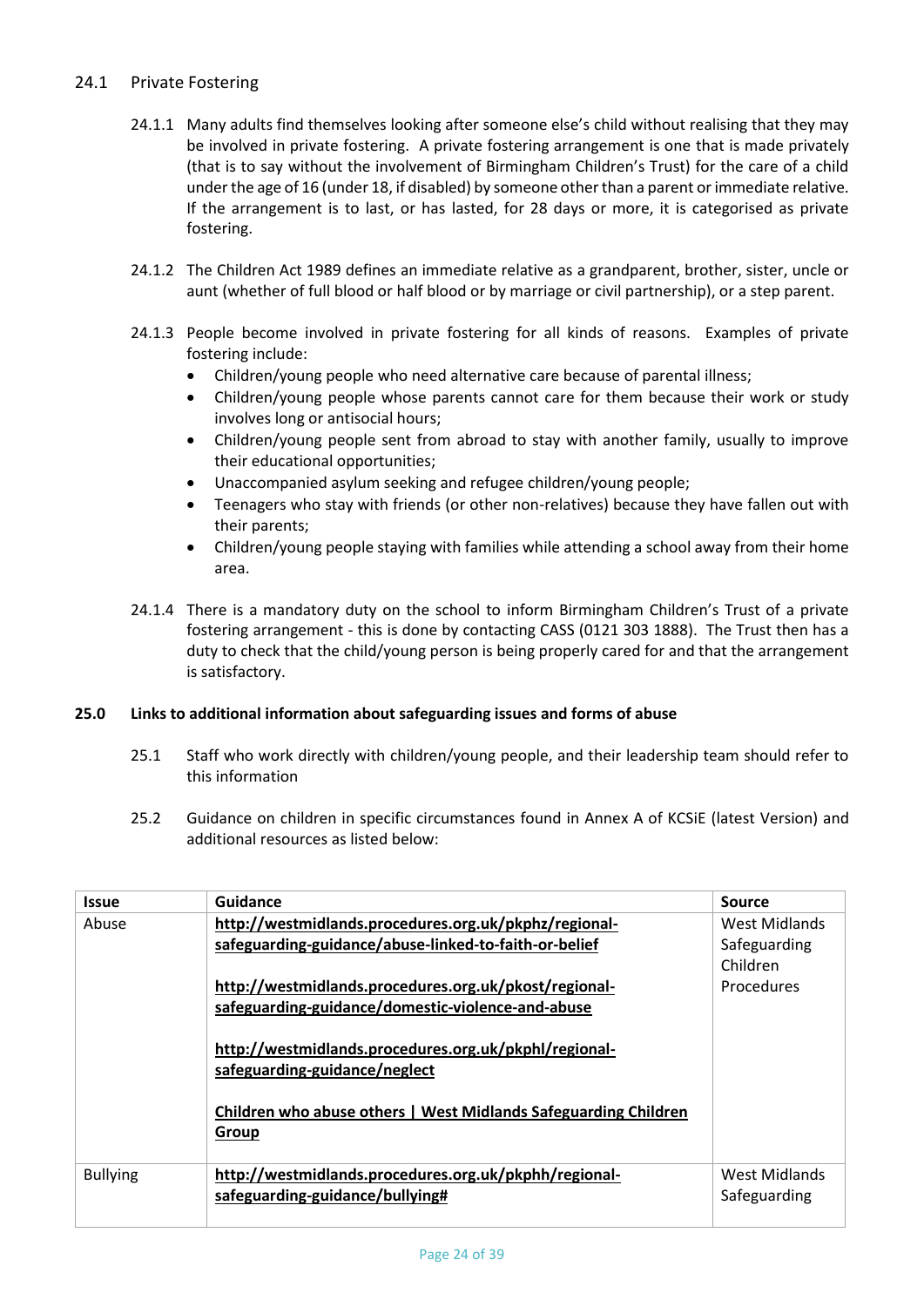| <b>Issue</b>                               | <b>Guidance</b>                                                                                                                                                                                                                                   | <b>Source</b>                                                                                    |
|--------------------------------------------|---------------------------------------------------------------------------------------------------------------------------------------------------------------------------------------------------------------------------------------------------|--------------------------------------------------------------------------------------------------|
|                                            |                                                                                                                                                                                                                                                   | Children                                                                                         |
|                                            |                                                                                                                                                                                                                                                   | Procedures                                                                                       |
| Children and<br>the Courts                 | https://www.gov.uk/government/publications/young-witness-<br>booklet-for-5-to-11-year-olds                                                                                                                                                        | MoJ advice                                                                                       |
|                                            | https://www.gov.uk/government/publications/young-witness-<br>booklet-for-12-to-17-year-olds                                                                                                                                                       |                                                                                                  |
| Missing from<br>Education,<br>Home or Care | http://westmidlands.procedures.org.uk/pkpls/regional-<br>safeguarding-guidance/children-missing-from-care-home-and-<br>education<br>http://westmidlands.procedures.org.uk/pkotx/regional-<br>safeguarding-guidance/children-missing-education-cme | <b>West Midlands</b><br>Safeguarding<br>Children<br>Procedures                                   |
| Family<br>Members in<br>Prison             | https://www.nicco.org.uk/                                                                                                                                                                                                                         | Barnardo's in<br>partnership<br>with Her<br>Majesty's Prison<br>and Probation<br>Service (HMPPS) |
| <b>Drugs</b>                               | http://policeandschools.org.uk/KNOWLEDGE%20BASE/Psychoactive<br>%20Substances.html<br>http://policeandschools.org.uk/KNOWLEDGE%20BASE/alcohol.html                                                                                                | Birmingham<br>Police and<br><b>Schools Panels</b>                                                |
|                                            | http://westmidlands.procedures.org.uk/pkpzo/regional-<br>safeguarding-guidance/children-of-parents-who-misuse-substances                                                                                                                          |                                                                                                  |
| <b>Domestic Abuse</b>                      | http://westmidlands.procedures.org.uk/pkost/regional-                                                                                                                                                                                             | <b>West Midlands</b>                                                                             |
|                                            | safeguarding-guidance/domestic-violence-and-abuse                                                                                                                                                                                                 | Safeguarding<br>Children<br>Procedures                                                           |
| Child                                      | https://westmidlands.procedures.org.uk/pkpzs/regional-safeguarding-                                                                                                                                                                               | <b>West Midlands</b>                                                                             |
| Exploitation                               | guidance/children-affected-by-exploitation-and-trafficking-including-<br>gangs/                                                                                                                                                                   | Safeguarding<br>Children<br>Procedures                                                           |
|                                            | <b>Birmingham Criminal Exploitation &amp; Gang Affiliation Practice</b><br>Guidance (2018)<br>https://www.birmingham.gov.uk/downloads/file/11545/birmingha                                                                                        | WMP, BCSP,                                                                                       |
|                                            | m criminal exploitation and gang affiliation practice guidance 2<br>018                                                                                                                                                                           | <b>BCT</b>                                                                                       |
| Homelessness                               | https://www.gov.uk/government/publications/homelessness-<br>reduction-bill-policy-factsheets                                                                                                                                                      | <b>HCLG</b>                                                                                      |
| Health<br>& Wellbeing                      | http://westmidlands.procedures.org.uk/pkpht/regional-<br>safeguarding-guidance/self-harm-and-suicidal-behaviour                                                                                                                                   | <b>West Midlands</b><br>Safeguarding<br>Children<br>Procedures                                   |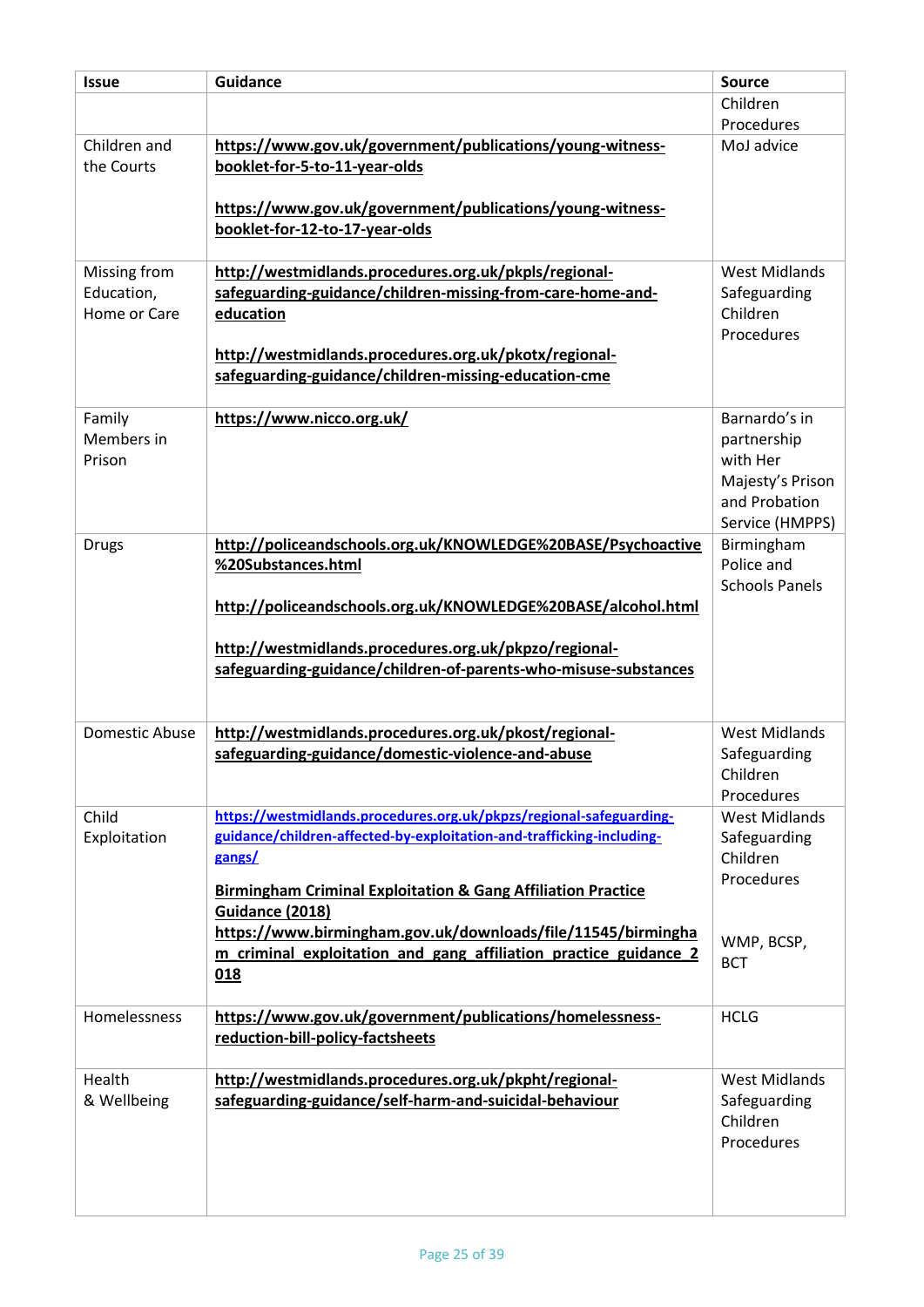| <b>Issue</b>   | <b>Guidance</b>                                                  | <b>Source</b>         |
|----------------|------------------------------------------------------------------|-----------------------|
| Online         |                                                                  | <b>West Midlands</b>  |
|                | http://policeandschools.org.uk/onewebmedia/Searching%20Screeni   | Safeguarding          |
|                | ng%20&%20Confiscation%20Jan%202018.pdf                           | Children              |
|                |                                                                  | Procedures            |
|                | Online safety: Children exposed to abuse through digital media   |                       |
|                | <b>West Midlands Safeguarding Children Group</b>                 | Birmingham            |
|                |                                                                  | Police and            |
|                | <b>Teaching online safety in school</b>                          | <b>Schools Panels</b> |
|                |                                                                  |                       |
|                |                                                                  | <b>DfE</b>            |
| Private        | https://www.birminghamchildrenstrust.co.uk/info/11/fostering/23/ | <b>BCC</b>            |
| Fostering      | let us know if you re looking after someone else s child         |                       |
|                |                                                                  |                       |
| Radicalisation | http://westmidlands.procedures.org.uk/pkpzt/regional-            | <b>West Midlands</b>  |
|                | safeguarding-guidance/safeguarding-children-and-young-people-    | Safeguarding          |
|                | against-radicalisation-and-violent-extremism                     | Children              |
|                |                                                                  | Procedures            |
| Violence       | http://westmidlands.procedures.org.uk/pkplh/regional-            | <b>West Midlands</b>  |
|                | safeguarding-guidance/sexually-active-children-and-young-people- | Safeguarding          |
|                | including-under-age-sexual-activity                              | Children              |
|                |                                                                  | Procedures            |
|                |                                                                  |                       |
|                | https://www.birmingham.gov.uk/downloads/file/8321/responding     | <b>BCC Education</b>  |
|                | to hsb - school guidance                                         | Safeguarding          |
|                |                                                                  |                       |
|                | https://www.birmingham.gov.uk/downloads/file/9504/children_w     |                       |
|                | ho pose a risk to children                                       |                       |
|                |                                                                  | Birmingham            |
|                | http://policeandschools.org.uk/KNOWLEDGE%20BASE/secondary        | Police and            |
|                | menu.html                                                        | <b>Schools Panels</b> |
|                | http://westmidlands.procedures.org.uk/pkpzs/regional-            |                       |
|                | safeguarding-guidance/children-affected-by-gang-activity-and-    |                       |
|                | youth-violence                                                   |                       |
|                |                                                                  |                       |
|                | https://www.gov.uk/government/policies/violence-against-women-   |                       |
|                | and-girls                                                        |                       |
|                |                                                                  |                       |
|                | Honour-based violence   West Midlands Safeguarding Children      |                       |
|                | Group                                                            |                       |
|                |                                                                  |                       |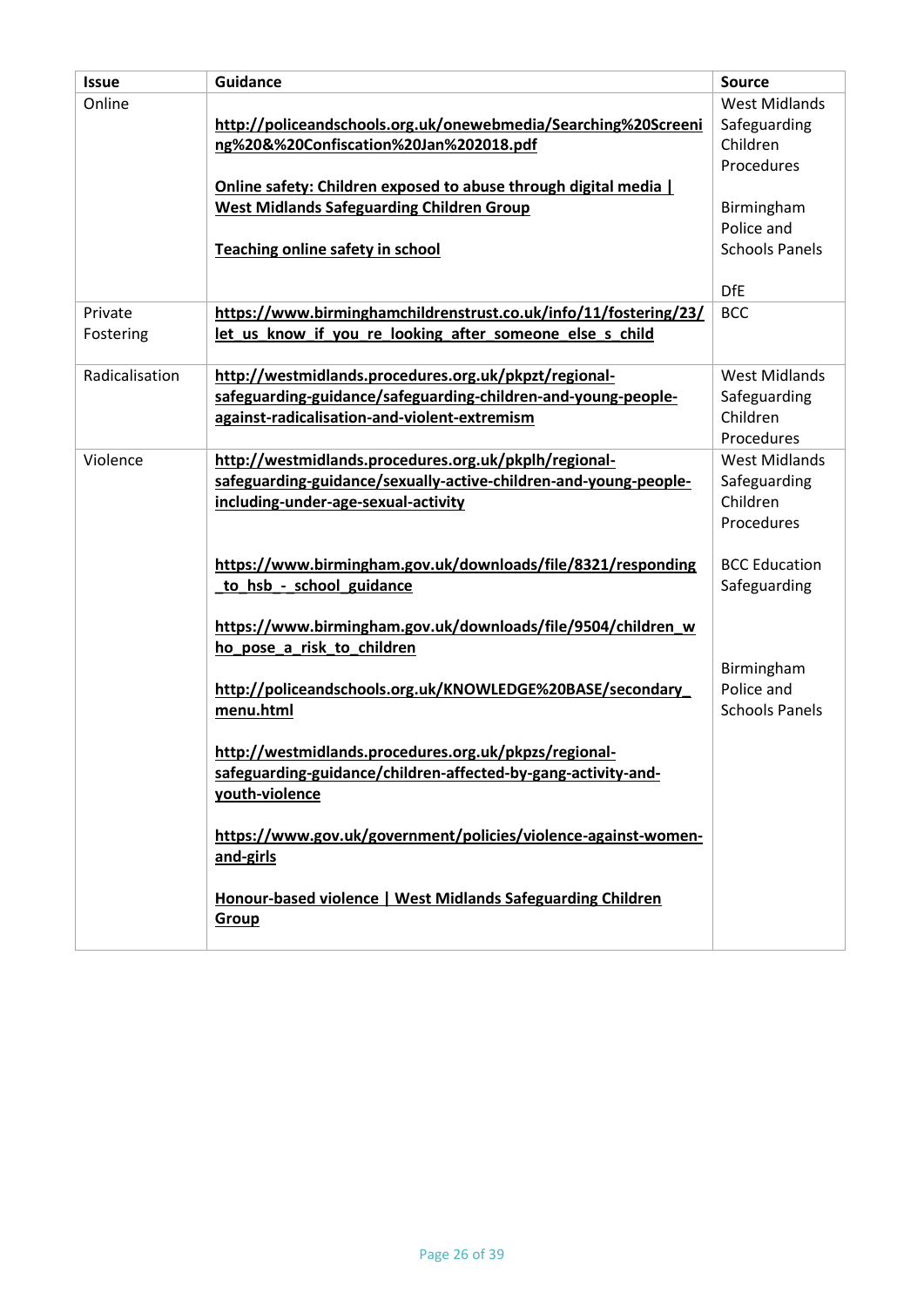# **Part 3: Quality Assurance, Learning from Cases and Continuous Improvement**

| <b>26.0 Quality assurance</b><br>Quality assurance is about assessing the quality of the<br>work we undertake in safeguarding<br>children and understanding the impact of this work in<br>terms of its effectiveness in helping children and young<br>people feel safe.<br>This Quality Assurance Framework is aimed at:<br>Ensuring that data and quality assurance<br>outputs are regularly reviewed through<br>s.175/157 audits and related governance and<br>challenge arrangements.<br>Ensuring that the safeguarding data schools<br>generate is of good quality and contributes to a<br>culture of continuous learning and improvement<br>whereby key learning is embedded into practice,<br>policies and guidance (see Appendix 7).<br>The BSCP has recommended that "in reviewing the<br>safeguarding data safeguarding governors and governors<br>should be given reports detailing the number of early<br>help interventions in school and multi-agency early help<br>interventions, the number of requests for support being<br>made and the number being accepted. | This means that in our school:<br>We will complete the s175/157 audits on<br>time, implement and review the resulting<br>Action Plan with a view to reporting to<br>relevant<br>challenge<br>governance<br>and<br>arrangements.<br>We will contribute quality data to inform<br>multi-agency audits and practice reviews.<br>will participate in activities that<br>We<br>demonstrate the strength of<br>partnership working and contribute our data<br>to identify aspects that could have been<br>better.<br>Safeguarding leads will not only assess,<br>plan, do and review plans but also regularly<br>audit the quality of these against the agreed<br>quality assurance framework:<br>1. How much did we do? (Numbers)<br>2. How well did we do it? (Whole school; File<br>themed audits, partner agency,<br>and<br>pupil/parent feedback)<br>3. Are there opportunities to learn and<br>improve? (Could Do Better Still; reflective-<br>learning case studies; local Safeguarding-<br>Practice-Reviews, complaints; inspections)<br>4. Is anyone better off? (Impact) |
|---------------------------------------------------------------------------------------------------------------------------------------------------------------------------------------------------------------------------------------------------------------------------------------------------------------------------------------------------------------------------------------------------------------------------------------------------------------------------------------------------------------------------------------------------------------------------------------------------------------------------------------------------------------------------------------------------------------------------------------------------------------------------------------------------------------------------------------------------------------------------------------------------------------------------------------------------------------------------------------------------------------------------------------------------------------------------------|------------------------------------------------------------------------------------------------------------------------------------------------------------------------------------------------------------------------------------------------------------------------------------------------------------------------------------------------------------------------------------------------------------------------------------------------------------------------------------------------------------------------------------------------------------------------------------------------------------------------------------------------------------------------------------------------------------------------------------------------------------------------------------------------------------------------------------------------------------------------------------------------------------------------------------------------------------------------------------------------------------------------------------------------------------------------------|
|                                                                                                                                                                                                                                                                                                                                                                                                                                                                                                                                                                                                                                                                                                                                                                                                                                                                                                                                                                                                                                                                                 |                                                                                                                                                                                                                                                                                                                                                                                                                                                                                                                                                                                                                                                                                                                                                                                                                                                                                                                                                                                                                                                                              |
| 26.1 Child Safeguarding Practice Reviews, Domestic                                                                                                                                                                                                                                                                                                                                                                                                                                                                                                                                                                                                                                                                                                                                                                                                                                                                                                                                                                                                                              | This means that in our school:                                                                                                                                                                                                                                                                                                                                                                                                                                                                                                                                                                                                                                                                                                                                                                                                                                                                                                                                                                                                                                               |

| <b>Homicide Reviews and Lessons Learnt Reviews</b>                                                                                                                                                                                 | Senior leaders will analyse safeguarding                                                                                                                                                                         |
|------------------------------------------------------------------------------------------------------------------------------------------------------------------------------------------------------------------------------------|------------------------------------------------------------------------------------------------------------------------------------------------------------------------------------------------------------------|
| We will ensure that the DSL updates all staff at least annually<br>about the relevant outcomes and findings of local and<br>national Child Safeguarding Practice Reviews, Domestic<br>Homicide Reviews and Lessons Learnt Reviews. | data and practice to ensure that all staff<br>receive updates about the relevant<br>outcomes and findings of local and national<br>Child Safeguarding Practice Reviews,<br>Domestic Homicide Reviews and Lessons |
| We will collaborate with Birmingham Safeguarding Children<br>Partnership to share information.                                                                                                                                     | Learnt Reviews at least once per year.<br>Where a case is relevant to our school, we<br>will ensure that we fully support Child                                                                                  |
|                                                                                                                                                                                                                                    | Safequarding Practice Reviews, Domestic<br><b>Homicide Reviews and Lessons Learnt</b><br>Reviews with all necessary information and<br>implement the resulting actions and<br>learning.                          |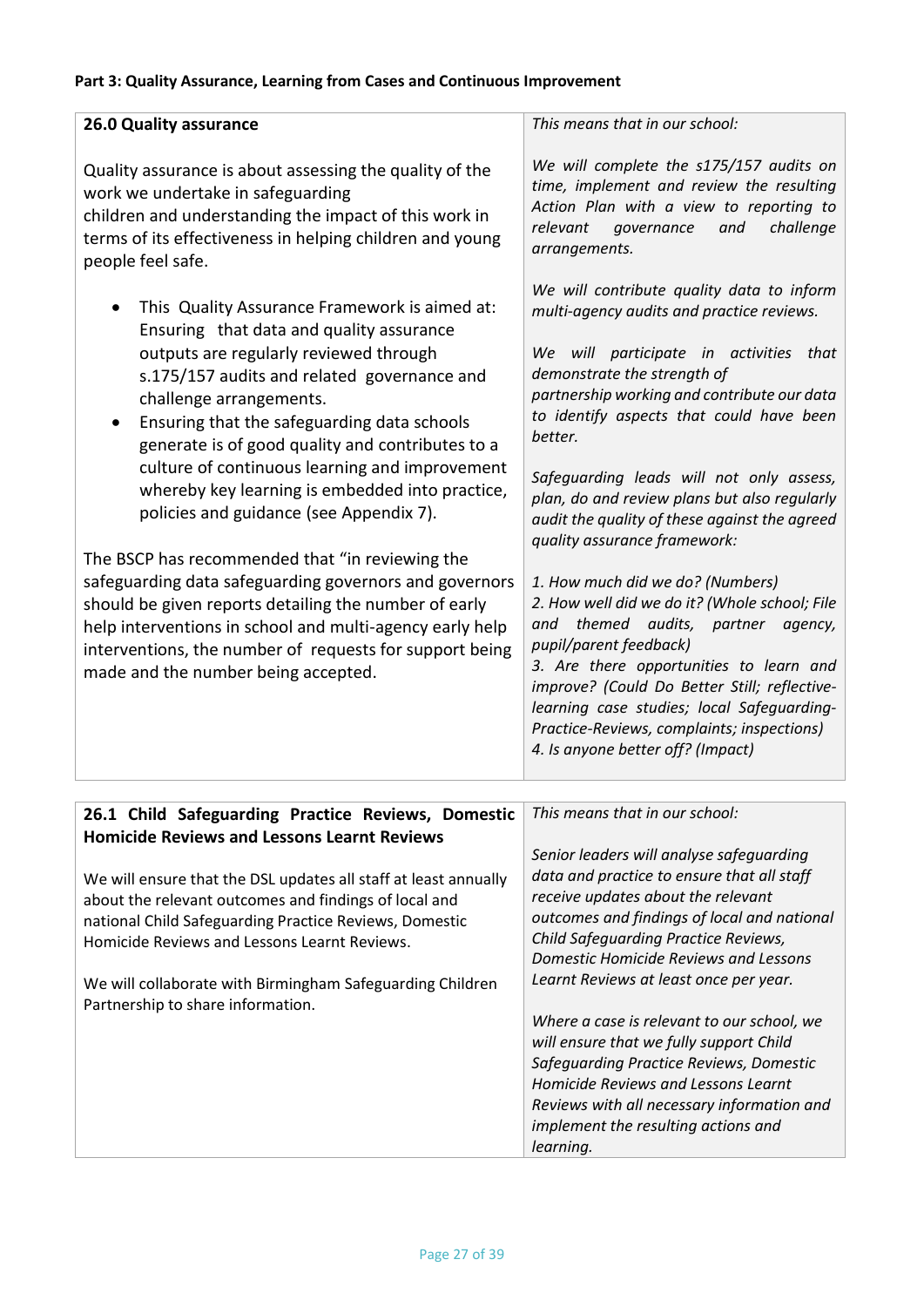# **Appendices**

# **Appendix 1**

# **Definitions and indicators of abuse**

## **1. Neglect**

Neglect is the persistent failure to meet a child's basic physical and/or psychological needs, likely to result in the serious impairment of the child's health or development. Neglect may occur during pregnancy as a result maternal substance abuse. Once a child is born, neglect may involve a parent or carer failing to:

- Provide adequate food, clothing and shelter (including exclusion from home or abandonment);
- Protect a child from physical and emotional harm or danger;
- Ensure adequate supervision (including the use of inadequate caregivers); or
- Ensure access to appropriate medical care or treatment.

It may also include neglect of, or unresponsiveness to, a child's basic emotional needs.

The following may be indicators of neglect (this is not designed to be used as a checklist):

- Constant hunger
- Stealing, scavenging and/or hoarding food
- Frequent tiredness or listlessness
- Frequently dirty or unkempt
- Often poorly or inappropriately clad for the weather
- Poor school attendance or often late for school
- Poor concentration
- Affection or attention seeking behaviour
- Illnesses or injuries that are left untreated
- Failure to achieve developmental milestones, for example growth, weight
- Failure to develop intellectually or socially
- Responsibility for activity that is not age appropriate such as cooking, ironing, caring for siblings
- The child is regularly not collected or received from school
- The child is left at home alone or with inappropriate carers

#### **2. Physical abuse**

Physical abuse may involve hitting, shaking, throwing, poisoning, burning or scalding, drowning, suffocating or otherwise causing physical harm to a child. Physical harm may also be caused when a parent or carer fabricates the symptoms of, or deliberately induces, illness in a child.

The following may be indicators of physical abuse (this is not designed to be used as a checklist):

- Multiple bruises in clusters, or of uniform shape
- Bruises that carry an imprint, such as a hand or a belt
- Bite marks
- Round burn marks
- Multiple burn marks and burns on unusual areas of the body such as the back, shoulders or buttocks;
- An injury that is not consistent with the account given
- Changing or different accounts of how an injury occurred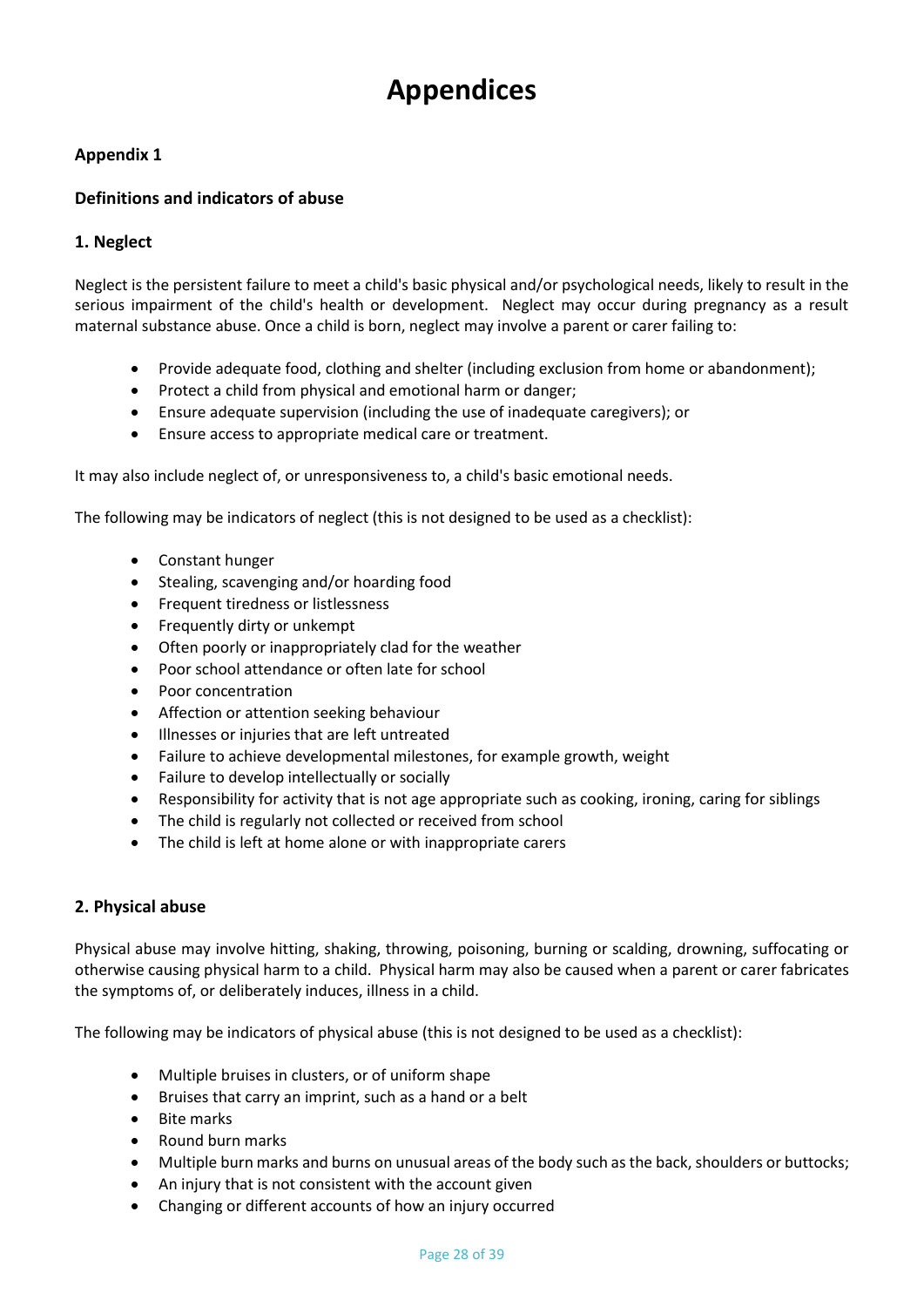- Bald patches
- Symptoms of drug or alcohol intoxication or poisoning
- Unaccountable covering of limbs, even in hot weather
- Fear of going home or parents being contacted
- Fear of medical help
- Fear of changing for PE
- Inexplicable fear of adults or over-compliance
- Violence or aggression towards others including bullying
- Isolation from peers

#### **3. Sexual abuse**

Sexual abuse involves forcing or enticing a child or young person to take part in sexual activities, not necessarily involving a high level of violence, whether or not the child is aware of what is happening. The activities may involve physical contact, including assault by rape and/or penetration or non-penetrative acts such as masturbation, kissing, rubbing and touching outside of clothing*.* They may also include non-contact activities, such as involving children in looking at, or in the production of, sexual images, watching sexual activities, encouraging children to behave in sexually inappropriate ways, or grooming a child in preparation for abuse (including via the internet). Sexual abuse is not solely perpetrated by adult males. Women can also commit acts of sexual abuse, as can other children.

The following may be indicators of sexual abuse (this is not designed to be used as a checklist):

- Sexually explicit play or behaviour or age-inappropriate knowledge
- Anal or vaginal discharge, soreness or scratching
- Reluctance to go home
- Inability to concentrate, tiredness
- Refusal to communicate
- Thrush, persistent complaints of stomach disorders or pains
- Eating disorders, for example anorexia nervosa and bulimia
- Attention seeking behaviour, self-mutilation, substance abuse
- Aggressive behaviour including sexual harassment or molestation
- Unusual compliance
- Regressive behaviour, enuresis, soiling
- Frequent or openly masturbating, touching others inappropriately
- Depression, withdrawal, isolation from peer group
- Reluctance to undress for PE or swimming
- Bruises or scratches in the genital area

#### **4. Sexual exploitation**

Child sexual exploitation occurs when a child or young person, or another person, receives "something" (for example food, accommodation, drugs, alcohol, cigarettes, affection, gifts, money) as a result of the child/young person performing sexual activities, or another person performing sexual activities on the child/young person.

The presence of any significant indicator for sexual exploitation should trigger a referral to Birmingham Children's Trust. The significant indicators are:

- Having a relationship of concern with a controlling adult or young person (this may involve physical and/or emotional abuse and/or gang activity)
- Entering and/or leaving vehicles driven by unknown adults
- Possessing unexplained amounts of money, expensive clothes or other items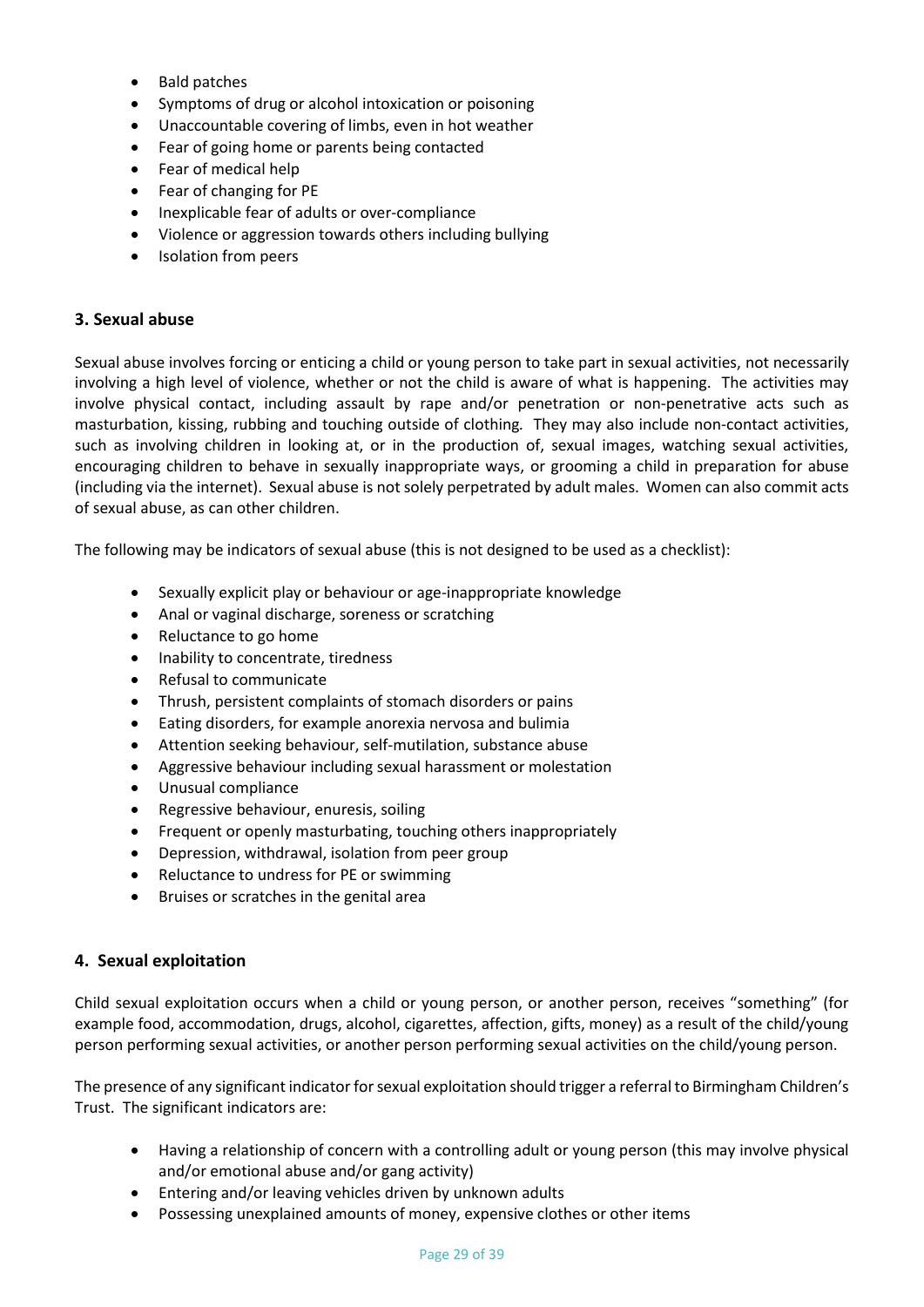- Frequenting areas known for risky activities
- Being groomed or abused via the Internet and mobile technology; and
- Having unexplained contact with hotels, taxi companies or fast food outlets.
- Missing for periods of time (CSE and county lines)

#### **5. Emotional abuse**

Emotional abuse is the persistent emotional maltreatment of a child/young person such as to cause severe and persistent adverse effects on the child/young person's emotional development. It may involve conveying to children/young people that they are worthless or unloved, inadequate, or valued only insofar as they meet the needs of another person. It may include not giving the child/young person opportunities to express their views, deliberately silencing them or 'making fun' of what they say or how they communicate. It may feature age or developmentally inappropriate expectations being imposed on children. These may include interactions that are beyond the child/young person's developmental capability, as well as overprotection and limitation of exploration and learning, or preventing the child/young person participating in normal social interaction. It may also involve seeing or hearing the ill-treatment of another person. It may involve serious bullying (including cyber bullying)*,* causing children/young people frequently to feel frightened or in danger, or the exploitation or corruption of children/young people. Some level of emotional abuse is involved in all types of maltreatment.

The following may be indicators of emotional abuse (this is not designed to be used as a checklist):

- The child consistently describes him/herself in very negative ways as stupid, naughty, hopeless, ugly
- Over-reaction to mistakes
- Delayed physical, mental or emotional development
- Sudden speech or sensory disorders
- Inappropriate emotional responses, fantasies
- Neurotic behaviour: rocking, banging head, regression, tics and twitches
- Self-harming, drug or solvent abuse
- Fear of parents being contacted
- Running away
- Compulsive stealing
- Appetite disorders anorexia nervosa, bulimia; or
- Soiling, smearing faeces, enuresis.

N.B: Some situations where children stop communicating suddenly (known as "traumatic mutism") can indicate maltreatment.

## **6. Responses from parents/carers**

Research and experience indicate that the following responses from parents may suggest a cause for concern across all five categories:

- Delay in seeking treatment that is obviously needed
- Unawareness or denial of any injury, pain or loss of function (for example, a fractured limb)
- Incompatible explanations offered, several different explanations or the child is said to have acted in a way that is inappropriate to her/his age and development
- Reluctance to give information or failure to mention other known relevant injuries
- Frequent presentation of minor injuries
- A persistently negative attitude towards the child
- Unrealistic expectations or constant complaints about the child
- Alcohol misuse or other drug/substance misuse
- Parents request removal of the child from home; or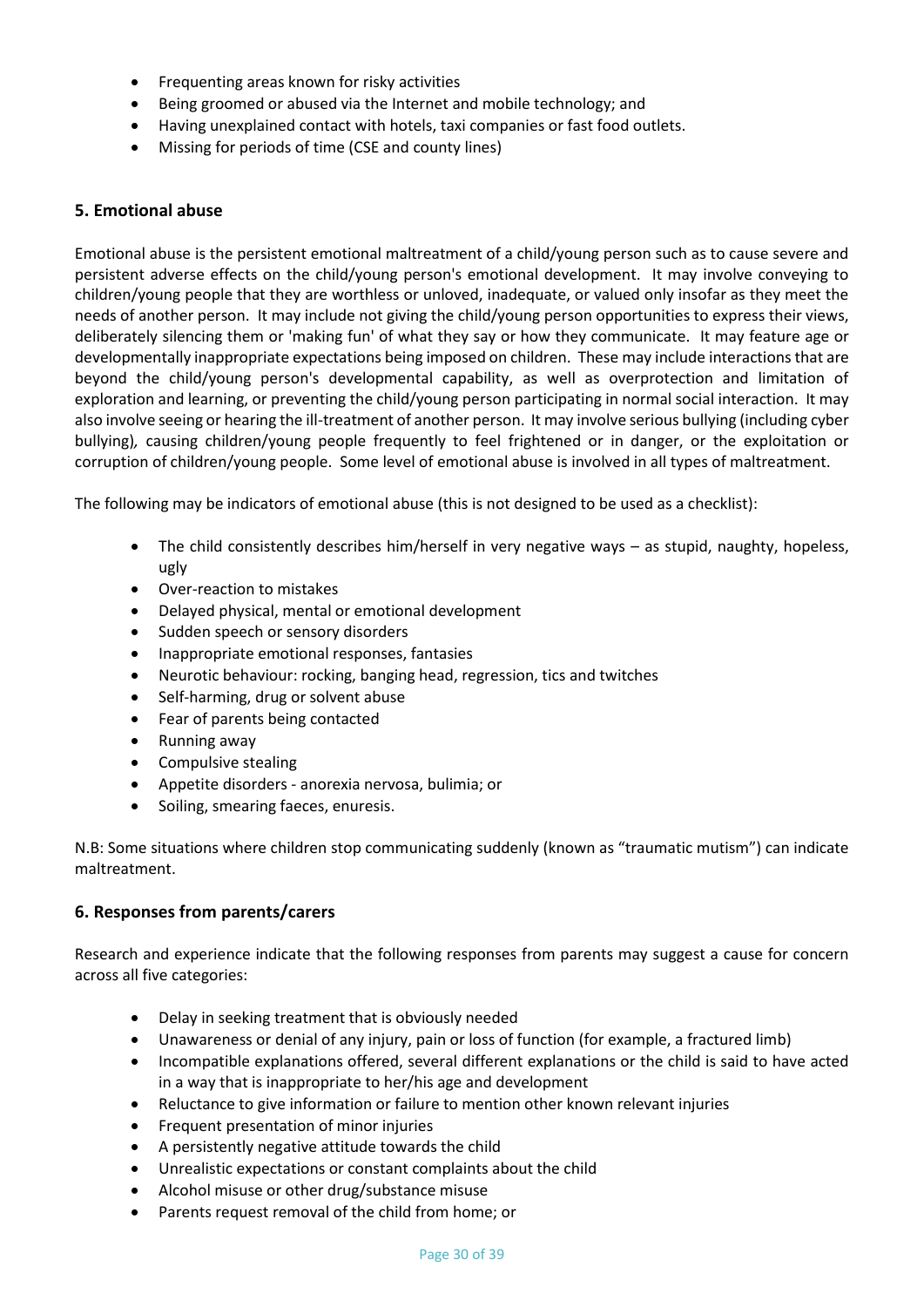- Violence between adults in the household
- Evidence of coercion and control.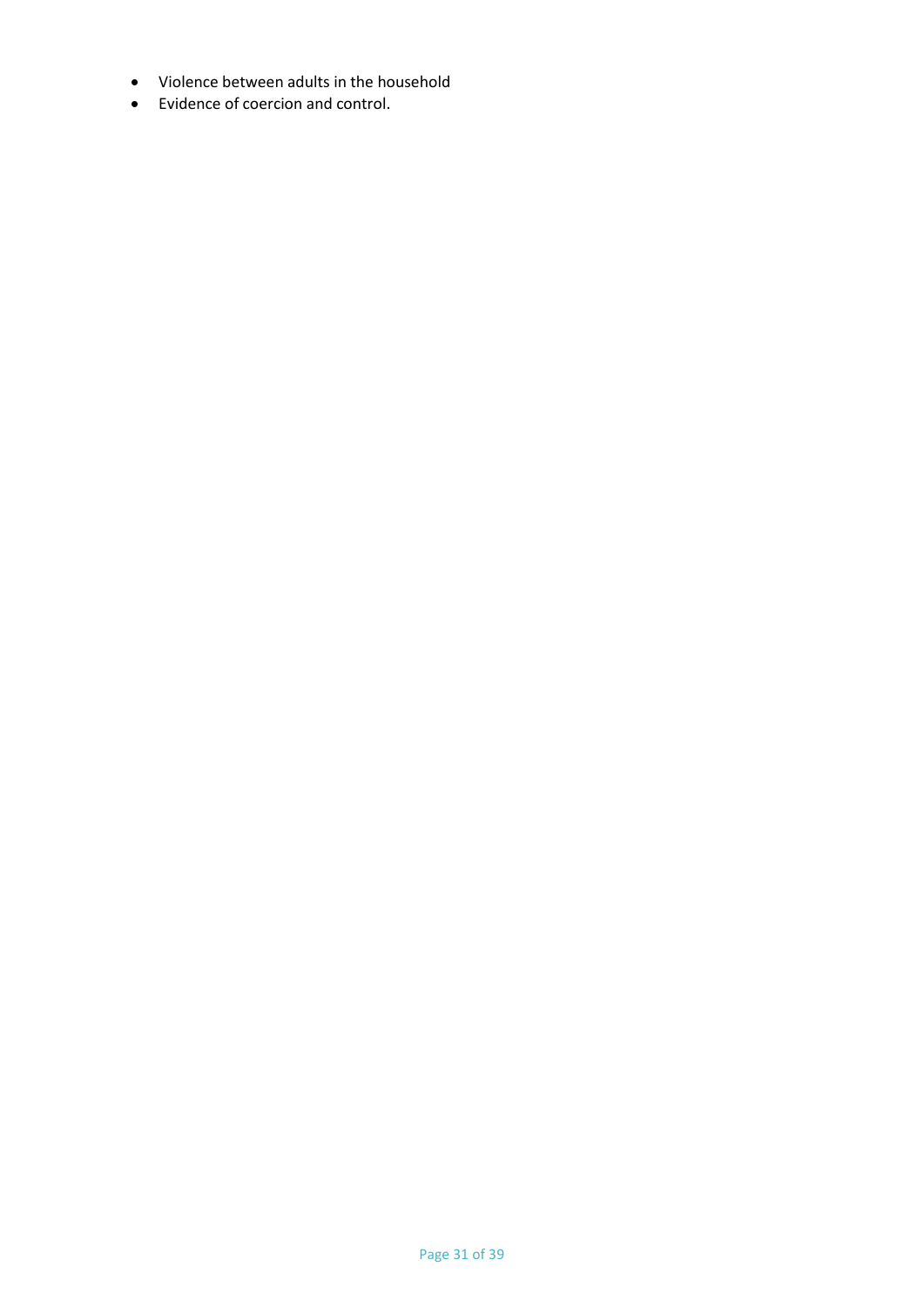# **7. Disabled children**

When working with children with disabilities, practitioners need to be aware that additional possible indicators of abuse and/or neglect may also include:

- A bruise in a site that may not be of concern on an ambulant child such as the shin, maybe of concern on a non-mobile child
- Not getting enough help with feeding leading to malnourishment
- Poor toileting arrangements
- Lack of stimulation
- Unjustified and/or excessive use of restraint
- Rough handling, extreme behaviour modification such as deprivation of medication, food or clothing, disabling wheelchair batteries
- Unwillingness to try to learn a child's means of communication
- Ill-fitting equipment, for example, callipers, sleep boards, inappropriate splinting
- Misappropriation of a child's finances; or
- Inappropriate invasive procedures.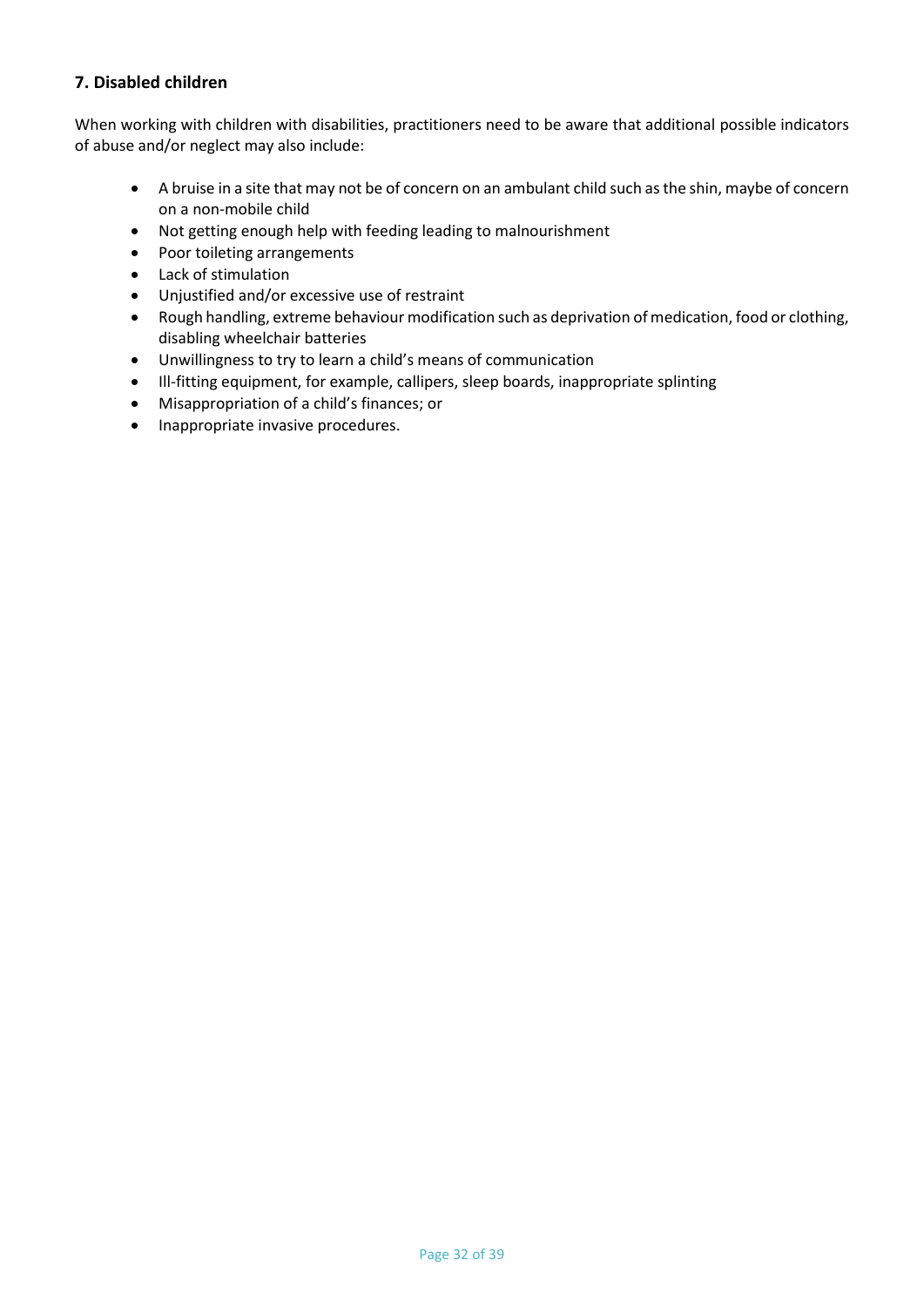## **Dealing with a disclosure of abuse**

When a pupil tells me about abuse they have suffered, what should I remember?

- Stay calm.
- Do not communicate shock, anger or embarrassment.
- Reassure the child. Tell them you are pleased that they are speaking to you.
- Never enter into a pact of secrecy with the child. Assure her/him that you will try to help but let the child know that you will have to tell other people in order to do this. State who this will be and why.
- Tell her/him that you believe them. Children very rarely lie about abuse; but s/he may have tried to tell others and not been heard or believed.
- Tell the child that it is not her/his fault.
- Encourage the child to talk but do not ask "leading questions" or press for information.
- Listen and remember.
- Check that you have understood correctly what the child is trying to tell you.
- Praise the child for telling you. Communicate that s/he has a right to be safe and protected.
- Do not tell the child that what s/he experienced is dirty, naughty or bad.
- It is inappropriate to make any comments about the alleged offender.
- Be aware that the child may retract what s/he has told you. It is essential to record in writing, all you have heard, though not necessarily at the time of disclosure.
- At the end of the conversation, tell the child again who you are going to tell and why that person or those people need to know.
- As soon as you can afterwards, make a detailed record of the conversation using the child's own language. Include any questions you may have asked. Do not add any opinions or interpretations.
- If the disclosure relates to a physical injury do not photograph the injury but record in writing as much detail as possible.

NB - it is not education staff's role to seek disclosures. Their role is to observe that something may be wrong, ask about it, listen, be available and try to make time to talk.

## **Immediately after a disclosure**

You should not deal with this yourself. Clear indications or disclosure of abuse must be reported to Birmingham Children's Trust without delay, by the Headteacher DSL or in exceptional circumstances by the staff member who has raised the concern.

Children making a disclosure may do so with difficulty, having chosen carefully to whom they will speak. Listening to and supporting a young person who has been abused can be traumatic for the adults involved. Support for you will be available from your DSL or Headteacher.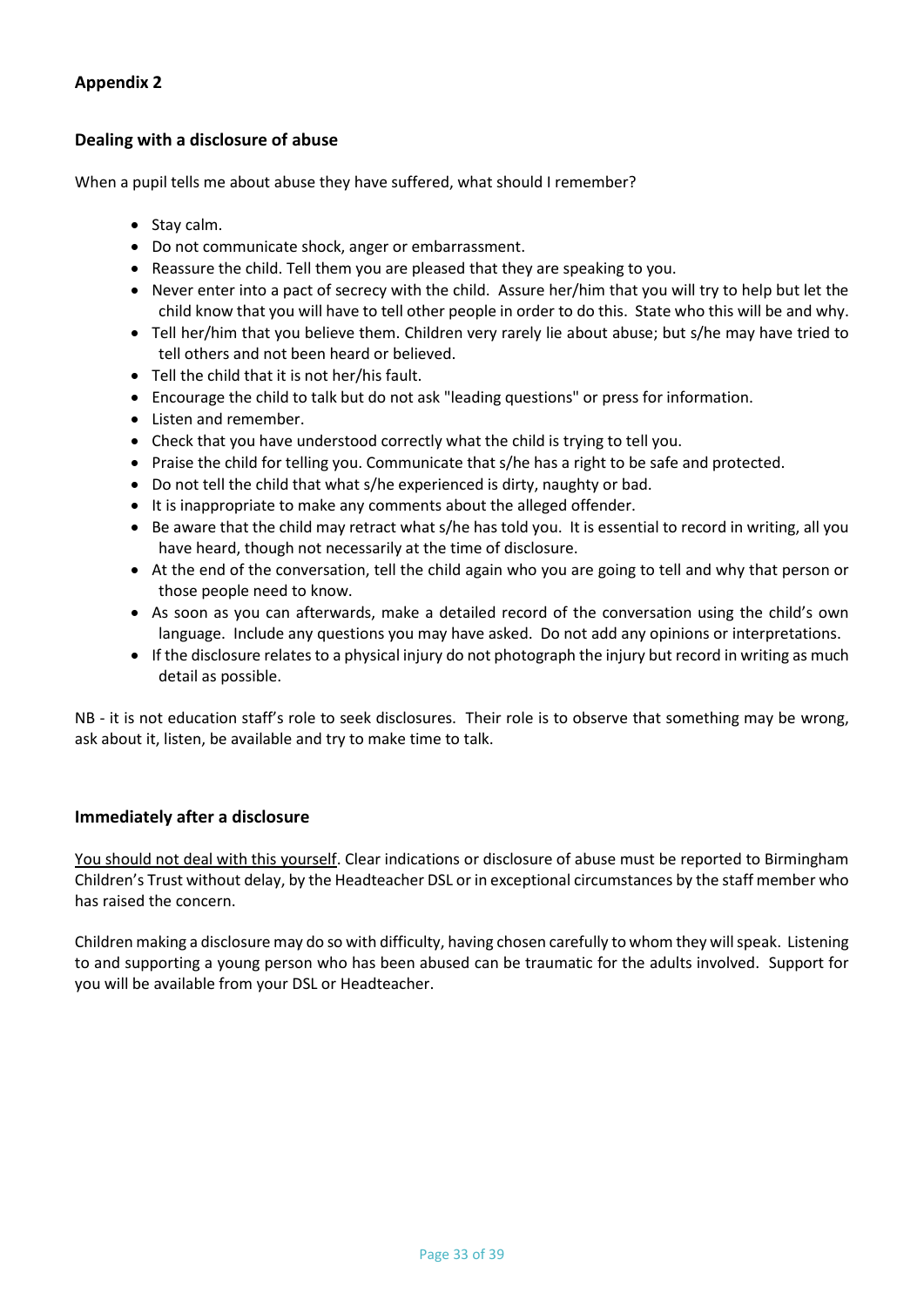## **Allegations about a member of staff, governor or volunteer**

1. Inappropriate behaviour by staff/volunteers could take the following forms:

#### • **Physical**

For example, the intentional use of force as a punishment, slapping, use of objects to hit with, throwing objects, or rough physical handling.

• **Emotional** 

For example, intimidation, belittling, scapegoating, sarcasm, lack of respect for children's rights, and attitudes that discriminate on the grounds of race, gender, disability or sexuality.

#### • **Sexual**

For example, sexualised behaviour towards pupils, sexual harassment, inappropriate phone calls and texts, images via social media, sexual assault and rape.

#### • **Neglect**

For example, failing to act to protect children/young people, failing to seek medical attention or failure to carry out an appropriate risk assessment.

#### • **Spiritual Abuse**

For example, using undue influence or pressure to control individuals or ensure obedience, follow religious practices that are harmful such as beatings or starvation.

- 2. If a child makes an allegation about a member of staff, Governor visitor or volunteer the Headteacher must be informed immediately. The Headteacher must carry out an urgent initial consideration in order to establish whether there is substance to the allegation. The Headteacher should not carry out the investigation him or interview pupils. However, they should ensure that all investigations including for supply staff are completed appropriately.
- 3. The Headteache**r** should exercise and be accountable for their professional judgement on the action to be taken as follows:
	- If the actions of the member of staff, and the consequences of the actions, raise credible child protection concerns the Headteacher will notify Birmingham Children's Trust Designated Officer (LADO) Team<sup>1</sup> (Tel: 0121 675 1669). The LADO Team will liaise with the Chair of Governors and advise about action to be taken and may initiate internal referrals within Birmingham Children's Trust to address the needs of children likely to have been affected.
	- If the actions of the member of staff, and the consequences of the actions, do not raise credible child protection concerns, but do raise other issues in relation to the conduct of the member of staff or the pupil. These should be addressed through the school's own internal procedures.
	- If the Headteacher decides that the allegation is without foundation and no further formal action is necessary, all those involved should be informed of this conclusion, and the reasons for the decision should be recorded on the child's safeguarding file. The allegation should be removed from personnel records.
- 4. Where an allegation has been made against the Headteacher then the Chair of the Local Governing Body takes on the role of liaising with the LADO Team in determining the appropriate way forward. For details of this specific procedure see the Section on **[Allegations against Staff and Volunteers](http://westmidlands.procedures.org.uk/ykpzy/statutory-child-protection-procedures/allegations-against-staff-or-volunteers)** in the West Midlands Child protection procedures.
- 5. Where the allegation is against the sole proprietor, the referral should be made to the LADO Team directly.

<sup>1</sup> In other authorities the LADO service is referred to as the Position of Trust Team (POT)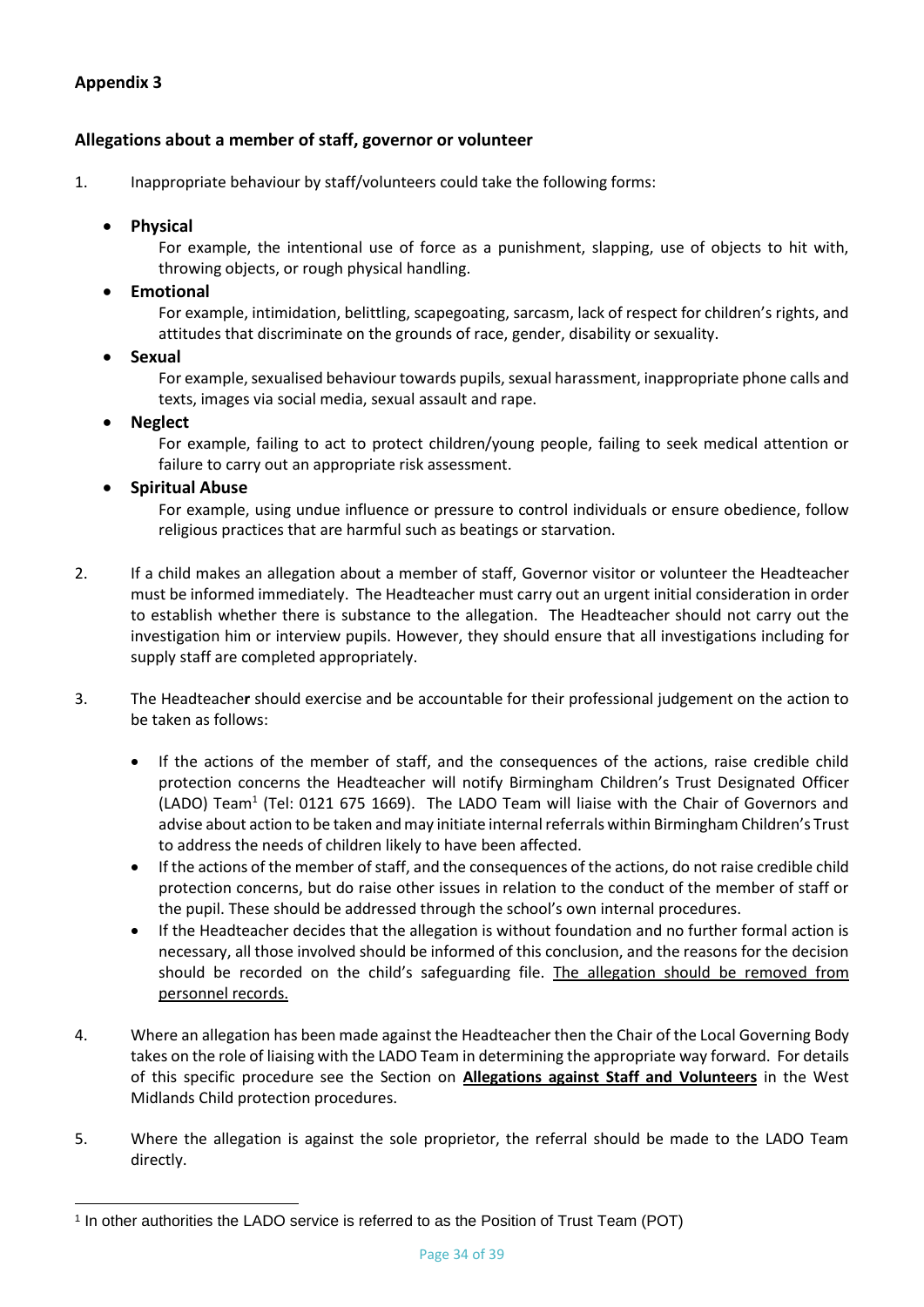#### **Indicators of vulnerability to radicalisation**

1. Radicalisation is defined in KCSiE 2021 as:

The process by which a person comes to support terrorism and extremist ideologies associated with terrorist groups.

2. Extremism is defined by the government in the Prevent Strategy as:

Vocal or active opposition to fundamental British values, including democracy, the rule of law, individual liberty and mutual respect and tolerance of different faiths and beliefs. We also include in our definition of extremism calls for the death of members of our armed forces, whether in this country or overseas.

3. Extremism is defined by the Crown Prosecution Service as:

The demonstration of unacceptable behaviour by using any means or medium to express views which:

- Encourage, justify or glorify terrorist violence in furtherance of particular beliefs;
- Seek to provoke others to terrorist acts;
- Encourage other serious criminal activity or seek to provoke others to serious criminal acts; or
- Foster hatred which might lead to inter-community violence in the UK.
- 4. KCSiE 2021 describes terrorism as an action that endangers or causes serious violence to a person/people; causes serious damage to property; or seriously interferes or disrupts an electronic system. The use or threat must be designed to influence the government or to intimidate the public and is made for the purpose of advancing a political, religious or ideological cause.

There is no such thing as a "typical extremist". Those who become involved in extremist actions come from a range of backgrounds and experiences, and most individuals, even those who hold radical views, do not become involved in violent extremist activity.

- 5. Pupils may become susceptible to radicalisation through a range of social, personal and environmental factors - it is known that violent extremists exploit vulnerabilities in individuals to drive a wedge between them and their families and communities. It is vital that school staff are able to recognise those vulnerabilities.
- 6. Indicators of vulnerability include:
	- **Identity crisis -** the student/pupil is distanced from their cultural/religious heritage and experiences discomfort about their place in society
	- **Personal crisis -** the student/pupil may be experiencing family tensions; a sense of isolation; and low self-esteem; they may have dissociated from their existing friendship group and become involved with a new and different group of friends; they may be searching for answers to questions about identity, faith and belonging
	- **Personal circumstances -** migration; local community tensions; and events affecting the student/pupil's country or region of origin may contribute to a sense of grievance that is triggered by personal experience of racism or discrimination or aspects of Government policy
	- **Unmet aspirations -** the student/pupil may have perceptions of injustice; a feeling of failure; rejection of civic life
	- **Experiences of criminality -** which may include involvement with criminal groups, imprisonment, and poor resettlement/reintegration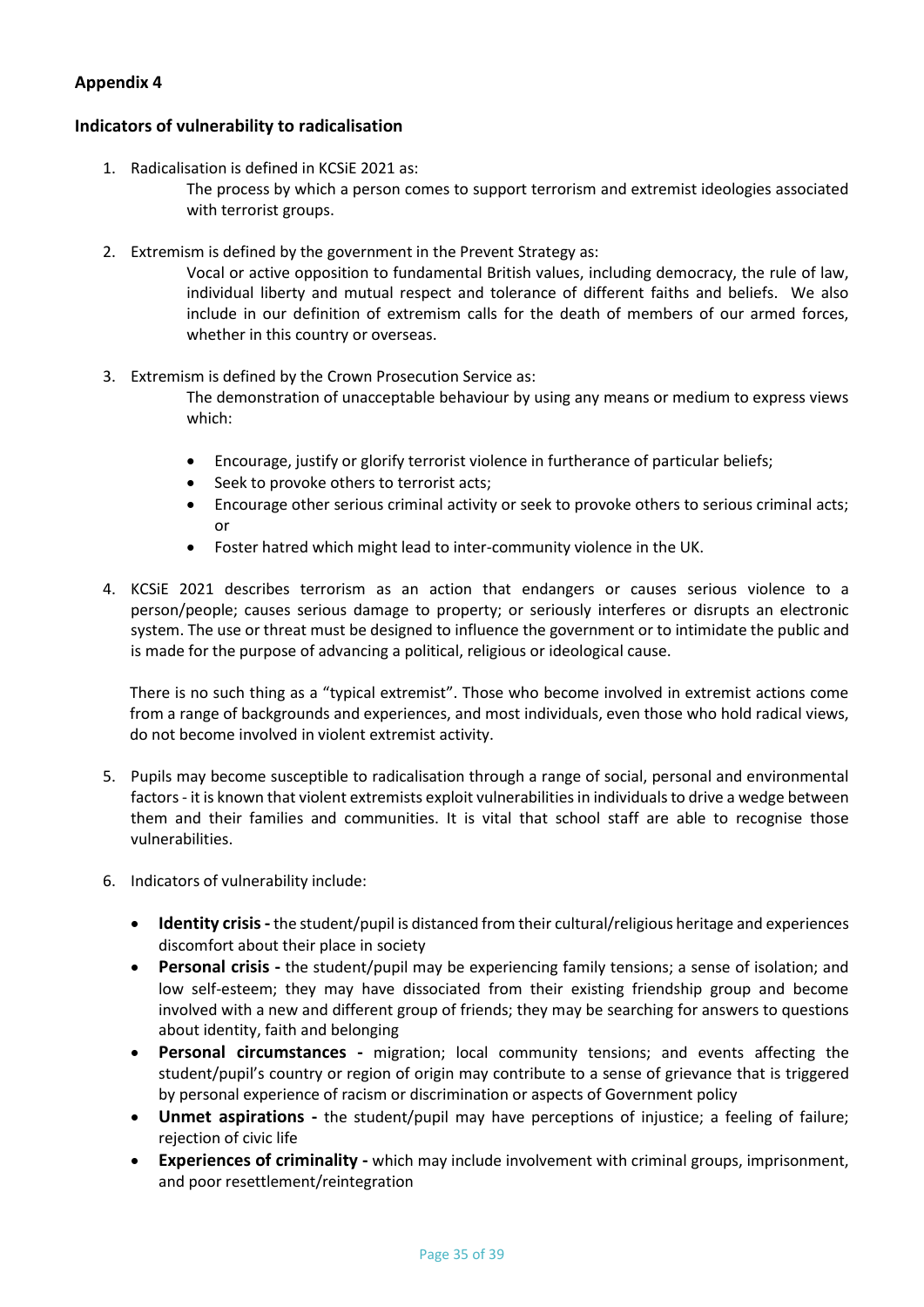- **Special educational need -** students/pupils may experience difficulties with social interaction, empathy with others, understanding the consequences of their actions and awareness of the motivations of others.
- 7. This list is not exhaustive, nor does it mean that all children/young people experiencing the above are at risk of radicalisation for the purposes of violent extremism.
- 8. More critical risk factors could include:
	- Being in contact with extremist recruiters
	- Family members convicted of a terrorism act or subject to a Channel intervention
	- Accessing violent extremist websites, especially those with a social networking element
	- Possessing or accessing violent extremist literature
	- Using extremist narratives and a global ideology to explain personal disadvantage
	- Justifying the use of violence to solve societal issues
	- Joining or seeking to join extremist organisations
	- Significant changes to appearance and/or behaviour; and
	- Experiencing a high level of social isolation resulting in issues of identity crisis and/or personal crisis.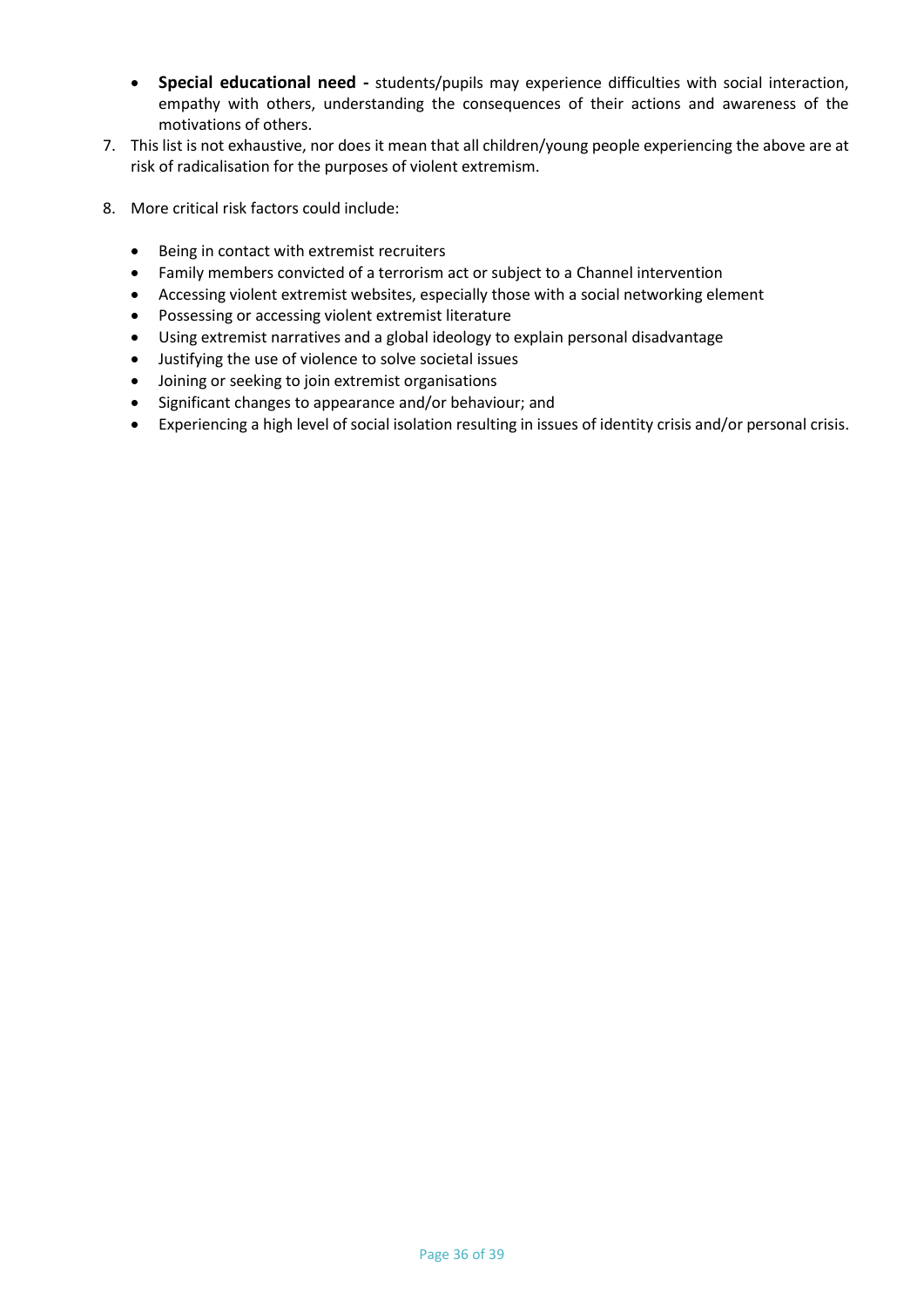# **Preventing violent extremism - Roles and responsibilities of the Single Point of Contact (SPOC)**

The SPOC for **Jewellery Quarter Academy** is **Katie Hinz** who is responsible for:

- Ensuring that staff of the school are aware that you are the SPOC in relation to protecting students/pupils from radicalisation and involvement in terrorism;
- Maintaining and applying a good understanding of the relevant guidance in relation to preventing students/pupils from becoming involved in terrorism, and protecting them from radicalisation by those who support terrorism or forms of extremism which lead to terrorism;
- Raising awareness about the role and responsibilities of **Jewellery Quarter Academy** in relation to protecting students/pupils from radicalisation and involvement in terrorism;
- Monitoring the effect in practice of the school's RE curriculum and assembly policy to ensure that they are used to promote community cohesion and tolerance of different faiths and beliefs;
- Raising awareness within the school about the safeguarding processes relating to protecting students/pupils from radicalisation and involvement in terrorism;
- Acting as the first point of contact within the school for case discussions relating to students/pupils who may be at risk of radicalisation or involved in terrorism;
- Collating relevant information in relation to referrals of vulnerable students/pupils into the Channel<sup>2</sup> process;
- Attending Channel meetings as necessary and carrying out any actions as agreed;
- Reporting progress on actions to the Channel co-ordinator; and sharing any relevant additional information in a timely manner.

<sup>&</sup>lt;sup>2</sup> Channel is a multi-agency approach to provide support to individuals who are at risk of being drawn into terrorist related activity. It is led by the West Midlands Police Counter-Terrorism Unit, and it aims to

<sup>•</sup> Establish an effective multi-agency referral and intervention process to identify vulnerable individuals;

Safeguard individuals who might be vulnerable to being radicalised, so that they are not at risk of being drawn into terrorist-related activity; and

<sup>•</sup> Provide early intervention to protect and divert people away from the risks they face and reduce vulnerability.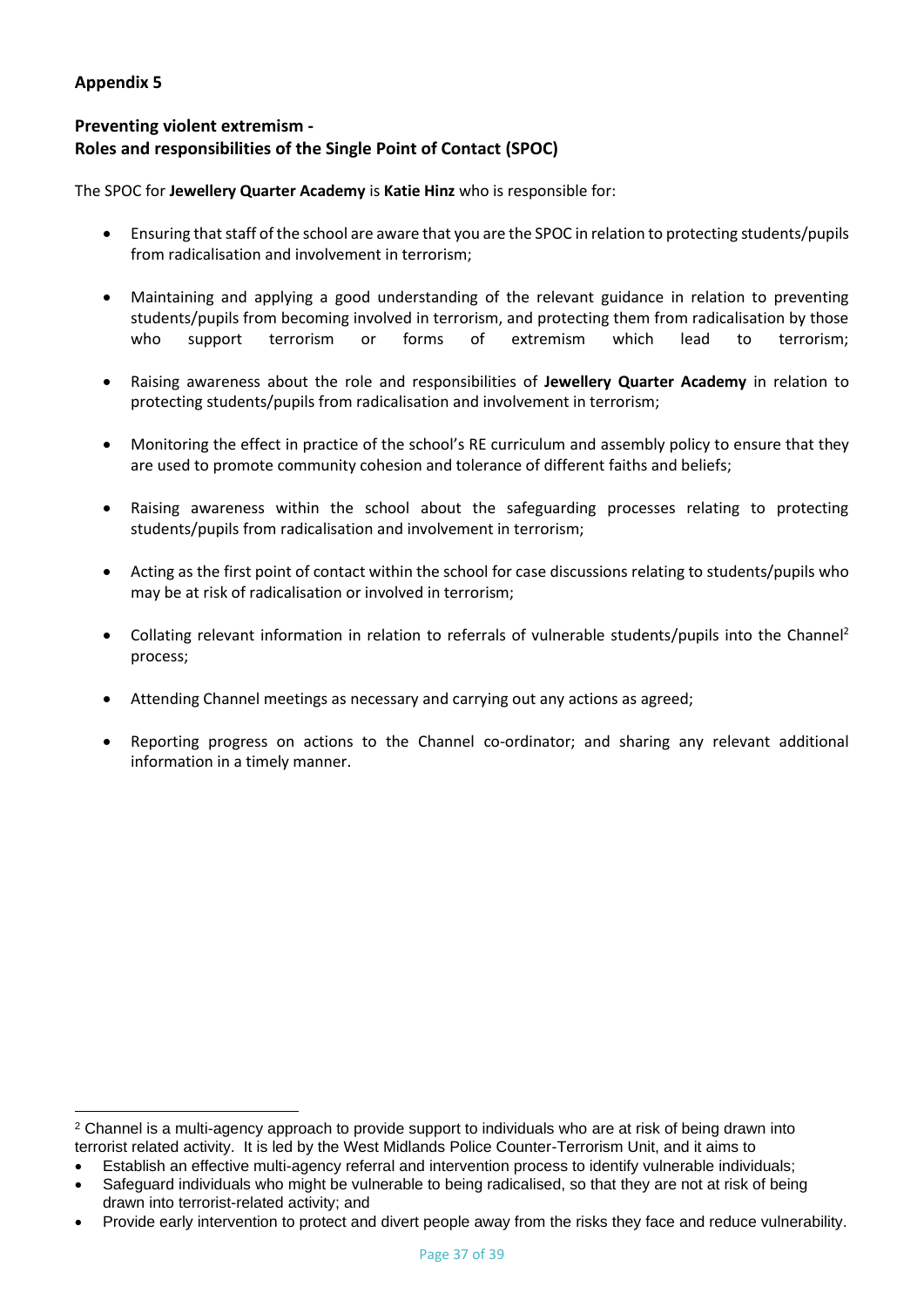# **Appendix 6 – COVID-19 and safeguarding**

Schools must have regard to the statutory safeguarding guidance, **[keeping children safe in education](https://www.gov.uk/government/publications/keeping-children-safe-in-education--2)** and should refer to the now updated and update safeguarding procedures in line with DfE updates.

<https://www.gov.uk/government/publications/actions-for-schools-during-the-coronavirus-outbreak>

## **Online safety**

**[Coronavirus \(COVID-19\): keeping children safe online](https://www.gov.uk/government/publications/coronavirus-covid-19-keeping-children-safe-online) -** All schools and colleges should continue to consider the safety of their children when they are asked to work online. The starting point for online teaching should be that the same principles as set out in the school's or college's staff behaviour policy (sometimes known as a code of conduct) should be followed. This policy should amongst other things include acceptable use of technologies, staff pupil/student relationships and communication including the use of social media. The policy should apply equally to any existing or new online and distance learning arrangements which are introduced.

Schools and colleges should, as much as is reasonably possible, consider if their existing policies adequately reflect that some children (and in some cases staff) continue to work remotely online. As with the child protection policy, in some cases an annex/addendum summarising key coronavirus related changes may be more effective than re-writing/re-issuing the whole policy.

The principles set out in the **[guidance for safer working practice for those working with children and young](https://www.saferrecruitmentconsortium.org/)  [people in education settings](https://www.saferrecruitmentconsortium.org/)** published by the Safer Recruitment Consortium may help schools and colleges satisfy themselves that their staff behaviour policies are robust and effective. In some areas schools and colleges may be able to seek support from their local authority when planning online lessons/activities and considering online safety.

Schools and colleges should continue to ensure any use of online learning tools and systems is in line with privacy and data protection requirements.

An essential part of the online planning process will be ensuring children who are being asked to work online have very clear reporting routes in place so they can raise any concerns whilst online. As well as reporting routes back to the school or college this should also signpost children to age appropriate practical support from the likes of:

- **[Childline](https://www.childline.org.uk/?utm_source=google&utm_medium=cpc&utm_campaign=UK_GO_S_B_BND_Grant_Childline_Information&utm_term=role_of_childline&gclsrc=aw.ds&&gclid=EAIaIQobChMIlfLRh-ez6AIVRrDtCh1N9QR2EAAYASAAEgLc-vD_BwE&gclsrc=aw.ds)** for support
- **[UK Safer Internet Centre](https://reportharmfulcontent.com/)** to report and remove harmful online content
- **[CEOP](https://www.ceop.police.uk/safety-centre/)** for advice on making a report about online abuse

Schools and colleges are likely to be in regular contact with parents and carers. Those communications should continue to be used to reinforce the importance of children being safe online. It will be especially important for parents and carers to be aware of what their children are being asked to do online, including the sites they will asked to access and be clear who from the school or college (if anyone) their child is going to be interacting with online.

Parents and carers may choose to supplement the school or college online offer with support from online companies and in some cases individual tutors. In their communications with parents and carers, schools and colleges should emphasise the importance of securing online support from a reputable organisation/individual who can provide evidence that they are safe and can be trusted to have access to children.

Support for parents and carers to keep their children safe online includes:

- **[Thinkuknow](http://www.thinkuknow.co.uk/)** provides advice from the National Crime Agency (NCA) on staying safe online.
- **[Parent info](https://parentinfo.org/)** is a collaboration between Parentzone and the NCA providing support and guidance for parents from leading experts and organisations.
- **[Childnet](https://www.childnet.com/parents-and-carers/parent-and-carer-toolkit)** offers a toolkit to support parents and carers of children of any age to start discussions about